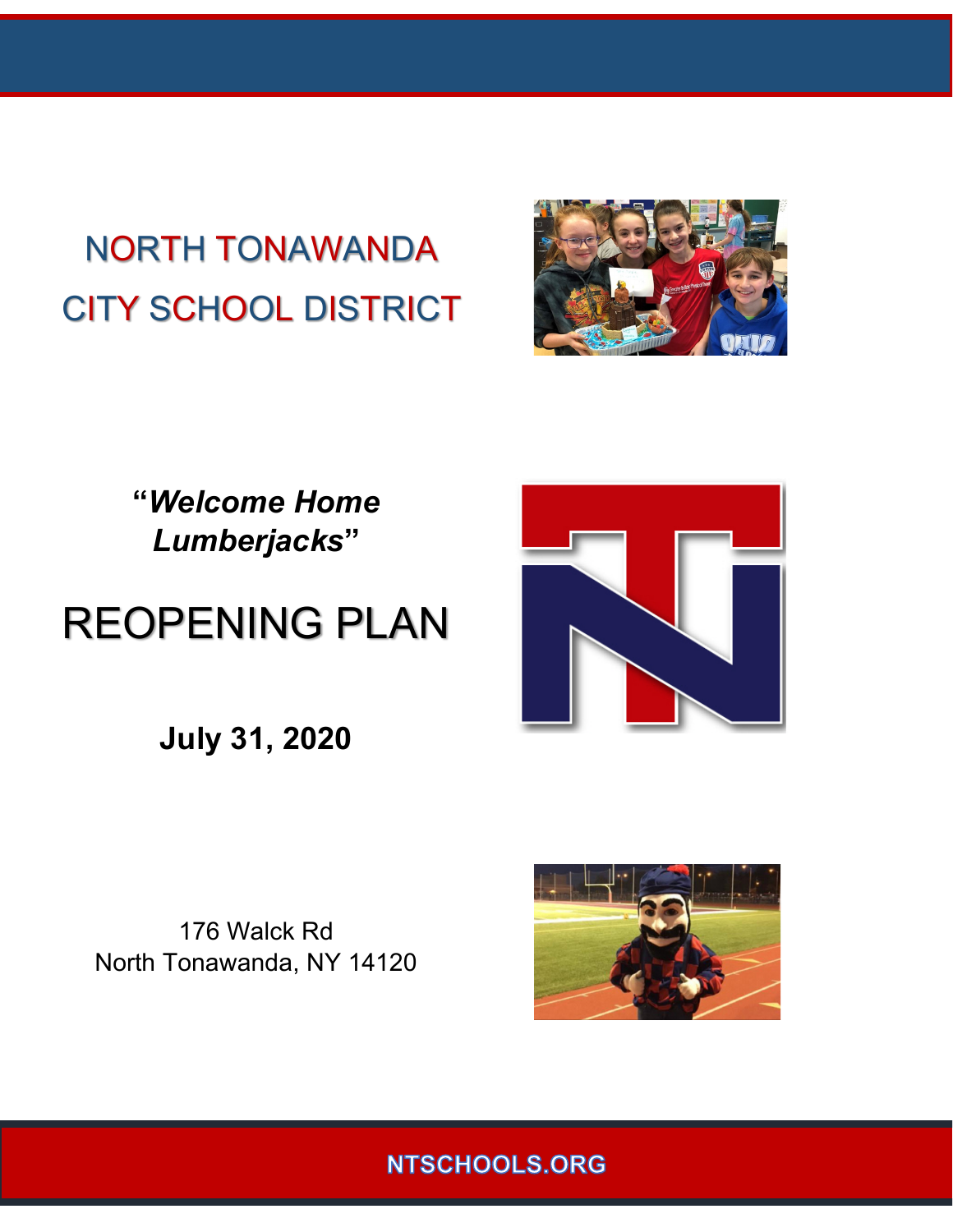# **Table of Contents**

| L.  |  |
|-----|--|
| II. |  |
|     |  |
|     |  |
|     |  |
|     |  |
|     |  |
|     |  |
|     |  |
|     |  |
|     |  |
|     |  |
|     |  |
|     |  |
|     |  |
|     |  |
|     |  |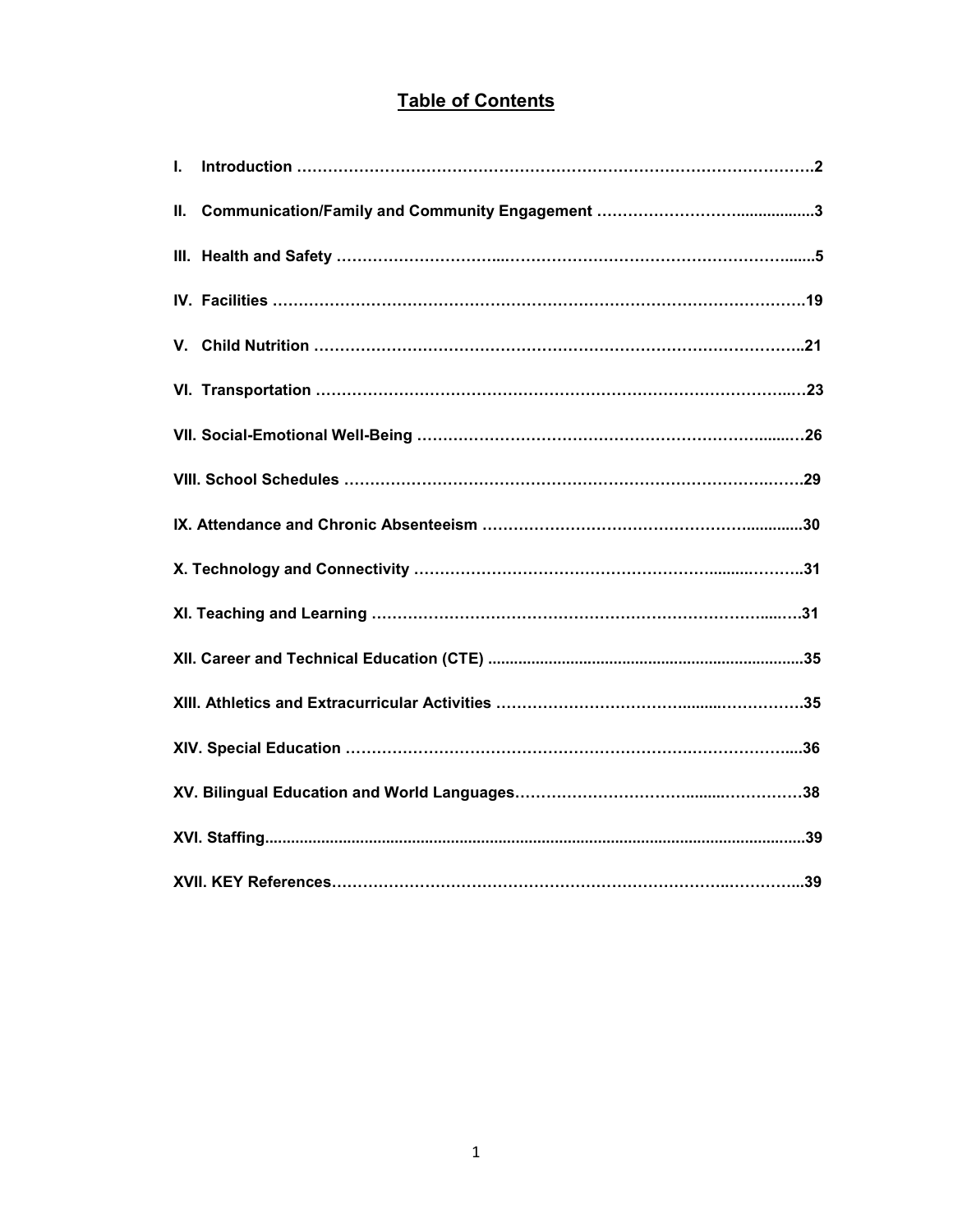# **I. Introduction**

At North Tonawanda City School District our primary commitment is to the students and families we serve. Our priority must be keeping them safe. When the 2020-2021 school year begins, on-campus school will look much different than previous years due to COVID-19 and the health and safety measures that continue to evolve. This School Reopening Plan will define clear guidance for the reopening of our 6 schools and aligns with the regulations developed in collaboration with NYSDOH and the NYS Education Department.

The areas outlined in this plan represent the myriad considerations that North Tonawanda will address to reopen schools safely and to sustain their safe operation. It is important to note that our plan retains a strong focus on academic instruction to enhance student performance and address learning loss. An emphasis on the social-emotional needs of our students is a priority, and we therefore have addressed this within our plan.

This plan includes procedures that will be followed in the following schools:

*North Tonawanda High School, Principal: James Fisher 716-807-3600 > [NTHS Site](https://www.ntschools.org/Domain/72)*

*North Tonawanda Middle School, Principal: Gregory Burgess 716-807-3700 > [NTMS Site](https://www.ntschools.org/Domain/151)*

*North Tonawanda Intermediate, Principal: Katie Smith 716-807-3825 > [NTI Site](https://www.ntschools.org/Domain/381)*

*Ohio Elementary, Principal: John Steckstor 716-807-3800 > [Ohio Site](https://www.ntschools.org/Domain/460)*

Drake Elementary, Principal: Janet Matyevich – 716-807-3725 > [Drake Site](https://www.ntschools.org/Domain/226)

Spruce Elementary, Principal: Patricia Adler – 716-807-3850 > [Spruce Site](https://www.ntschools.org/Domain/535)

To be clear, the health and safety of our students, our staff, and their families is our top priority. We have developed a plan that intends to ensure that students and employees feel comfortable and safe returning to school campuses. Our reopening plan incorporates recommendations and guidance from th[e](https://www.cdc.gov/coronavirus/2019-ncov/community/schools-childcare/index.html) Centers [for Disease Control and Prevention \(CDC\),](https://www.cdc.gov/coronavirus/2019-ncov/community/schools-childcare/index.html) th[e](http://www.nysed.gov/news/2020/state-education-department-issues-guidance-reopen-new-york-state-schools) [New York State Department of Health \(NYSDOH\)](https://www.governor.ny.gov/sites/governor.ny.gov/files/atoms/files/Pre-K_to_Grade_12_Schools_MasterGuidence.pdf) and the New York State Education [Department \(NYSED\).](http://www.nysed.gov/news/2020/state-education-department-issues-guidance-reopen-new-york-state-schools)

It is possible that we may need to alternate between in-person and remote learning throughout the year due to recommendations and guidance from our partnering agencies, and stay-at-home orders from the Governor. The level of infection, the spread of the virus and response to the disease in our community will be at the forefront of decision making as we move to open our schools.

*Gregory J. Woytila,* Superintendent of Schools, will serve as the district's COVID-19 Coordinator. He will serve as a central contact for schools and stakeholders, families, staff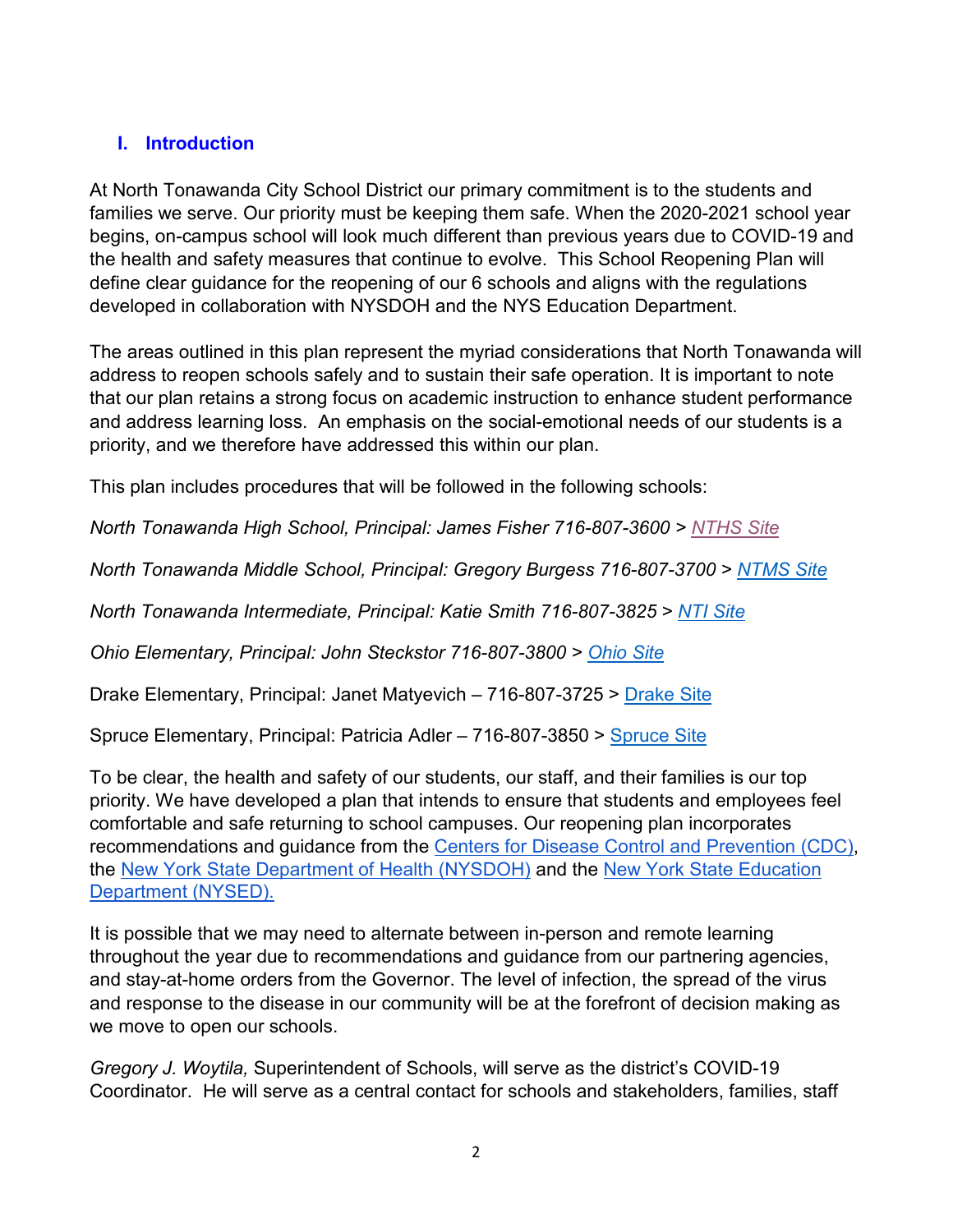and other school community members and will ensure the district is in compliance and following the best practices, per state and federal guidelines.

Of course, as with every plan being developed throughout New York State, this document is fluid and will change as necessary based on guidance from the state, CDC, and NYSED and in consideration of our families and our staff. We strongly believe the services described throughout this plan are in the best interests of our students, families, staff, and community.

## **Guiding Principles**

The development of this plan was guided by and grounded in the following guiding principles:

- 1. Safeguarding the health and safety of students and staff;
- 2. Providing the opportunity for all students to access education in the fall;

3. Monitoring schools, students, and staff. When necessary, modifying schedules to appropriately contain COVID-19 spread;

4. Emphasizing equity, access, and support to the students and communities that are emerging from this historic disruption;

5. Fostering strong two-way communication with partners, such as families, educators, and staff;

6. Factoring into decision making the challenges to the physical safety, social emotional wellbeing, and the mental health needs of our students caused by school closure; and

7. Considering and supporting diversity in our schools and school districts as we provide education is essential.

# **II. Communication/Family and Community Engagement**

To help inform our reopening plan, the NTCSD has sought feedback and input from stakeholders, including administrators, faculty, staff, students, parents/guardians of students, local health department officials and health care providers, employee unions and community groups. Engagement efforts included online surveys, virtual forums/meetings and one-on-one conversations. Weekly Facebook Lives were held by the Superintendent where ideas and comments from staff and parents were answered.

Monthly Committee meetings divided by the following groups were and continue to be held: Transportation and Nutrition, Curriculum, Instruction and Scheduling, and Health and Safety.

We conducted community surveys and Thought Exchanges to poll the community on reopening and distance learning practices.

The district remains committed to communicating all elements of this reopening plan to students, parents and guardians, staff and visitors. The plan is available to all stakeholders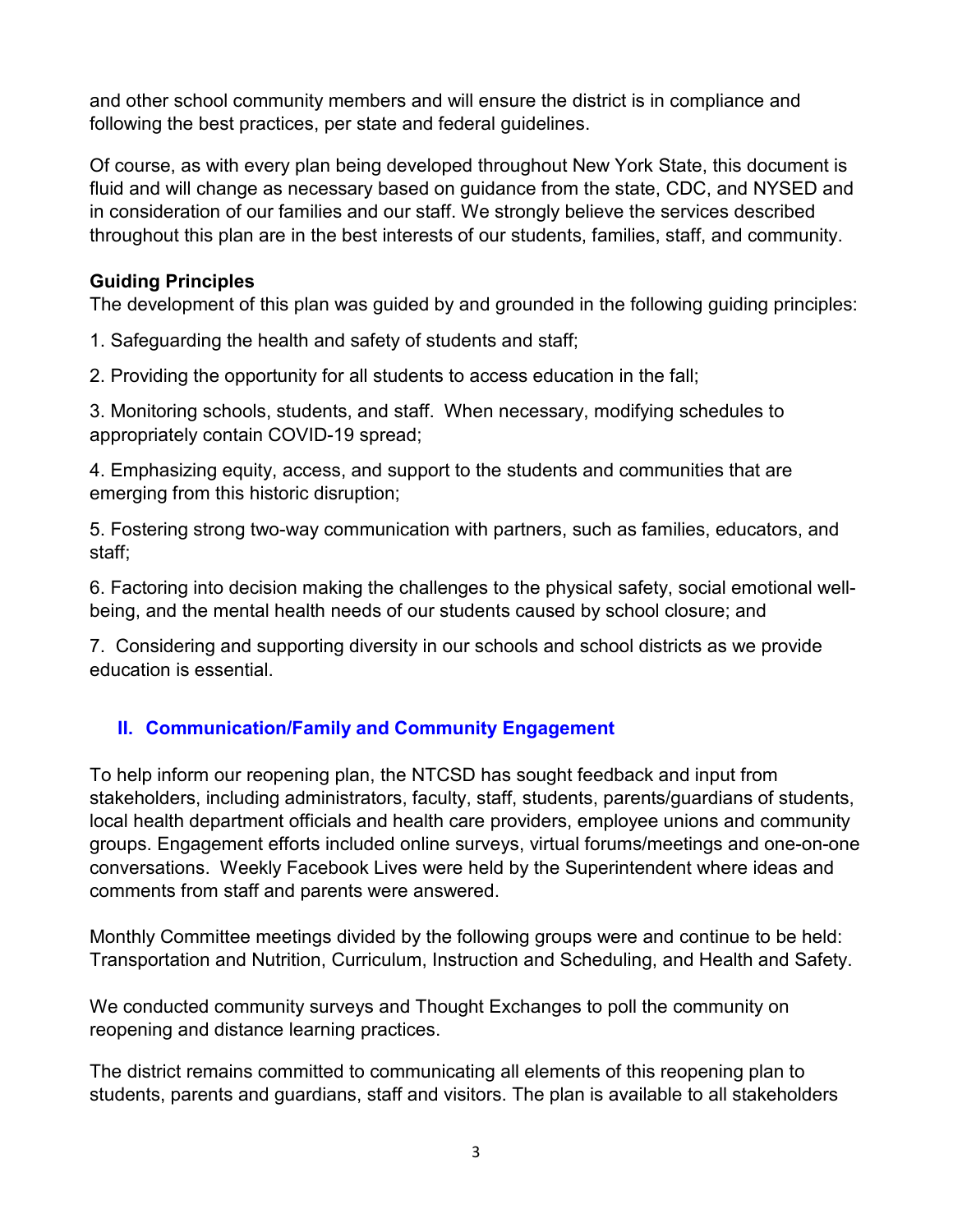via the district website at [www.ntschools.org,](http://www.ntschools.org/) and will be updated throughout the school year, as necessary, to respond to local circumstances.

As part of its planning for the reopening of schools and the new academic year, the district has developed a plan for communicating all necessary information to district staff, students, parents/guardians, visitors and education partners and vendors. The district will use its existing communication modes – including the NTCSD webpage, North Tonawanda City Schools Facebook page, Learning Management Systems, Global Connect calls – as well as appropriate signage and training opportunities to support the dissemination of consistent messaging regarding new protocols and procedures, expectations, requirements and options related to school operations throughout the pandemic.

North Tonawanda Communication Goals:

- To encourage all students, faculty, staff, and visitors through verbal and written communication (e.g., signage) to adhere to NYSED, CDC, and DOH guidance regarding the use of acceptable face coverings - a face mask covering the nose and mouth, when a social distance cannot be maintained.
- To provide regular updates about health and safety, scheduling, and all other information faculty, staff and families should be aware of.
- To provide information to families through a wide array of platforms including mail, email, telephone calls, text messaging, social media and website postings.
- To provide information on how families can access technology and receive technical support to assist with utilization and maintenance of equipment.

The North Tonawanda City School District developed communication materials, accordingly, including the creation of sample messages/letters for COVID-19 cases or potential cases for various school audiences. We will utilize communication methods used by the district to inform the school community. Information will be dispersed in a variety of platforms that include:

- District website
- Call list/ROBO Call
- Email blast
- Online training
- Learning Management Systems (Schoology, Seesaw)
- Correspondence (letters) to homes
- Social media accounts used by the district Facebook

Clear messaging will be prepared and consistently communicated before re-entry, on the first day, during the first week, throughout the first month, and continuously throughout the year. Minimum monthly communication will provide information on the following topics:

- Who to contact with questions, concerns or suggestions.
- The facts as we currently know them (NYSDOH, CDC).
- The importance of social distancing, monitoring symptoms of COVID-19 and when to stay home.
- Set protocols for entrance (screening) and the review process for staff calling in sick. Constant reminders for staff to stay home if they feel sick.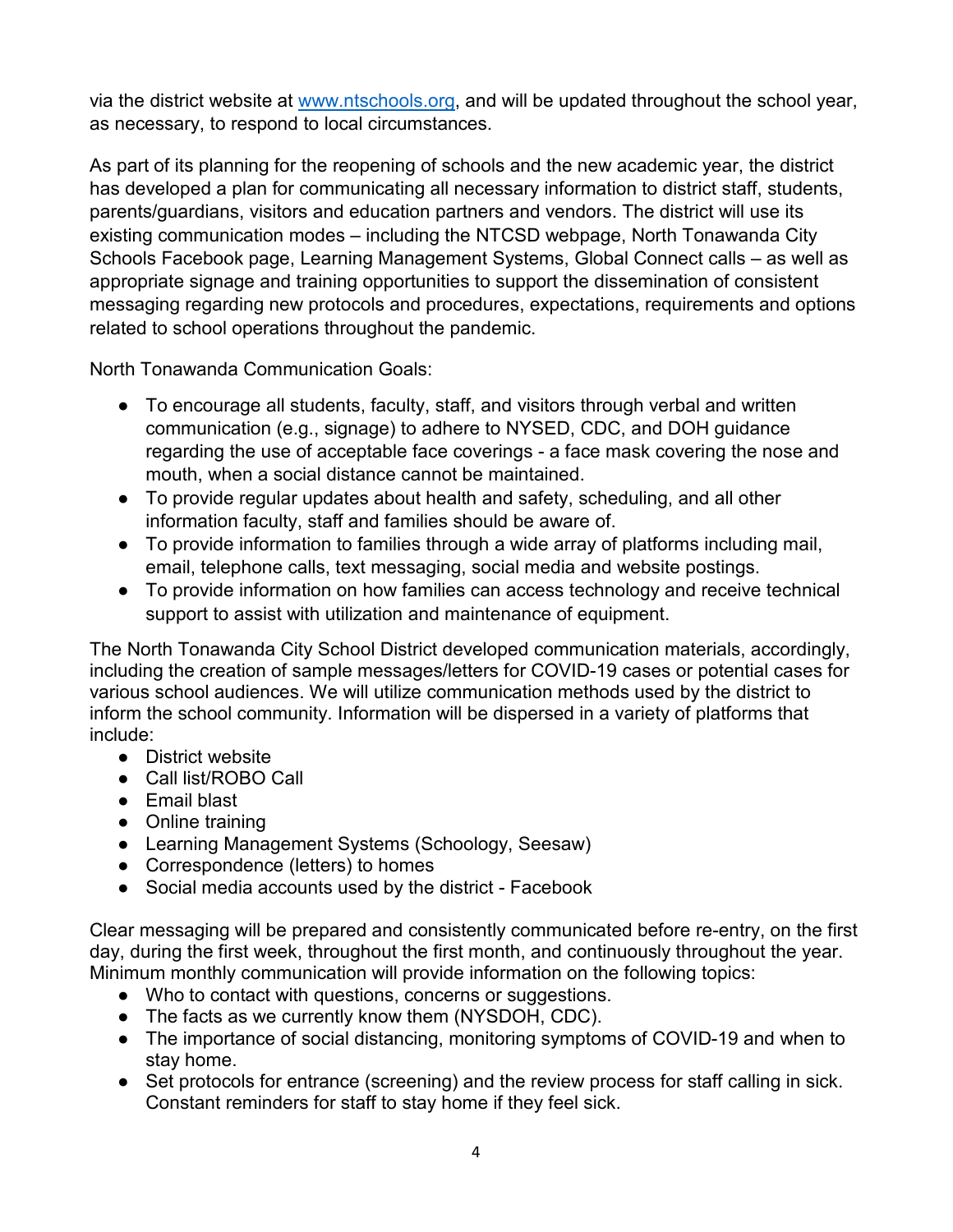- Encourage and implement social distancing in bathrooms, break rooms, hallways, etc. Installing social distancing markers on the floors, etc.
- Practice proper hand hygiene. Staff is allowed to use hand sanitizer, but hand washing with soap and water for at least 20 seconds is still more effective. Hand sanitizer works best on clean hands.
- Encourage and practice proper respiratory etiquette (i.e., coughing or sneezing into your elbow if a tissue is not available).
- Encouraging personal responsibility for yourself and your work area.
- Educating the school community on district policies/procedures, including how to properly wear and dispose of a face mask/respirator.

# **III. Health and Safety**

The health and safety of our students, our staff and their families is our top priority. We want students and employees to feel comfortable and safe returning to school campuses. Our reopening plan incorporates recommendations and guidance from th[e](https://www.cdc.gov/coronavirus/2019-ncov/community/schools-childcare/index.html) [Centers for Disease](https://www.cdc.gov/coronavirus/2019-ncov/community/schools-childcare/index.html)  [Control and Prevention \(CDC\),](https://www.cdc.gov/coronavirus/2019-ncov/community/schools-childcare/index.html) the [New York State Department of Health \(NYSDOH\)](https://www.governor.ny.gov/sites/governor.ny.gov/files/atoms/files/Pre-K_to_Grade_12_Schools_MasterGuidence.pdf) and th[e](http://www.nysed.gov/news/2020/state-education-department-issues-guidance-reopen-new-york-state-schools) [New York State Education Department \(NYSED\).](http://www.nysed.gov/news/2020/state-education-department-issues-guidance-reopen-new-york-state-schools)

The following protocols and procedures will be in place in all district schools for the 2020-21 school year should in-person schooling resume. Anyone with questions or concerns should contact our COVID-19 Safety Coordinator at [gwoytila@ntschools.org](mailto:gwoytila@ntschools.org) or *716-807-3500*.

For more information about how health and safety protocols and trainings will be communicated to students, families and staff members, visit the *Communication/Family and Community Engagement section* of our reopening plan.

To ensure employees and students comply with communication requirements, the North Tonawanda City School District will:

- Post signage throughout the buildings to remind personnel to adhere to proper hygiene, social distancing rules, appropriate use of PPE, and cleaning/disinfecting protocols.
- Establish a communication plan for employees, visitors, and parents/guardians with a consistent means to provide updated information. This will be accomplished through:
	- Website
	- Email
	- Social media
	- Print copy mailings
	- Voice and/or video messaging
	- Traditional media outlets
- Maintain a continuous log of every person, including staff, workers, and visitors, who may have close contact with other individuals at the work site, school, or area; excluding deliveries that are performed with appropriate PPE or through contactless means.
- If a worker or staff member tests positive for COVID-19, the school district must immediately notify state and local health departments and cooperate with contact tracing efforts, including notification of potential contacts, such as workers or visitors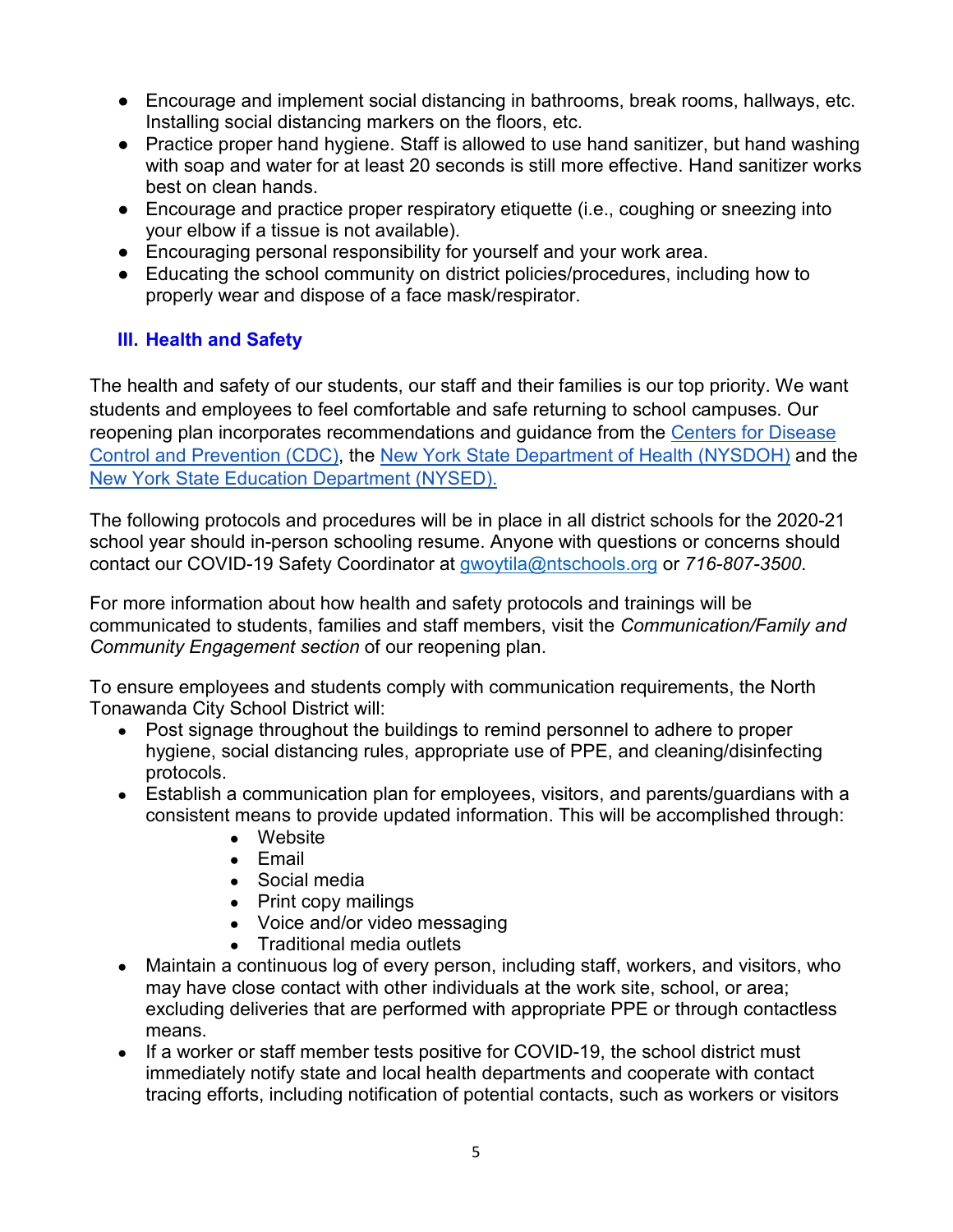who had close contact with the individual, while maintaining confidentiality required by state and federal law and regulations

# **Facility Entry:**

To ensure all faculty, staff, students, and visitors comply with physical distancing requirements, anyone within North Tonawanda City School District facilities will practice social distancing expectations:

- Where feasible, entry and egress in and out of all buildings will be limited to a single location. If applicable, a single point entry and single point egress will be identified to minimize cross traffic. All entry to the buildings will occur through the main entrance to a check-in point at the security station.
- A face covering must be worn by all individuals, students, staff, and visitors on NTCSD property when social distancing cannot be maintained.
- Proper face covering includes, but is not limited to, a surgical mask, cloth mask, balaclava or bandana and must completely cover the individual's mouth and nose.
- A plastic face shield alone is not an acceptable face covering.
- All individuals may choose to utilize their own face covering, if they adhere to the minimum standards of protection for the specific activity, however face coverings can and will be provided by NTCSD.

# **Daily Health Screening:**

- Prior to entering all North Tonawanda City School locations, individuals must complete a medical screening questionnaire. This questionnaire is accessible through the North Tonawanda website at [COVID-19 Screening Questionnaire](https://www.ntschools.org/domain/55) or a QR code is posted at all main entrances that provides a direct link to the survey using an iPhone or android phone.
- Staff should complete this screening prior to arriving at work via the electronic submission form.
- Although filing of the health survey is preferred to be done online, paper copies of the questionnaire for visitors will be available at security stations. [COVID-19 Daily](https://forms.office.com/Pages/ResponsePage.aspx?id=FchlF7Q7RE-i49nEKJqFriw9xHUe0jFEnag37pP-AllUOExOS1JNVjUxRzU5TDYzRTNNUlNTMVhEWS4u)  [Screening Questionnaire](https://forms.office.com/Pages/ResponsePage.aspx?id=FchlF7Q7RE-i49nEKJqFriw9xHUe0jFEnag37pP-AllUOExOS1JNVjUxRzU5TDYzRTNNUlNTMVhEWS4u)
- Staff will be required to monitor their own temperatures prior to arrival on campus and throughout the day. Anyone whose symptoms response changes from a NO to YES during the day, must contact their supervisor immediately and await further instruction. Students and visitors will be screened for temperature at arrival.
	- Parents are encouraged to monitor for temperatures and symptoms prior to sending their student on a bus, however students will be screened at arrival for temperatures.
	- Visitors will have their temperatures taken upon arrival.
- All staff must sign in and out of each building with the security desk/main office *each* time they enter and exit the building during the school day.
- Students will be signed in and accounted for as without fever/symptoms and able to attend school through attendance roll.
- For multiple individuals entering the building simultaneously, they will be required to stand at the marked-out locations on the floor, maintaining social distance until they can be signed in and screened.
	- Multiple lines and entrances will be coordinated, if needed to reduce crowding.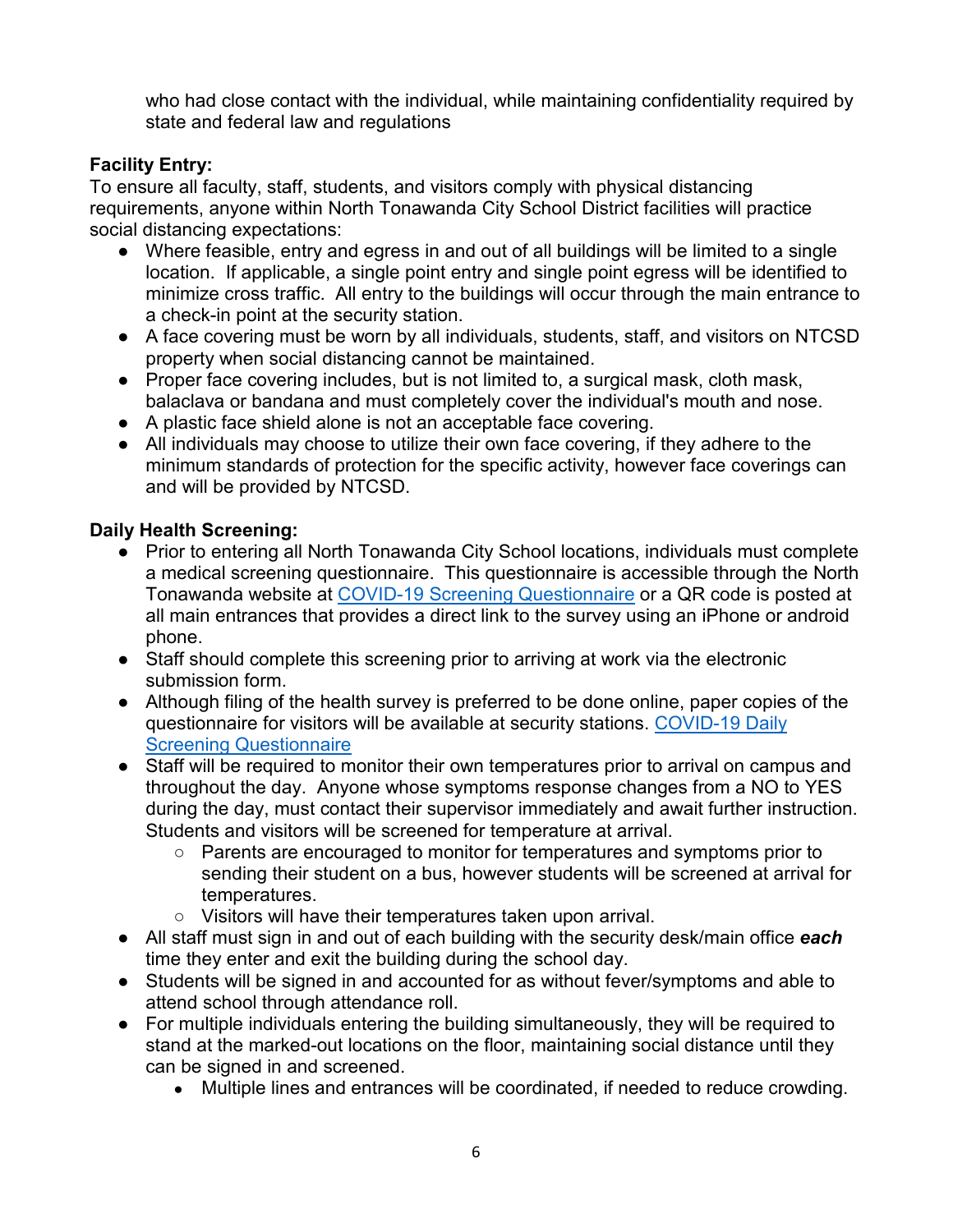- Markings (whether in tape or otherwise) will be placed on the ground or in the corridor to indicate six (6) foot lengths to provide for greater social distancing for individuals while in line.
- Should a person fail the medical screening, specific procedures should be followed. Please reference the Suspect or Confirmed COVID-19 Case section for guidance.

# **Social Distancing:**

- All individuals on North Tonawanda's premises must maintain social distancing and face covering when social distancing cannot be maintained.
- Proper social distancing is defined as a six (6) foot separation between individuals. When social distancing is practiced, such as in an isolated office or large meeting space, the individuals may remove their face covering. However, in common areas, such as breakrooms, hallways or bathrooms, the face covering must be worn.
- Ensure six (6) foot distance between personnel, unless safety or core function of the work activity requires a shorter distance. Any time personnel are less than six (6) feet apart from one another, personnel must wear acceptable face coverings.
- Tightly confined spaces will be occupied by only one individual at a time, unless all occupants are wearing face coverings. If an area is occupied by more than one person, keep occupancy under 50% of maximum capacity.
- $\bullet$  Social distance separation will be using tape or signs that denote six (6) feet of spacing in commonly used and other applicable areas on the site (e.g., clock in/out stations, health screening stations, reception areas).
- In-person gatherings will be limited as much as possible and we will use tele- or videoconferencing whenever possible. Essential in-person gatherings, such as meetings, will be held in open, well-ventilated spaces with appropriate social distancing among participants.
- Designated areas for pick-ups and deliveries will be established, limiting contact to the extent possible.

# **Personal Hygiene:**

Hand washing - Students and staff must practice good hand hygiene to help reduce the spread of COVID-19. Schools should plan time in the school day schedule to allow for hand hygiene.

Hand hygiene includes:

- Signage encouraging hand washing and correct techniques;
- Traditional hand washing (with soap and warm water, lathering for a minimum of 20 seconds), which is the preferred method. This can be accomplished by humming the happy birthday song twice;
- Adequate facilities and supplies for hand washing including soap and water;
- Use of paper towels or touch-free paper towel dispensers where feasible (hand dryers are not recommended as they can aerolite germs);
- Use of no-touch/foot pedal trash can where feasible;
- $\circ$  Extra portable hand washing stations will be placed in each building.
- Students and staff should wash hands as follows:
	- After sharing objects or surfaces;
	- Before and after snacks and lunch;
	- After using the bathroom;
	- $\circ$  After helping a student with toileting;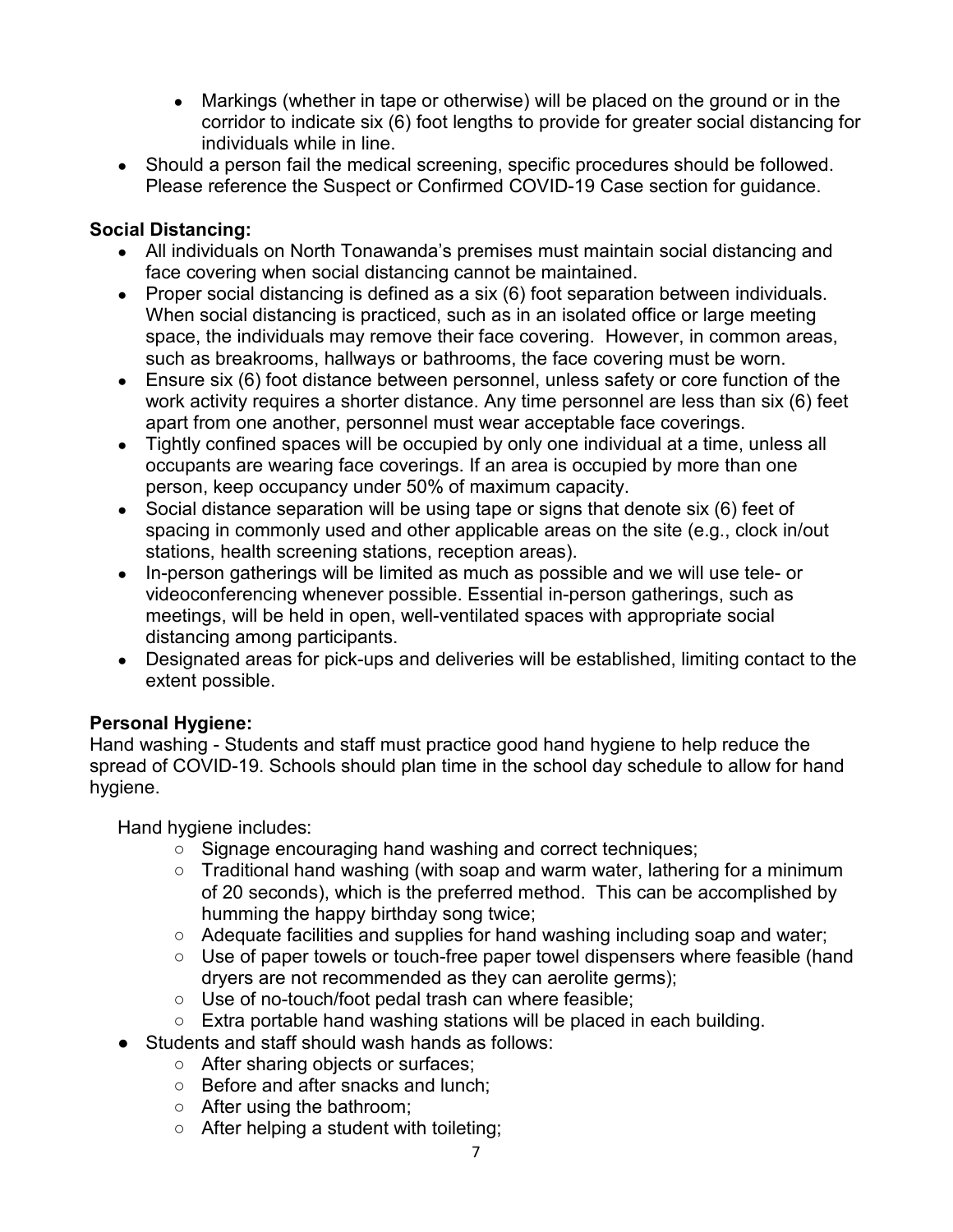- After sneezing, wiping, or blowing nose or coughing into hands;
- Anytime hands are visibly soiled;
- When handwashing is not available use a hand sanitizer;
- Hand Sanitizer At times when hand washing is not available students and staff may use a hand sanitizer. In order for the sanitizer to be effective it must contain a minimum of 60% ethanol or 70% isopropyl alcohol. It should be noted the sanitizers are flammable and students must be monitored and supervised when using these. Using hand sanitizers should include:
	- Signage should be placed on how to use sanitizer dispensers indicating soiled hands should be washed with soap and water;
	- Placement of sanitizer dispensers should be located near entrances and throughout common areas.

# **Visitor and Vendor Practices:**

No outside visitors or volunteers will be allowed on school campuses, except if related to the safety and well-being of students. Parents/guardians will report to the front office and not go beyond unless it is for the safety or well-being of their child. Essential visitors to facilities and parent/guardian visitors will be required to wear face coverings and will have restricted access to our school buildings.

# **Visitors:**

- All visitors must be wearing proper face covering prior to entering any building and it must be worn at all times when a six (6) foot social distance cannot be maintained.
- All visitors check in at Security/Main Offic for temperature screening and to fill out the COVID-19 CHECK-IN SCREENING which can be found by scanning the QR Code posted on all doors. The visitors must sign in with their identification through the Raptor System for a visitor badge. This will indicate to all other Security locations that the visitor has been screened.
- No visitor should enter a building unless necessary. All meetings should be held outside or via virtual meetings when possible.
- All visitors must sign in and out at the main entrance of each building stating their destination at that building for contact tracing. All visitors should be accompanied by a staff member.
- Should a visitor become ill while on campus, they must alert the staff member they are visiting to report the issue and then immediately seek medical attention.
- At the end of each day, the receptionist/designee must scan the sign-in/out documents and send them individually to: **dbundt@ntschools.org** or **gwoytila@ntschools.org**. Each document must be named indicating the location and date.

# **Vendor:**

- All vendors must be wearing proper face covering prior to entering any building and it must always be worn when six (6) foot social distance cannot be maintained.
- All vendors must sign in and out at the main entrance of each building stating their destination at that building for contact tracing. All vendors should be accompanied by a staff member.
- No vendor should enter a building unless necessary for completion of their job. All meetings should be held outside, or via Teams or Zoom, when possible.
- Must sign in with the Raptor system for their visitor badge.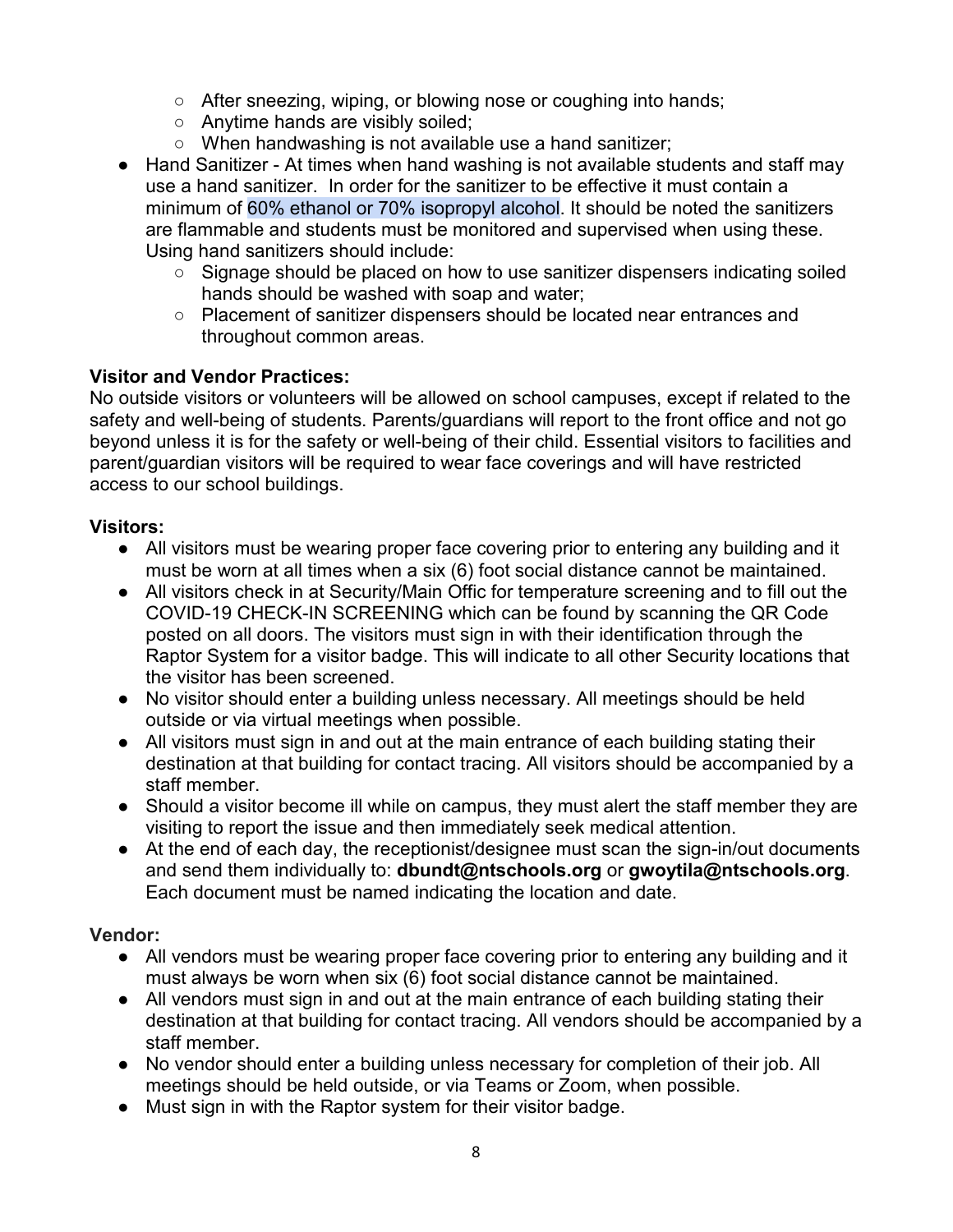- Should a vendor become ill while on campus, they must alert the staff member they're visiting to report the issue and then immediately seek medical attention.
- At the end of each day, the receptionist/designee must scan the sign-in/out documents and send them individually to: **dbundt@ntschools.org** or **gwoytila@ntschools.org**. Each document must be named indicating the location and date.

# **Training:**

North Tonawanda will train all personnel on new protocols and frequently communicate safety guidelines. Training on the precautions listed below will be conducted either remotely or in person. Social distancing and face coverings will be required for all participants if training is conducted in person. Training material is designed to be easy to understand and available in the appropriate language and literacy level for all workers.

North Tonawanda will ensure all students are taught or trained how to follow new COVID-19 protocols safely and correctly, including but not limited to hand hygiene, proper face covering wearing, social distancing, and respiratory hygiene. Additional training will be provided in:

- Prevention of disease spreads by staying home when they are sick.
- Proper respiratory etiquette, including covering coughs and sneezes.
- Avoiding the use of communal objects. If communal objects must be used, provide information on proper disinfection procedures between use. Examples of communal objects include, but are not limited to, other workers' phones, desks, offices, computers or other devices, other work tools and equipment.
- Provide employees and students with up-to-date education and training on COVID-19.

● Risk factors and protective behaviors (i.e., cough etiquette and care of PPE).

<https://www.cdc.gov/coronavirus/2019-ncov/community/schools-childcare/schools.html>

## **Training for Screeners:**

North Tonawanda will identify individuals familiar with CDC, OSHA protocols, and DOH guidelines in each building who will be a trained screener. Screeners will wear appropriate employer-provided PPE, which includes, a face covering and face shield. If social distancing or barrier/partition controls cannot be implemented during screening, PPE should be used when within six (6) feet of a student.

## **Training topics for all staff and substitutes:**

- Proper hand washing: proper hand hygiene. Promote frequent and thorough hand washing by providing employees, the school community, and visitors with a place to wash their hands. If soap and running water are not immediately available, provide alcohol-based hand rubs containing at least 60% ethanol or 70% isopropyl alcohol. Provide training on proper handwashing and hand sanitizer use <https://www.cdc.gov/handwashing/when-how-handwashing.html>
	- [Hand washing video](https://youtu.be/3PmVJQUCm4E)
- Proper cough and sneeze etiquette
- Social Distancing
	- Provide training for faculty/staff on how to address close contact interactions with students as part of every day job tasks.

<https://www.cdc.gov/coronavirus/2019-ncov/prevent-getting-sick/social-distancing.html>

- Operating procedures (various by building)
	- Entrance into the building
	- Cleaning procedures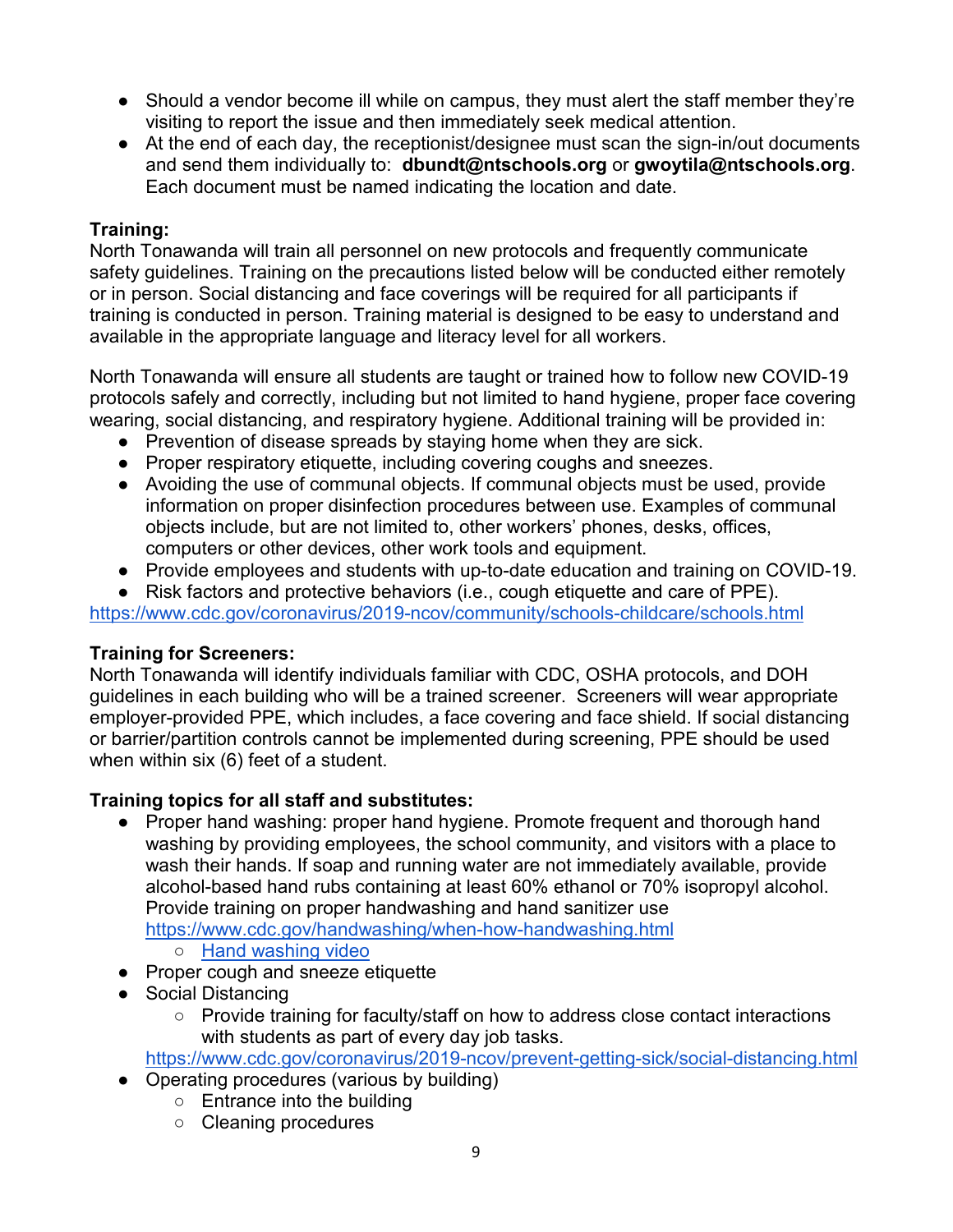- Sick child pick up
- Staff who are sick or suspected to be sick

<https://www.cdc.gov/coronavirus/2019-ncov/if-you-are-sick/steps-when-sick.html>

- Proper cleaning techniques ○ Cleaning and disinfecting <https://www.cdc.gov/coronavirus/2019-ncov/community/clean-disinfect/index.html>
- Reopening Guidance for Cleaning and Disinfecting Public Spaces, Workplaces, Businesses, Schools, and Homes <https://www.cdc.gov/coronavirus/2019-ncov/community/reopen-guidance.html> [https://www.cdc.gov/coronavirus/2019](https://www.cdc.gov/coronavirus/2019-ncov/community/pdf/Reopening_America_Guidance.pdf) [ncov/community/pdf/Reopening\\_America\\_Guidance.pdf](https://www.cdc.gov/coronavirus/2019-ncov/community/pdf/Reopening_America_Guidance.pdf)
- Hazard Communication Right-To-Know
	- Proper use of chemicals and Safety Data sheets
		- <https://www.osha.gov/dsg/hazcom/>
	- No chemicals from home
	- Transfer of hand sanitizer in smaller containers
	- List N: Disinfectants for Use Against SARS-CoV-2 (COVID-19)
		- [https://www.epa.gov/pesticide-registration/list-n-disinfectants-use](https://www.epa.gov/pesticide-registration/list-n-disinfectants-use-against-sars-cov-2-covid-19)[against-sars-cov-2-covid-19](https://www.epa.gov/pesticide-registration/list-n-disinfectants-use-against-sars-cov-2-covid-19)
- Exposure Control Plan with a focus on Pandemic/COVID-19
- Personal Protective Equipment PPE
	- Update Hazard Assessment and PPE Selection Worksheet for all identified employees
	- Proper type, use, and size
	- Cleaning and sanitizing of the face covering (if applicable)
	- Provide training for staff and students on wearing, putting on, removing and discarding PPE, including in the context of their current and potential duties [https://www.cdc.gov/coronavirus/2019-ncov/prevent-getting-sick/diy-cloth-face](https://www.cdc.gov/coronavirus/2019-ncov/prevent-getting-sick/diy-cloth-face-coverings.html)[coverings.html](https://www.cdc.gov/coronavirus/2019-ncov/prevent-getting-sick/diy-cloth-face-coverings.html)
- Use of face coverings (donning/doffing) (cloth vs. surgical)
	- [Face coverings don/doff video](https://youtu.be/z-5RYKLYvaw)
	- <https://www.youtube.com/watch?v=PQxOc13DxvQ>
- Respirator Protection (N95 required for identified employees per NYS)
	- Inclusive into your existing Respirator Protection Program or can be a separate Respirator Protection Program for medical staff only
	- Training provided for identified personnel only

[https://oshareview.com/2020/04/osha-requirements-for-occupational-use-of-n95](https://oshareview.com/2020/04/osha-requirements-for-occupational-use-of-n95-respirators-in-healthcare/) [respirators-in-healthcare/](https://oshareview.com/2020/04/osha-requirements-for-occupational-use-of-n95-respirators-in-healthcare/)

# **Signs and Messages:**

[Signs](https://www.cdc.gov/coronavirus/2019-ncov/communication/print-resources.html?Sort=Date%3A%3Adesc) will be posted in highly visible locations (e.g., school entrances, restrooms) that [promote everyday protective measures pdf icon](https://www.cdc.gov/coronavirus/2019-ncov/prevent-getting-sick/prevention-H.pdf) and describe how to [stop the spread pdf icon](https://www.cdc.gov/coronavirus/2019-ncov/downloads/stop-the-spread-of-germs-11x17-en.pdf) of germs (such as by [properly washing hands](https://www.cdc.gov/handwashing/posters.html) and [properly wearing a cloth face cover image](https://www.cdc.gov/coronavirus/2019-ncov/images/face-covering-checklist.jpg)  [icon\)](https://www.cdc.gov/coronavirus/2019-ncov/images/face-covering-checklist.jpg).

# **When Students Eat in Classrooms/Cafeteria:**

- Desks will be used in place of tables in the cafeteria
- Desks will be 6 ft apart for distance while seated and eating.
- Train teachers on food allergies, including symptoms of allergic reactions to food.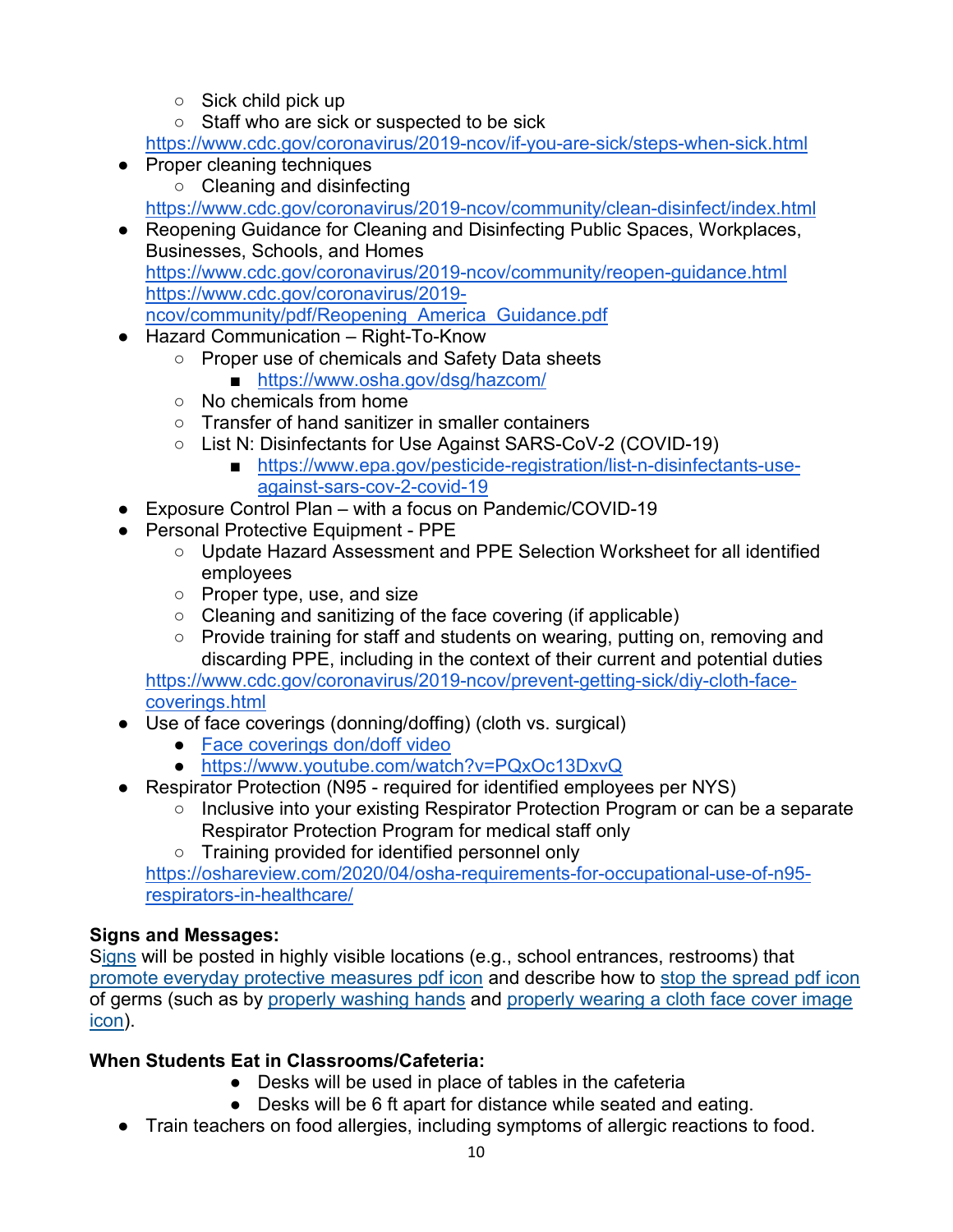● Train all non-food service staff on any meal service-related activities they will be responsible for.

[https://www.cdc.gov/healthyschools/foodallergies/pdf/13\\_243135\\_A\\_Food\\_Allergy\\_Web\\_508.](https://www.cdc.gov/healthyschools/foodallergies/pdf/13_243135_A_Food_Allergy_Web_508.pdf) [pdf](https://www.cdc.gov/healthyschools/foodallergies/pdf/13_243135_A_Food_Allergy_Web_508.pdf)

# **Space Design and Capacities:**

## **General Office Area:**

- All offices will be limited to 50% the rated occupancy for the space. Offices must normally maintain a minimum of 150 sq. ft. per individual.
- Where applicable all offices and small spaces will be limited to one (1) individual at a time.
- In a multiple occupant office, occupancy will be reduced to 50% normal load in addition to maintaining at least 6ft of separation between individuals.
- Workstations will be reconfigured so that employees do not face each other or establish partitions if facing each other cannot be avoided.
- Face coverings should be worn in these multiple use office settings.
- Additional breaks may be allotted to allow individuals time to leave the space to remove their masks. Specific determination of these conditions will be determined by the individual's program supervisor.
- Where possible the North Tonawanda City School District will establish additional shifts to reduce the number of employees in the worksite at one time.
- Will stagger shift start and end times greater than normal when possible (while still ensuring safe operations), to eliminate employees from congregating during the shift change-over, and from overcrowding at entrances and exits.
- Will reduce tasks requiring large amounts of people to be in one area.
- Employees will be encouraged to use virtual meeting tools, including phone and virtual teleconference, in lieu of in-person meetings, whenever possible.
- If in-person meetings are essential, consider limiting meetings to 10 people or less depending on local, state, and federal guidelines.

## **Conference Rooms:**

- Will limit in-person meetings (refer to NYS guidance), if virtual meetings are not feasible.
- If meetings are to occur in person, they will be conducted in a quick manner.
- Social distancing among participants will be required.
- Lingering and socializing before and after meetings should be discouraged.

# **Break Rooms and Lunchrooms:**

- Breakroom use is discontinued if a minimum of 6 ft. separation cannot be maintained when consuming food or drink.
- Staff are advised to take their lunch and breaks in their private offices or classrooms, in their vehicles or outside at the picnic table throughout the campus.
- Staggered break schedules may be utilized to assist with separation concerns.
- If staff wish to take breaks together, they must do such in a large space or outside, where at minimum 6ft. of separation can occur.
- Communal meals will not be provided to employees, and food will not be available in common areas where employees may congregate.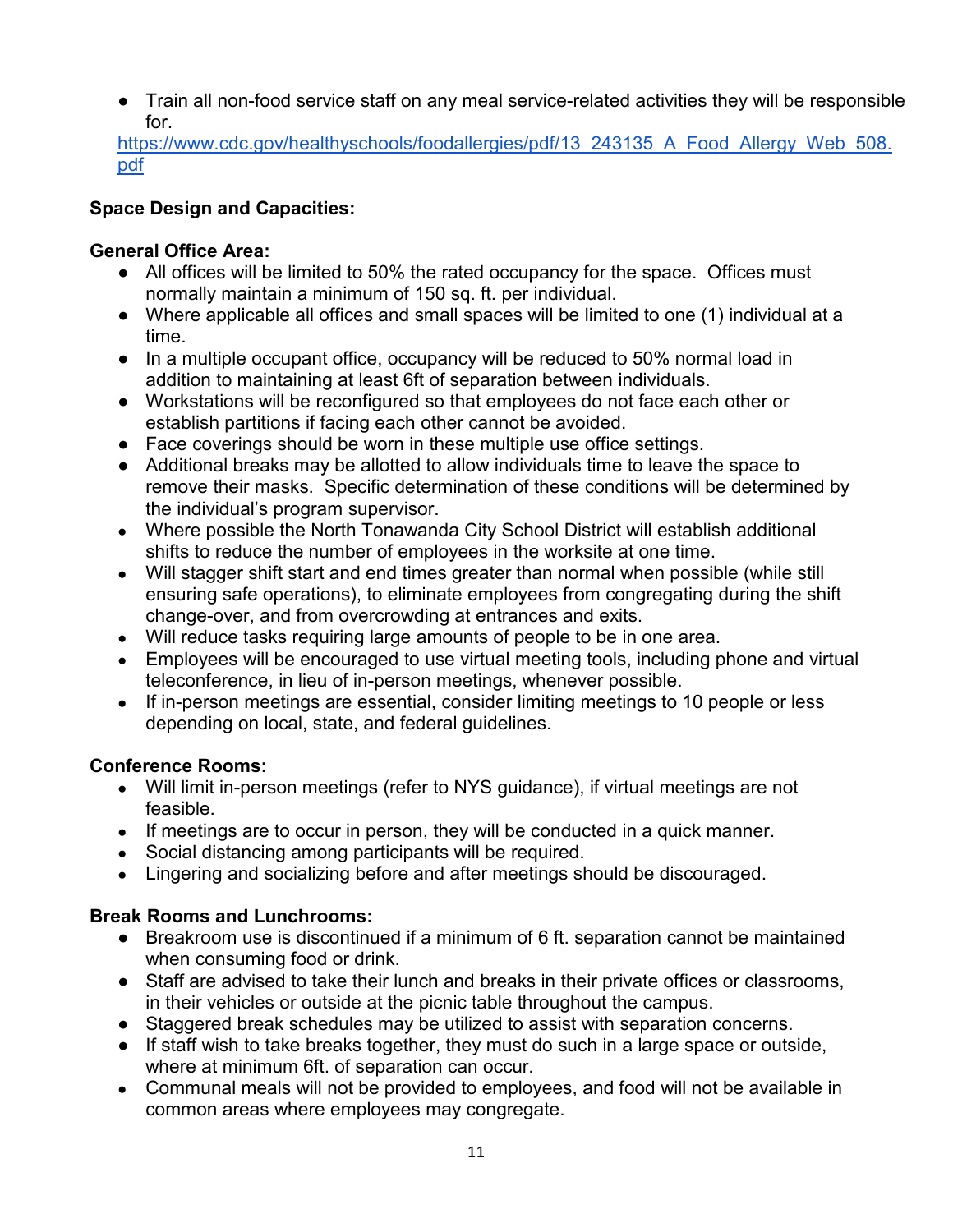## **Copier Rooms/Areas:**

- Congregating in copier rooms/areas is discouraged.
- Cleaning supplies will be provided at copier stations.
- Staff are encouraged to wipe down touch surfaces post and prior use.

#### **Elevators:**

- Two persons maximum in an elevator at a time wearing PPE.
- Personnel must wear acceptable face coverings when in common use areas.
- Elevators will be frequently disinfected.

#### **Restrooms:**

- All bathrooms to adhere to social distancing, the number of simultaneous users in any bathroom will be limited.
- Individuals must knock before entering a stall or bathroom when single use to ensure there is no other occupant present.
- In special circumstances where a student must be assisted in the use of the lavatory, the adult present must be wearing all applicable personal protective equipment including a face covering and when medically applicable, the student will be wearing a proper face covering as well.

## **Hallways/Stairwells:**

- Where feasible hallway traffic may be limited to single flow direction.
- Where single flow is not applicable, bi-direction traffic will be permitted.
- Directional flow will be identified by indications on the floor/stairs
- Adequate distancing will be obtained between all individuals by taped off lanes on the corridor floors/ stair treads.
- All individuals must also allow for adequate space between when traveling in the same direction.

#### **Classrooms:**

- Occupancy in each classroom will be specific and determined based off of the overall square footage of the space.
- Each student, teacher and support staff will receive not less than 6 ft. of separation from others.
- Additional considerations will be taken to account for space utilized for classrooms and teaching material.
- Overall class sizes will be reduced to accommodate all safety parameters.
- Students, teachers and support staff will be required to wear a proper face covering.
- Where possible, special teachers and PPS staff will travel to the classroom to provide instruction.
- Restrict items in the classroom to that of obvious use.
	- Remove any unnecessary furniture.
	- Remove any soft surfaces that are difficult to disinfect such as:
		- Area Rugs
		- Soft fabric chairs

## **Nurse Stations:**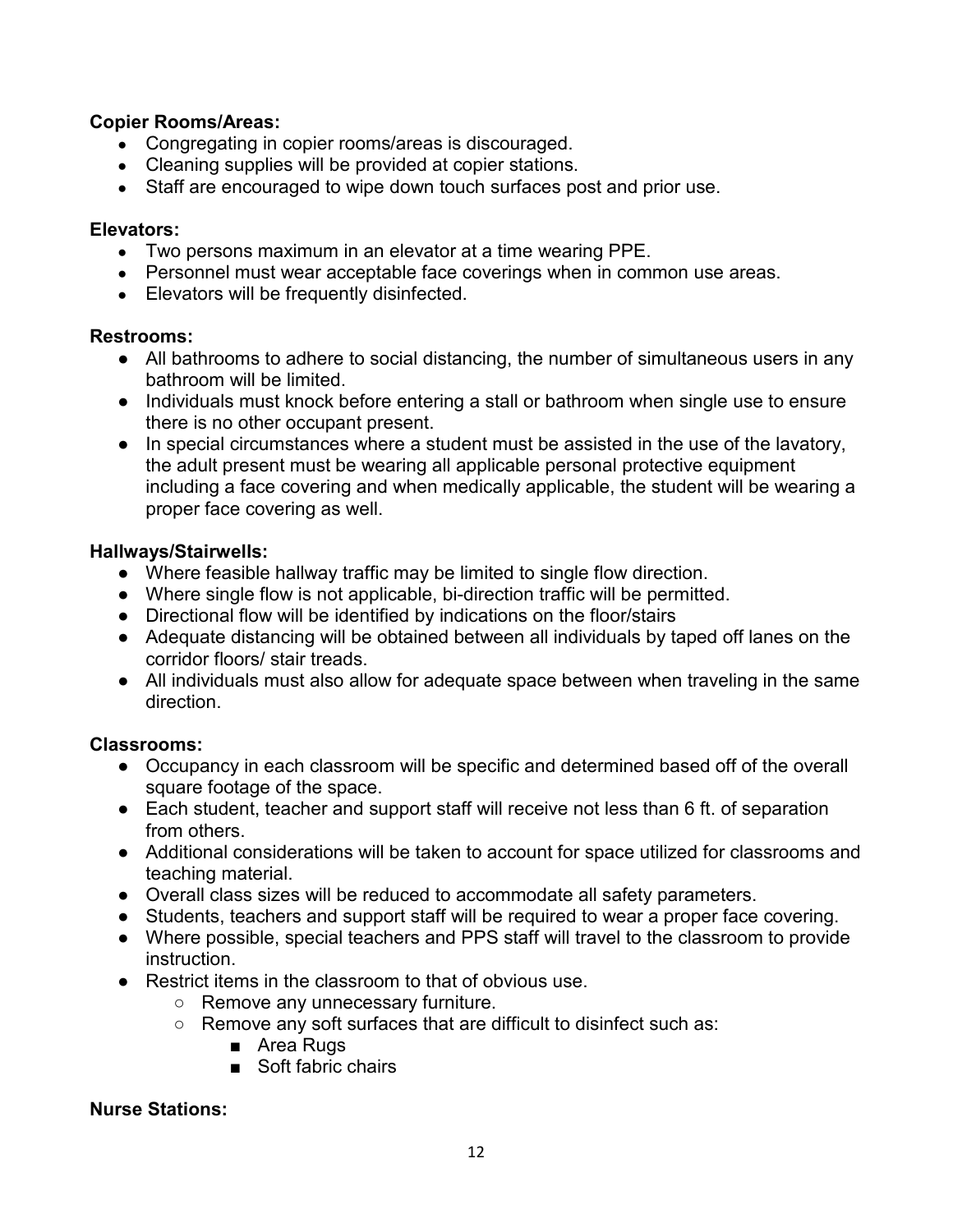- All students and staff are required to wear appropriate face coverings.
	- N95 Respirator use for nurses should be limited to situations of suspected COVID-19.

Where applicable, nurse stations have been reconfigured to:

- Maintain social distancing of no less than 6ft.
- Create "sick" and "well" zones.
	- Students that receive daily medication should be treated separately from students presenting with symptoms of illness.
	- Nebulizer treatments should be conducted in a separate isolated space with adequate fresh air circulation.
- Physical separation will be achieved by utilizing one of the following:
	- Individual exam rooms
	- Polycarbonate barriers
	- Retractable dividing curtain walls
- Isolation Room/s
	- Individuals presenting with symptoms representative of COVID-19 should be immediately isolated to reduce risk of transmission.
	- $\circ$  A separate room will be utilized where applicable.
	- *Reference the Isolation Room/s section for additional information.*

# **Isolation Rooms:**

A separate space will be established for individuals who are suspected of being sick with Covid-19. The person will remain in this space until a parent can pick up a student (in the case of a child) or the person is able to safely leave campus.

- The isolation area will be supervised at all times while ill students or staff are present. The most current CDC and NYSDOH guidelines for PPE will be followed by the supervising staff.
- A distance of at least 6' will be maintained between all students and staff within the isolation room.
- Cleaning of the isolation room, bathroom and equipment will be performed as directed by the CDC and NYSDOH.
- North Tonawanda Senior High will use room 127 for isolation.
- North Tonawanda Middle School will use room 149 for isolation.
- North Tonawanda Intermediate will use room 140 for isolation.
- Ohio Elementary School will use room 112 for isolation.
- Drake Elementary School will use room 2 for isolation.
- Spruce Elementary School will use room 104 for isolation.

# **Security Vestibule/Reception areas:**

Security Stations will remain at all entrances of each building.

- Where a multi- entrance design is used, additional security posts will be instituted.
- They will serve as the primary location for accounting for all individuals entering and exiting the building.
- Floor demarcations have been installed to indicate where visitors shall stand to maintain social distance.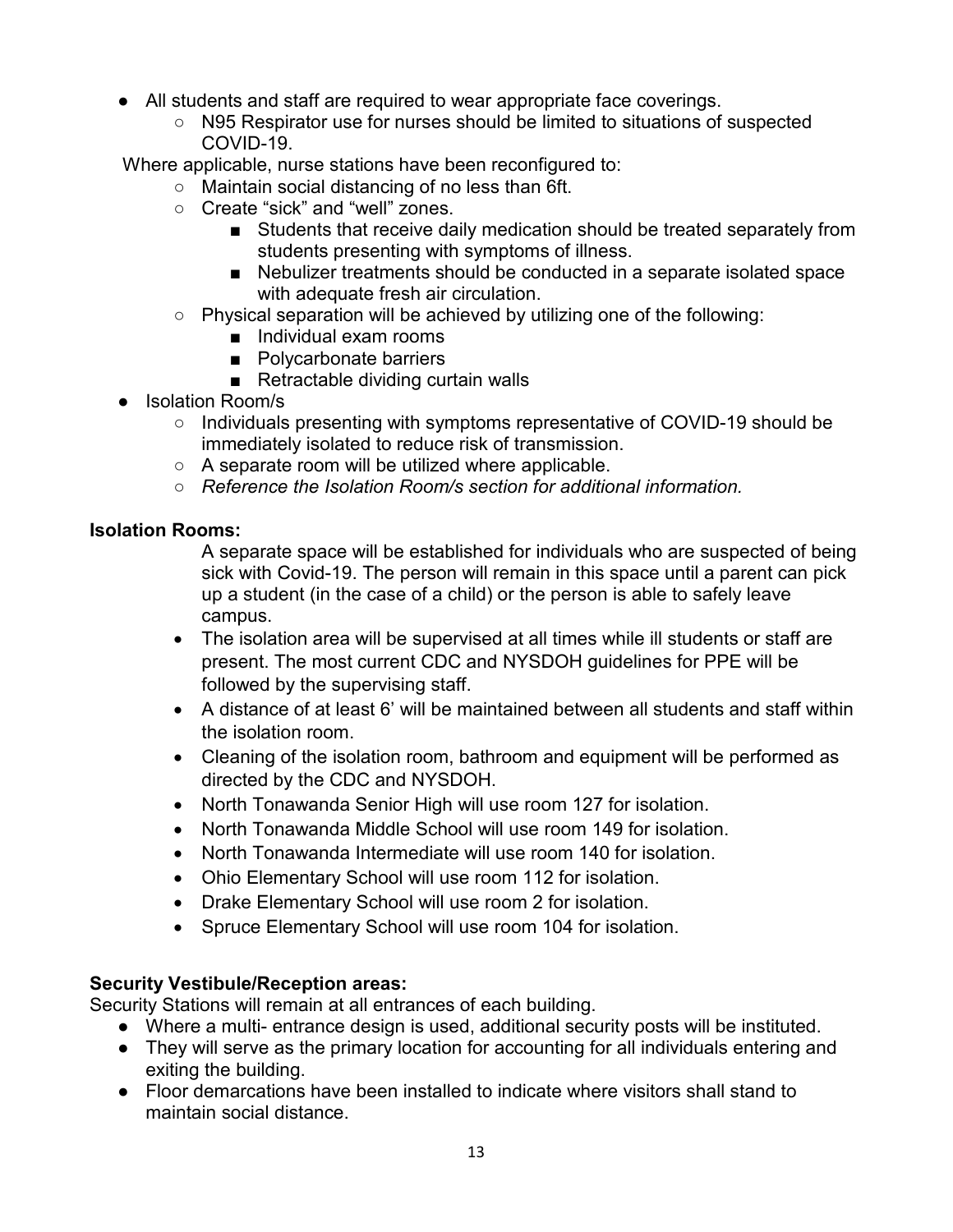- Reception areas have had seating removed or adequately spaced to provide at minimum of 6ft of separation.
- Frequently touched materials such as magazines have been removed.

## **Computer Labs:**

- The use of shared space and equipment use will be limited where feasible.
- Blocks of computers will be sectioned off to ensure social distancing is maintained.
- Tables of computers will be reconfigured to not face each other.
- Cleaning and disinfection of computer labs and keyboard will be frequent.
	- Keyboards should be wiped and disinfected before and after each use.
- Students should be instructed to wash hands prior to and after touching the keyboards along with other frequently touched surfaces.

## **Library Spaces:**

- Remove all soft covered surfaces that cannot be properly cleaned and disinfected.
	- Bean bag chairs
	- Upholstered couches or chairs
	- Area rugs
- Reconfigure space to ensure social distancing.
	- Tables will be limited to one individual at a time where applicable.
	- Desks should be arranged to not face each other.
	- Small reading nook use should be discontinued unless:
		- limited to one person at a time.
		- Cleaned and disinfected routinely.
- Borrowing of materials such as books may need to be discontinued if adequate disinfection cannot be achieved.
- Create directional traffic flow patterns between bookcases to ensure social distancing.

## **Engineering Controls:**

- Portable hand wash stations will be installed in the main entrances of each building.
- Alcohol based hand sanitizer will be available in each entry and classroom.
- Bathrooms:
	- ∉ Automatic hand dryer use will be discontinued
	- ∉ Soap dispensers are in place at each sink
	- ∉ Paper towels dispensers have been installed
	- $\epsilon$  Entry doors to gang bathrooms will be left open where applicable to reduce the need to handle
- Vestibules/Reception Areas
- Visitors are detained in secure areas where hand sanitizer and PPE directions can be issued.
- Water Fountains:
	- $\epsilon$  As required by New York State Code, a potable water supply will be provided per 150 occupants, but not less than one source per floor.
	- ∉ To reduce cross contamination the bubbler/drink spout has been removed or disabled.
	- $\epsilon$  Automatic/touchless bottle filling equipment has been installed.
	- $\epsilon$  These appliances will be routinely cleaned and disinfected as described in the Cleaning and Disinfection Section.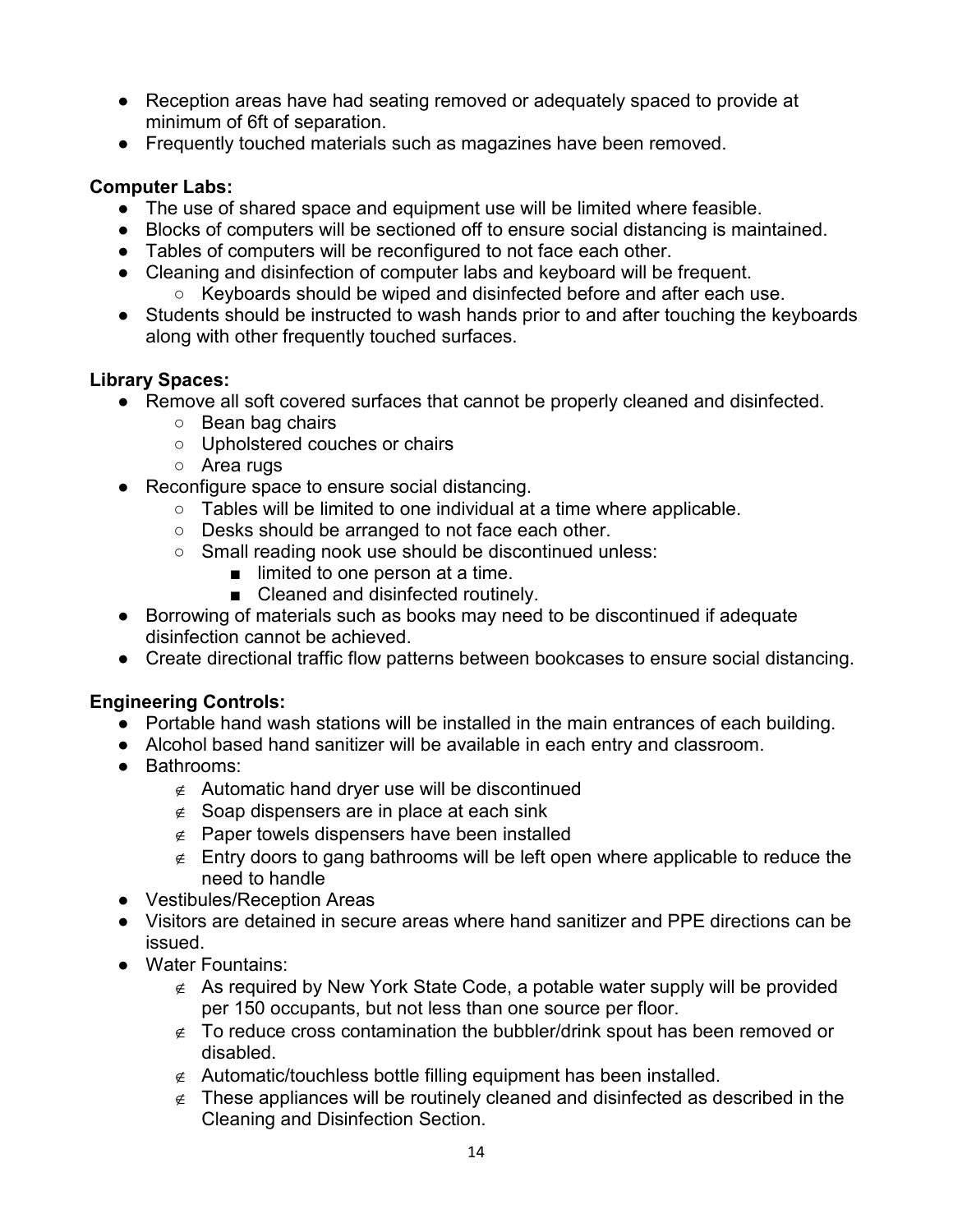- Floor Demarcations:
	- ∉ All entrances or areas of static wait have floor signage installed allotting for a minimum of six (6) feet of separation between all individuals.
	- ∉ All Corridor floors and Stairway treading have been fitted with stripping to indicate directional traffic flow and social distancing.
- Corridor doors will all be affixed open using electromagnetic hold-open devices to minimize the need to touch doors.
- Temperature Screening Equipment.

# **Ventilation:**

North Tonawanda will ensure sufficient ventilation and fresh air to all spaces will be in working order as designed. Established HVAC inspection and maintenance protocols will be followed that will preserve our system's ability to achieve proper ventilation of our buildings.

# **Cleaning and Disinfection:**

The North Tonawanda will ensure adherence to hygiene and cleaning and disinfection requirements as advised by the CDC and DOH, including "Guidance for Cleaning and Disinfection of Public and Private Facilities for COVID-19," and the "STOP THE SPREAD" poster, as applicable. Cleaning and disinfection logs will be maintained that include the date, time, and scope of cleaning and disinfection.

Examples of facility types where cleaning and disinfection frequency will be distinguished include:

- Bathrooms
- Athletic training rooms, locker rooms
- Health offices, isolation rooms
- Administrative offices (main office, reception area)
- Frequently touched surfaces in common areas (door handles, elevator buttons, copy machine keypads, etc.)
- Breakrooms
- Cafeterias/Kitchens
- Computer labs
- Science labs
- Classrooms
- Maintenance offices and work areas
- Bus Garage
- Buses, school vehicles
- Libraries
- Large meeting areas (auditoriums, gymnasiums, music rooms)
- Playgrounds (cleaning only)
- Outdoor seating areas (plastic or metal)

Students, faculty, and staff will be trained on proper hand and respiratory hygiene, and such information will be provided to parents and/or legal guardians on ways to reinforce this at home.

The district will provide and maintain hand hygiene stations around the school, as follows:

● For handwashing: soap, running warm water, and disposable paper towels.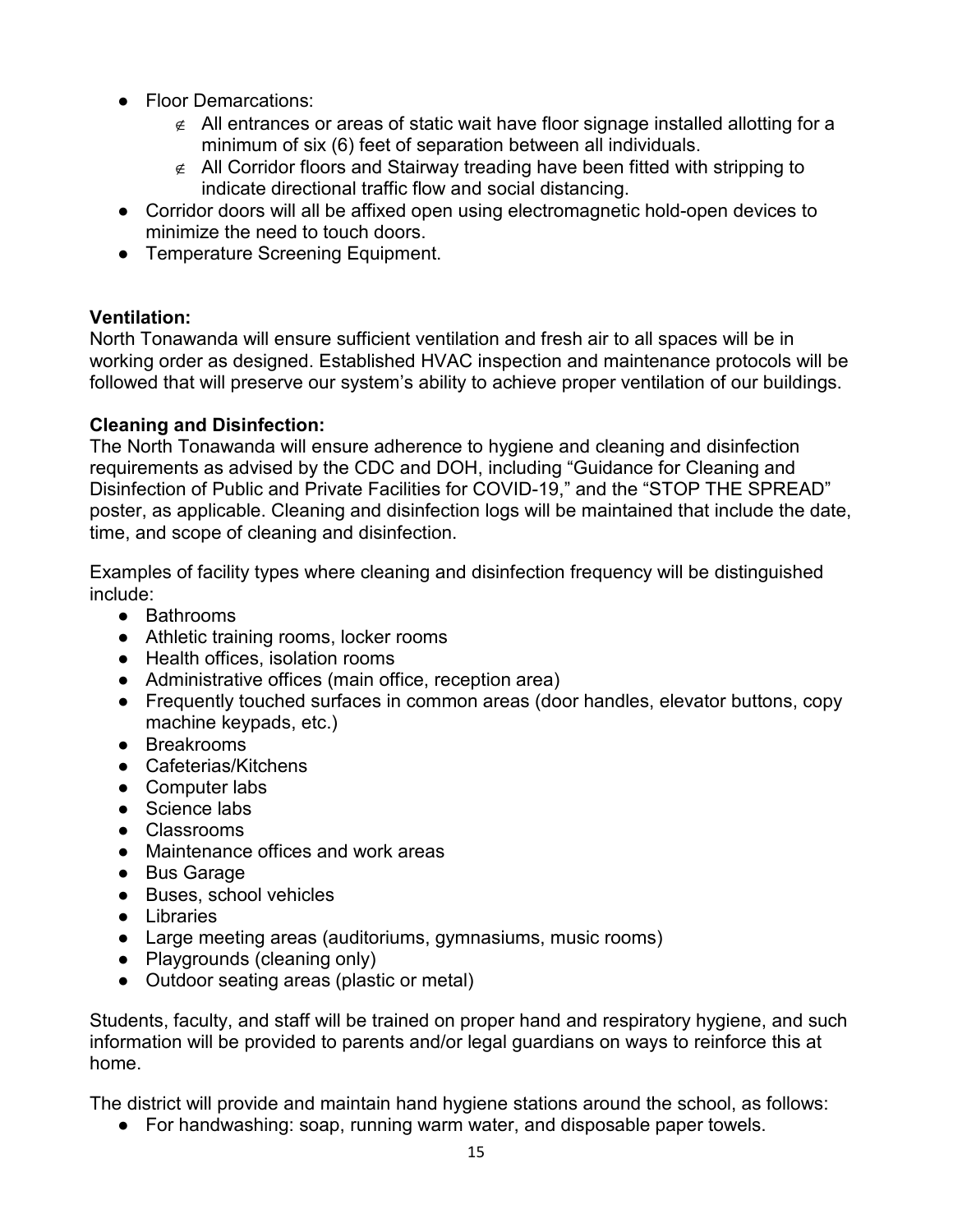- For hand sanitizing: an alcohol-based hand sanitizer containing at least 60% alcohol for areas where handwashing facilities may not be available or practical.
- Accommodations for students who cannot use hand sanitizer will be made.

Regular cleaning of the facilities will occur, including more frequent cleaning and disinfection for high-risk and frequently touched surfaces. This will include desks and cafeteria tables, which should be cleaned between everyone's use. Cleaning and disinfection will be rigorous and ongoing and will occur at least daily, or more frequently as needed.

The district will ensure regular cleaning and disinfection of restrooms. Restrooms should be cleaned and disinfected more often depending on frequency of use.

Disinfectants must be [products that meet EPA criteria for use against SARS-Cov-2,](https://www.epa.gov/pesticide-registration/list-n-disinfectants-use-against-sars-cov-2) the virus that causes COVID-19, and be appropriate for the surface.

## **Suspect or Confirmed COVID Cases:**

- *Emergency Response* Students and staff with symptoms of illness must be sent to the health office. A school nurse (Registered Professional Nurse, RN) is available to assess individuals as chronic conditions such as asthma and allergies or chronic gastrointestinal conditions may present the same symptoms as COVID-19 but are neither contagious nor pose a public health threat. Proper PPE will be required anytime a nurse may be in contact with a potential COVID-19 patient.
- *Isolation* Students suspected of having COVID-19 awaiting transport home by the parent/guardian will be isolated in a room or area separate from others, with a supervising adult present utilizing appropriate PPE. Multiple students suspected of COVID-19 may also be in this isolation room if they can be separated by at least 6 feet. If they cannot be isolated in a separate room from others, facemasks (e.g., cloth or surgical mask) will be provided to the student if the ill person can tolerate wearing it and does not have difficulty breathing, to prevent the possible transmission of the virus to others while waiting for transportation home. Students should be escorted from the isolation area to the parent/guardian. The parent or guardian will be instructed to call their health care provider, or if they do not have a health care provider, to follow up with a local clinic or urgent care center; Other considerations include:
	- Closing off areas used by a sick person and not using these areas until after cleaning and disinfection has occurred;
	- Opening outside doors and windows to increase air circulation in the area;
	- Waiting at least 24 hours before cleaning and disinfection. If waiting 24 hours is not feasible, wait as long as possible;
	- Clean and disinfect all areas used by the person suspected or confirmed to have COVID-19, such as offices, classrooms, bathrooms, lockers, and common areas;
	- $\circ$  Once the area has been appropriately cleaned and disinfected it can be reopened for use.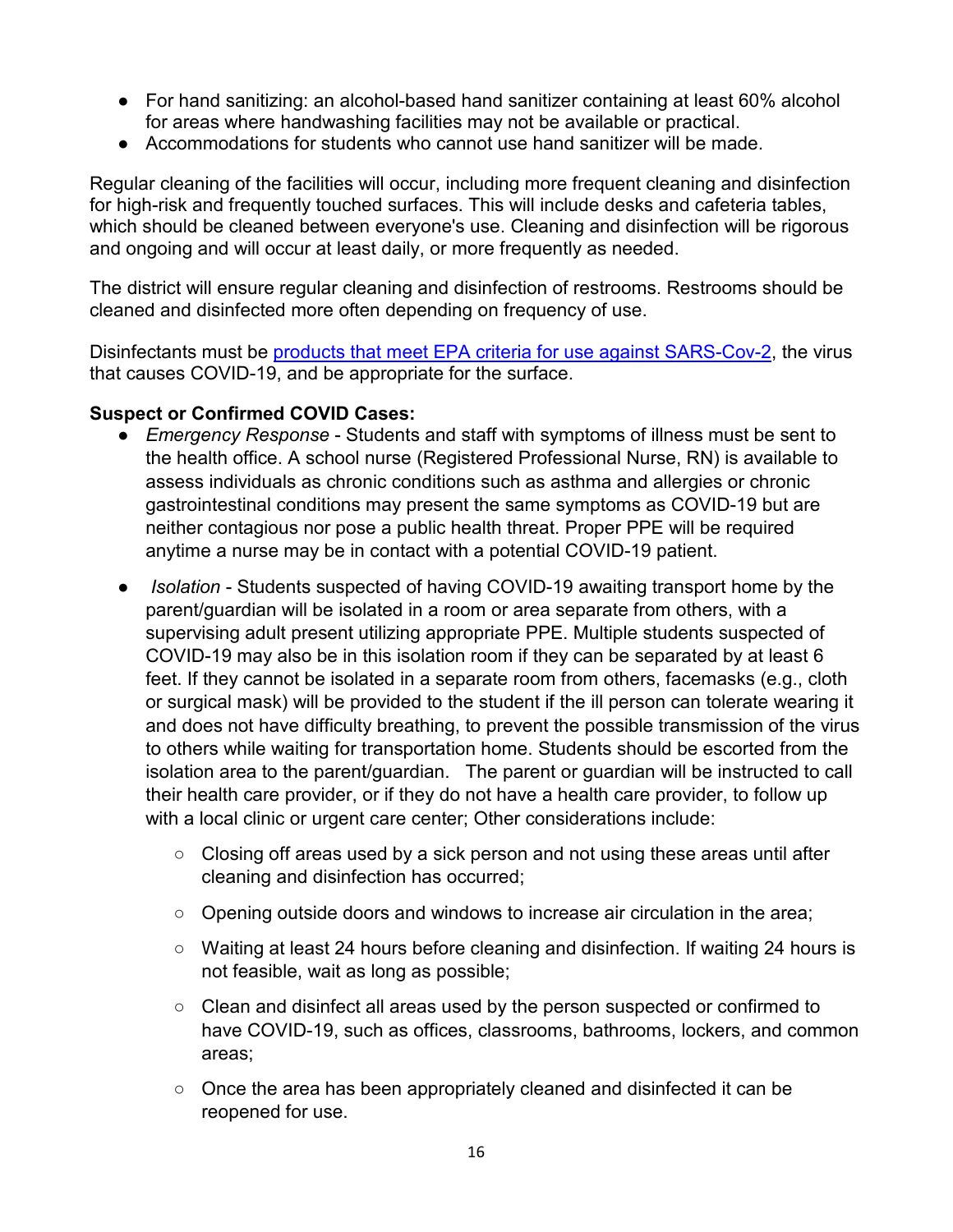- Individuals without close or proximate contact with the person suspected or confirmed to have COVID-19 can return to the area and resume school activities immediately after cleaning and disinfection.
- *Notification* the NYS and local health departments will be notified immediately upon being informed of any positive COVID-19 diagnostic test result by an individual in school facilities or on school grounds, including students, faculty, staff and visitors.

# **Contact Tracing:**

*Public Health Officials assume the task of contact tracing, once notified.*

To ensure the school district and its employees comply with contact tracing and disinfection requirements, the North Tonawanda City School District will do the following:

- Have a plan for cleaning, disinfection, and notifying Public Health, in the event of a positive case. In the case of an employee testing positive for COVID-19, CDC guidelines will be followed regarding cleaning and disinfecting your building or facility if someone is sick. [https://www.cdc.gov/coronavirus/2019-ncov/community/disinfecting](https://www.cdc.gov/coronavirus/2019-ncov/community/disinfecting-building-facility.html)[building-facility.html](https://www.cdc.gov/coronavirus/2019-ncov/community/disinfecting-building-facility.html)
- Close off areas used by the person who is sick.
- Open outside doors and windows to increase air circulation in the area.
- Wait 24 hours before cleaning and disinfecting. If 24 hours is not feasible, wait as long as possible.
- Clean and disinfect all areas used by the person who is sick, such as offices, bathrooms, common areas, shared electronic equipment like tablets, touch screens, keyboards, remote controls, and copier machines.
- Vacuum the space if needed.
- Consider temporarily turning off room fans and the central HVAC system that services the room or space, so that particles that escape from vacuuming will not circulate throughout the facility.
- Workers without close contact with the person who is sick can return to work immediately after disinfection.

# **Return to School after Illness:**

The North Tonawanda City School District will follow protocols and procedures, in consultation with the local health department(s), about the requirements for determining when individuals, particularly students, who screened positive for COVID-19 symptoms can return to the in-person learning environment at school. This protocol includes:

- 1. Documentation from a health care provider following evaluation
- 2. Negative COVID-19 diagnostic test result
- 3. Symptom resolution, or if COVID-19 positive, release from isolation

The district will refer to DOH's ["Interim Guidance for Public and Private Employees Returning](https://coronavirus.health.ny.gov/system/files/documents/2020/06/doh_covid19_publicprivateemployeereturntowork_053120.pdf)  [to Work Following COVID-19 Infection or Exposure"](https://coronavirus.health.ny.gov/system/files/documents/2020/06/doh_covid19_publicprivateemployeereturntowork_053120.pdf) regarding protocols and policies for faculty and staff seeking to return to work after a suspected or confirmed case of COVID-19 or after the faculty or staff member had close or proximate contact with a person with COVID-19. The district requires that individuals who were exposed to the COVID-19 virus complete quarantine and have not developed symptoms before returning to in-person learning. The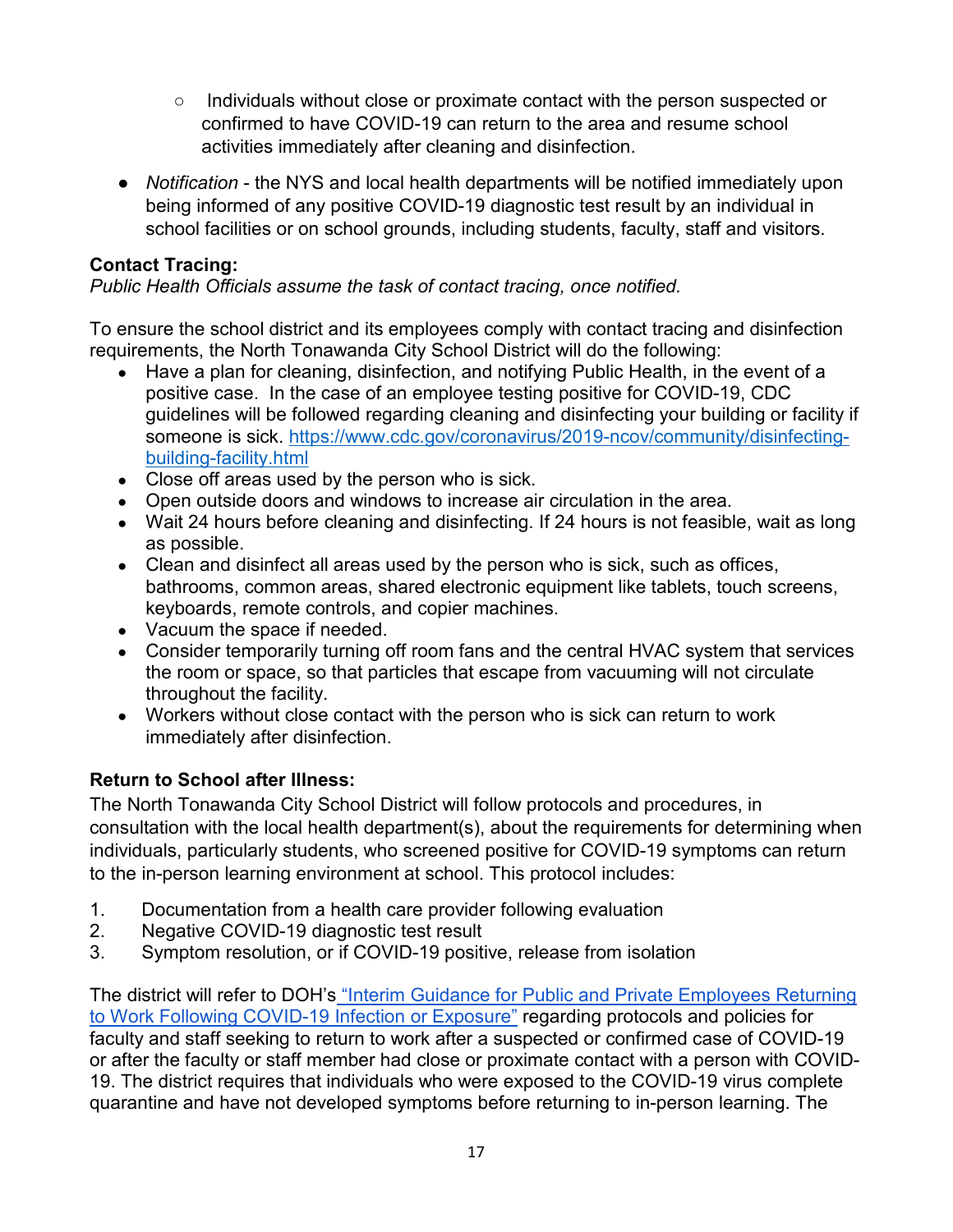discharge of an individual from quarantine and return to school will be conducted in coordination with the local health department.

## **Local Hospital Capacity:**

The North Tonawanda City School District has a longstanding partnership with Niagara County Department of Health. Niagara County has four (4) hospitals in the jurisdiction: Kaleida DeGraff Memorial Hospital, Niagara Falls Memorial Medical Center, Mount Saint Mary's Hospital and Eastern Niagara Hospital - Lockport. Local hospital capacity may be found at: [https://profiles.health.ny.gov/hospital/bed\\_type/Total+Beds.](https://profiles.health.ny.gov/hospital/bed_type/Total+Beds) Regarding medical surge bed availability, the local school districts may work with the Niagara County Department of Health and local hospital partners for situational awareness as needed.

# **Closure Considerations:**

When a person has been identified (confirmed) or suspected to be COVID-19 positive, the process In North Tonawanda could include:

- Having school administrators collaborate and coordinate with local health officials to make school closure and large event cancellation decisions**.**
- Establish a plan to close schools again for physical attendance of students, if necessary, based on public health guidance and in coordination with the local DOH. Establishing a decision-making tree at the district level.
- Develop a plan for continuity of education, medical and social services, and meal programs and establish alternate mechanisms for these to continue.
- Implement as needed short-term closure procedures regardless of community spread if an infected person has been in a school building. If this happens, CDC recommends the following procedures:
	- $\circ$  Closing off areas used by ill person(s) and locking off area(s), signage can also be used to ensure no one enters the area. If possible, wait 24 hours before you clean and disinfect. If it is not possible to wait 24 hours, wait as long as possible. Do not use the area(s) until cleaning and disinfection has taken place.
	- $\circ$  Opening outside doors and windows to increase air circulation in the area.
	- $\circ$  Cleaning staff should clean and disinfect all areas (e.g., offices, bathrooms, and common areas) used by the ill person(s), focusing especially on frequently touched surfaces.
	- $\circ$  Communicating as soon as possible with staff, parents, and students.
- Using DOH guidance/procedures for when someone tests positive.
	- $\circ$  In consultation with the local DOH, a school official may consider whether school closure is warranted and period of time (prior to re-opening) based on the risk level within the specific community as determined by the local DOH.
	- $\circ$  In accordance with guidance for quarantine at home after close contact, the classroom or office where the COVID-19-positive individual was based will typically need to close temporarily as students or staff quarantine.
	- $\circ$  Additional close contacts at school outside of a classroom should also quarantine at home.
- Closing of schools could be a regional decision.
	- o 7 metrics NYS Dashboard
		- Schools will reopen if a region is in Phase IV and the daily infection rate remains below 5% using a 14-day average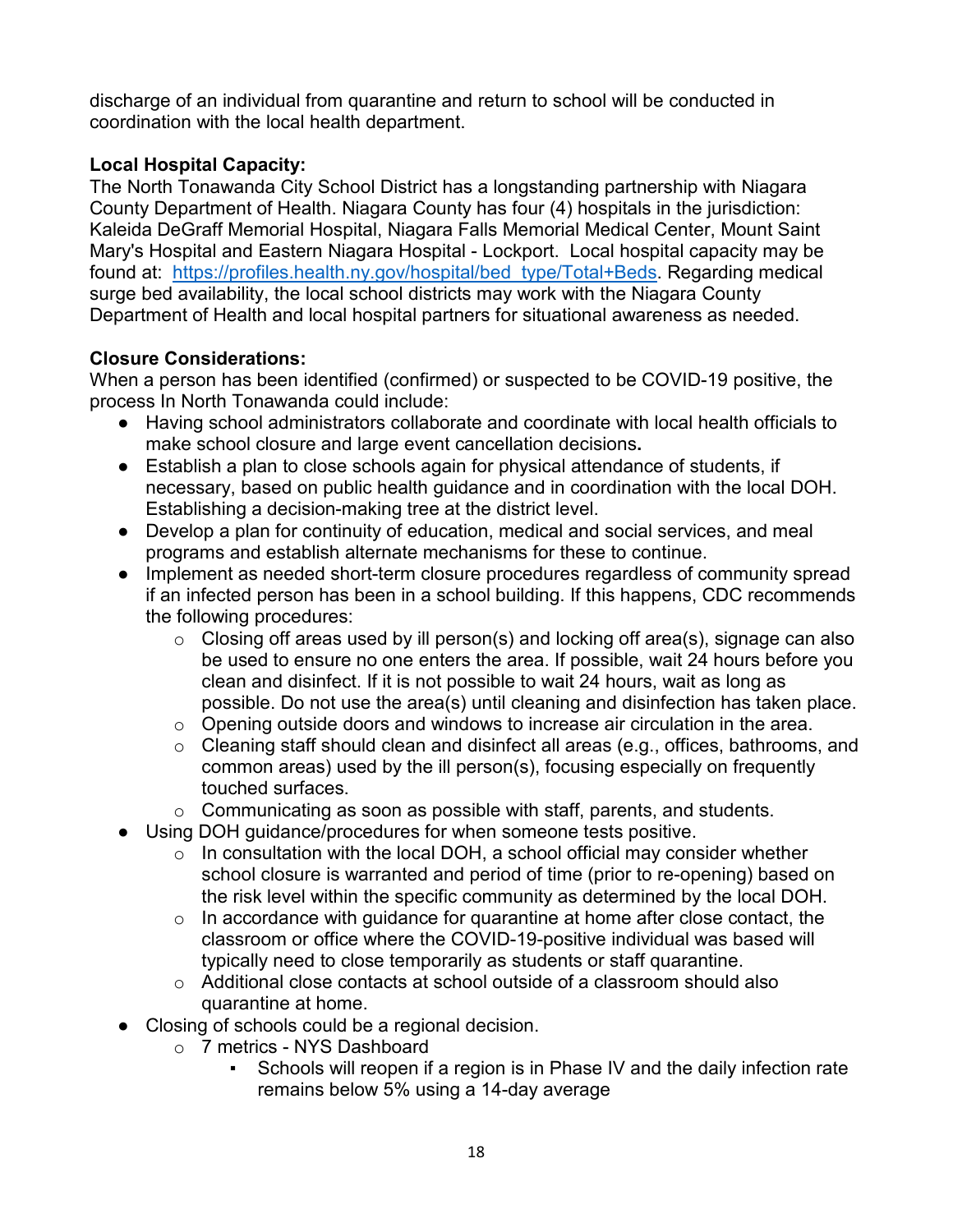- Schools will close if the regional infection rate is greater than 9% using a 7-day average after August 1, 2020
- Thresholds will be determined on a case-by-case basis dependent on the numbers (school closures may be a response).
- Buildings may consider closing if required cleaning products (bleach and water can be used as a cleaning product) and PPE are not available

# **IV. Facilities**

In order to prevent the spread of COVID-19 infection in the district, facilities operations will be geared toward meeting social distancing requirements and cleaning frequently touched spaces regularly. In carrying out projects or tasks supporting infection control, requirements will be met for changes associated with building spaces. Plans for changes or additions to facilities that require review by the Office of Facilities Planning (OFP), will be submitted to comply with the requirements of the 2020 New York State Uniform Fire Prevention and Building Code (BC) and the State Energy Conservation Code.

The function, position and operation of stairs and corridor doors, which have closers with automatic hold opens (and are automatically released by the fire alarm system), will remain unchanged.

The North Tonawanda City School District plans to meet the deadline for submission of Building Condition Survey or Visual Inspections on time. In addition, lead in water sampling will be carried out upon the reopening of school under conditions consistent with when the building is "normally occupied."

Upon reopening, the district plans to increase ventilation, to the greatest extent possible. Water systems will be flushed in buildings that have been unoccupied.

The following actions will be taken as needed:

- Work with engineers/custodians to establish sufficient fresh air exchange.
- Drinking Water Facilities: Reduce number of drinking fountains available, in order to facilitate frequent cleaning. However, drinking fountains are a code required plumbing fixture.
- Alterations to the configuration of existing classrooms or spaces or the introduction of temporary and/or movable partitions, the change will be submitted to OFP, the local municipality and/or code enforcement officials for review.
- For offsite facilities, communication with the project manager at NYSED Office of Facilities Planning (OFP) and a Temporary Quarters (TQ) Project submission.
- Minimum number of toilet fixtures that must be available for use in a building is established in the building code.
- Maintain adequate, Code required ventilation (natural or mechanical) as designed.
- If other air cleaning equipment (e.g. new technology) is proposed, submit to OFP for review and approval.

# **Emergency Response Protocols & Drills:**

The 2020-2021 school year may include hybrid models of the traditional school day. Emergency response drills, including evacuation and lockdown drills, may be spread across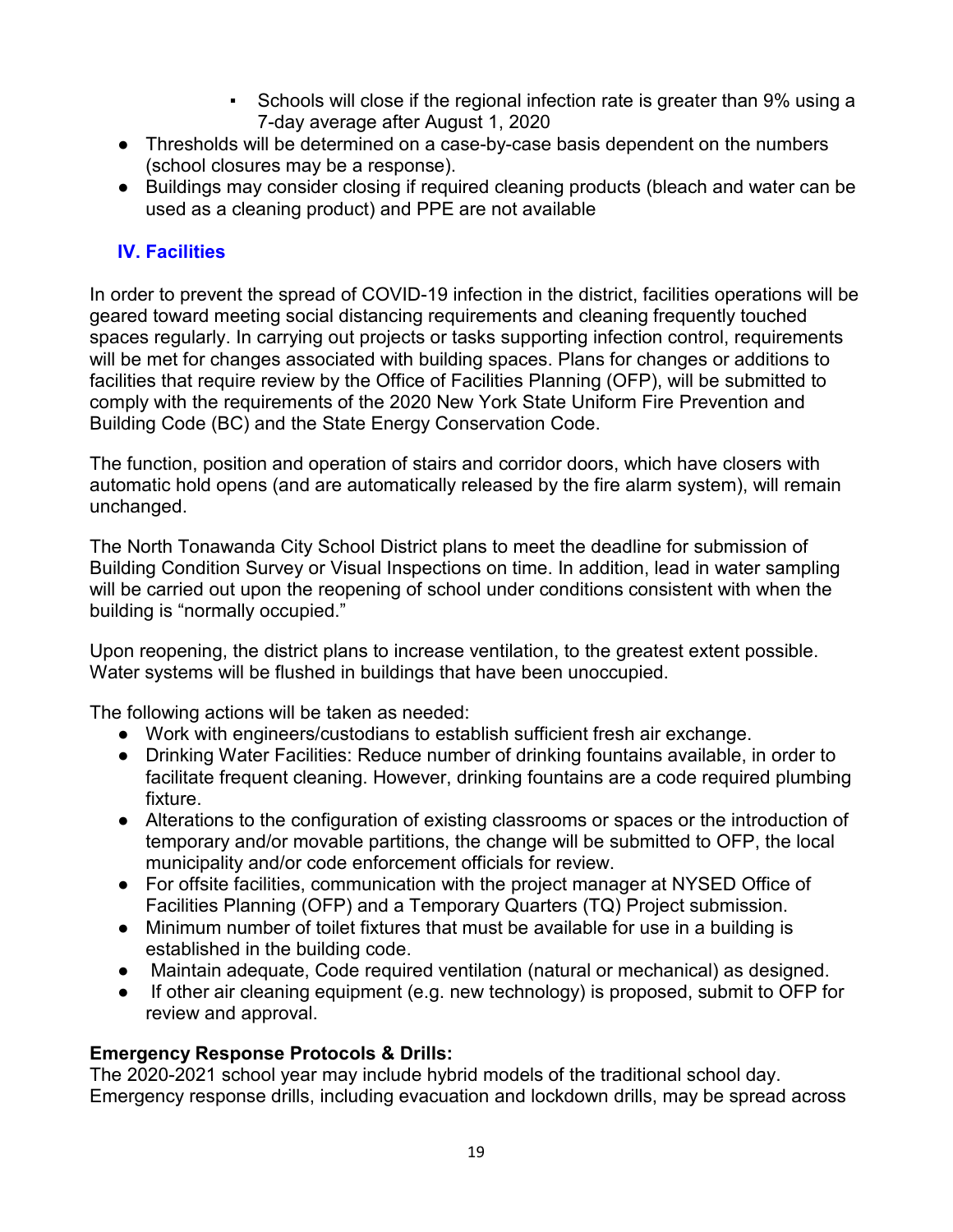the different student populations dependent on the day each population is present the day the drills are scheduled.

# **Emergency Response Protocols:**

- Shelter-In-Place
- Hold-In-Place
- Evacuation
- Lockout
- Lockdown

# **Shelter-In-Place:**

Areas will be identified in each school that will be used for the Shelter-in-Place along with areas that cannot be used for due to certain types of environmental hazards (i.e.: high winds, tornado, etc.). Shelter-In-Place protocols will be the same with the following changes:

- Provide 6 feet of space between students and staff during the Shelter-In-Place
- Use of face coverings throughout the event may be considered
- If 6 feet between staff and students cannot be achieved, face coverings should be worn at all times during the event
- Plan to have extra face coverings on hand in the event that a person does not have one
- Listen for updates and respond accordingly

# **Hold-In-Place:**

Hold-In-Place protocols will be the same the following changes:

- Provide 6 feet of space between students and staff during the Hold-In-Place
- Use of face coverings throughout the event may be considered
- If 6 feet between people cannot be achieved, face coverings should be worn at all times during the event
- Plan to have extra face coverings on hand in the event that a person does not have one
- Listen for updates and respond accordingly

# **Evacuate:**

Evacuation protocols will be routinely the same with some minor adjustments:

- Identify areas outside of the building in advance that will allow 6 feet of separation of students and staff. Verify that students and staff will not impede emergency responders
- In effort to get all staff and students out of the building as quickly and efficiently as possible, face coverings should be worn at all times
- Plan to have extra face coverings on hand in the event that a person does not have one
- Identify, in advance, who will be holding the door to get out of the building, therefore reducing the amount of people touching the door hardware when leaving the building. Personnel that will be conducting this task may be assigned to holding the door for one or more classrooms or until confirmation that everyone has vacated the building
- As written in the established protocols, bring all necessary items needed and consider adding the following items: extra face coverings, in the event a face covering becomes unusable and hand sanitizer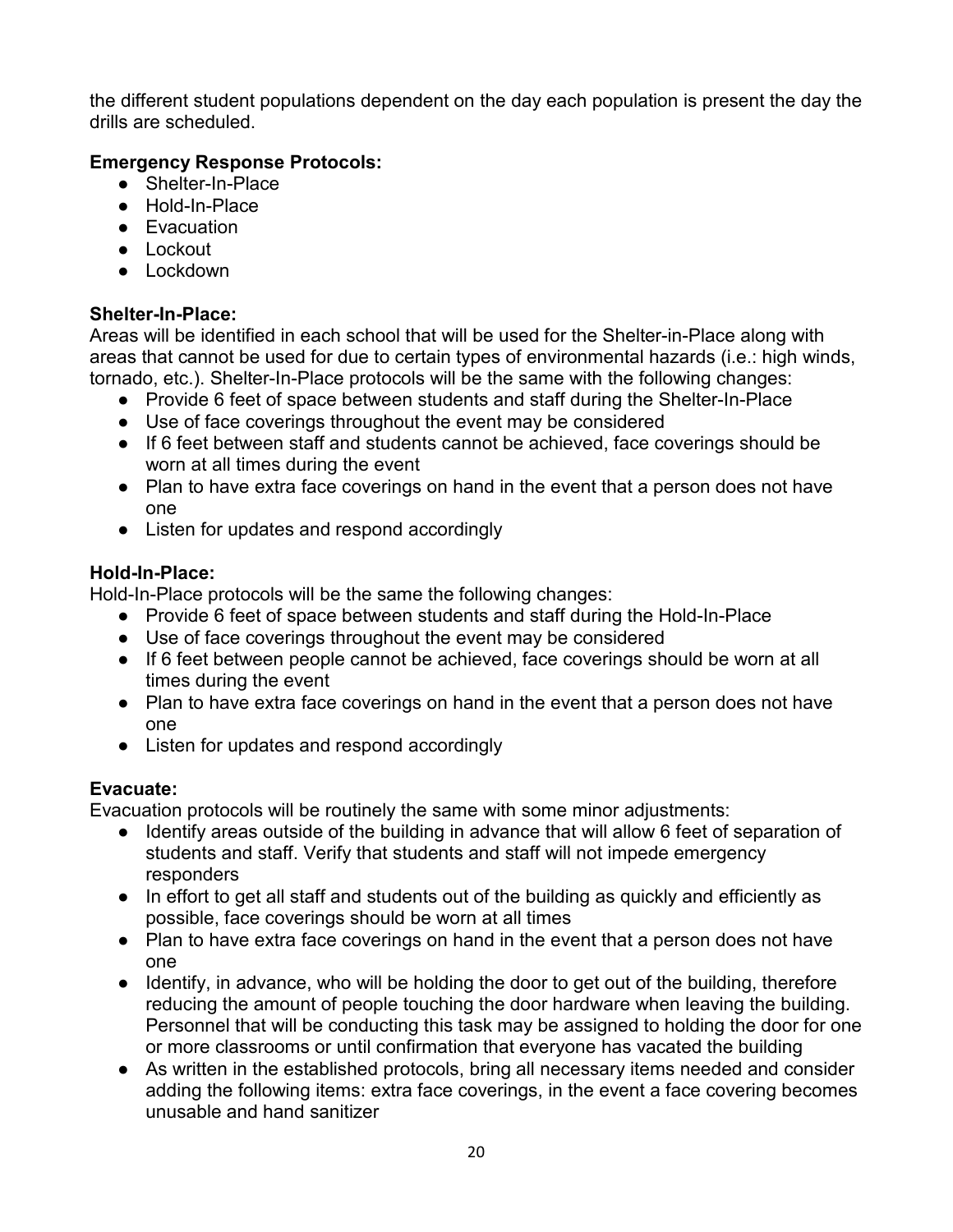● If no extra face coverings are available, instruct anyone that does not have a face covering to use their shirt to cover their nose and mouth during the event

## **Lockout:**

Lockout protocols will be the same, besides maintaining six (6) feet of space between students and staff in the area.

#### **Lockdown:**

During a Lockdown, there will be a violation of the six (6) foot recommendation between people. In order to protect life safety, lockdown protocols will be mostly the same process as they have been conducted in the past.

- Evaluate, in advance, if there is room to social distance without being in the line of sight
- Face coverings should be worn during the event at all times
- Plan to have extra face coverings on hand in the event that a person does not have one
- Instruct anyone that does not have a face covering to use their shirt to cover their nose and mouth during the event

## **V. Child Nutrition**

All schools in the North Tonawanda City School District (NTCSD) will follow SFA policies when communicating about school meal services, eligibility, options and changes in operations. All communications will be provided through a variety of communication methods including website, social media, emails, robocalls, newsletters, and regular mail and translated into the languages spoken by families.

NTCSD has identified Anthony Montoro, Assistant Superintendent of Administrative Services, as the contact person to receive and respond to communications from families and to school staff. Families will be reminded in food service communications during the summer and periodically that they can submit a new application for free and reduced-price meals any time during the school year. Applications are available in each school building, on our website and through email or regular mail as needed. Phone in and in-person support to complete the application is available from our Senior Account Clerk

School meals will continue to be available to all students, including those attending school inperson and those learning remotely.

For information about how meal information will be communicated, visit the Communication/Family and Community Engagement section <https://www.ntschools.org/domain/1058> of our reopening plan.

#### **Meals Onsite:**

For students onsite, meals will be provided while maintaining appropriate social distancing between students. Students do not need to wear face coverings when seated and eating so long as they are appropriately socially distanced.

The district will ensure social distancing between individuals while eating in the school cafeteria. If not feasible, meals may be served in alternate areas (e.g., classrooms) or in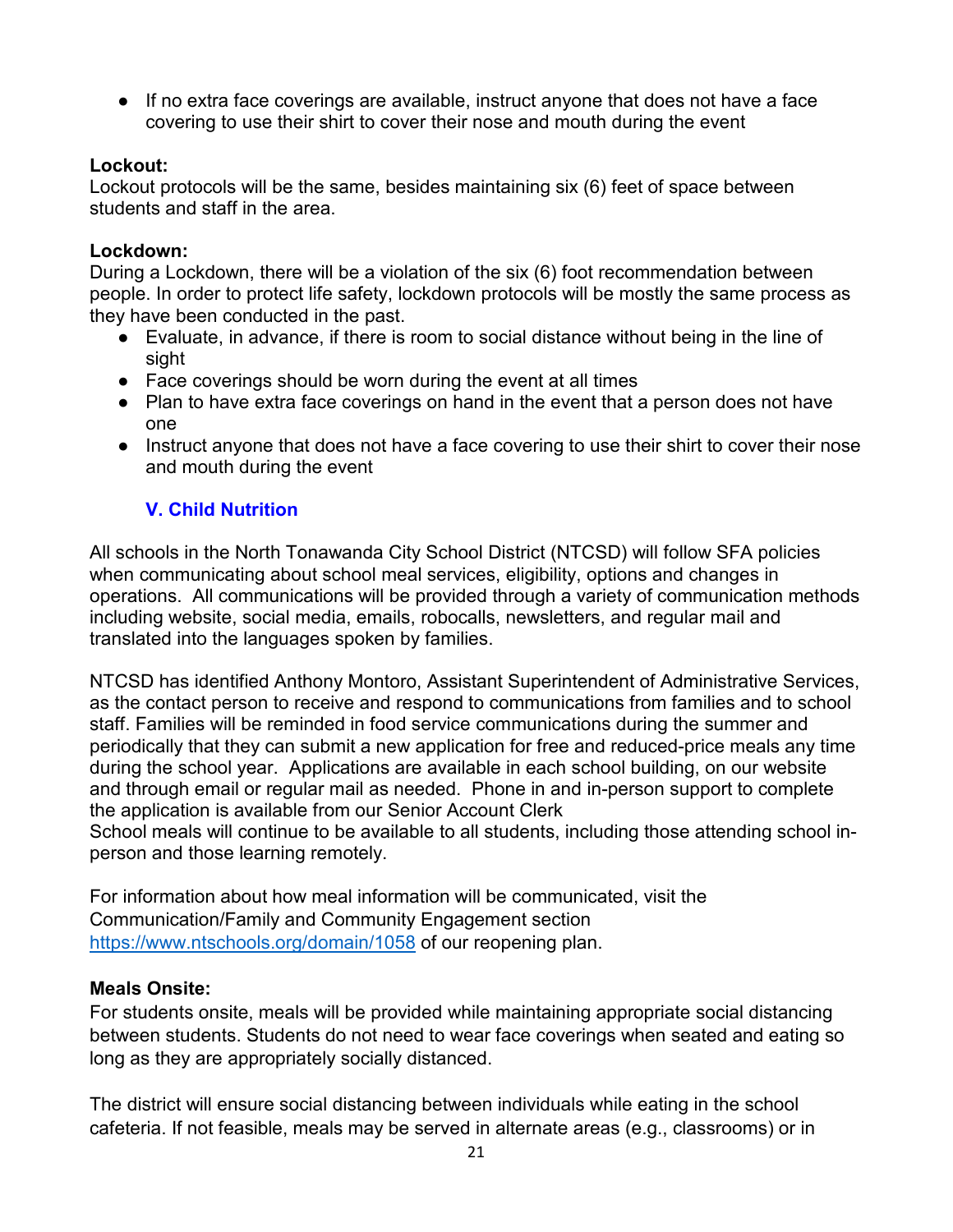staggered meal periods to ensure social distancing and proper cleaning and disinfection between students.

The sharing of food and beverages (e.g., buffet style meals, snacks) is prohibited, unless individuals are members of the same household. Adequate space will be reserved for students, faculty, and staff to observe social distancing while eating meals.

To start during the month of September the lunches in school and out will be bagged with everything in them. The students will have a breakfast bag and a lunch bag provided each day. We will then reassess to see if and what type of hot meals can be provided safely going forward.

- All meals will be prepared at the student's home school
- Menus will be the same for both A students and B students and will rotate on a weekly basis. Menu options for Monday & Tuesday will be the same as Thursday & Friday, giving students access to the same food, especially their favorites.
- We would like to serve students from the lunch line in the cafeteria.
- We will mark spaces that will enable students to continue 6ft apart
- Our goal for the elementary building is to receive an approximate count for entrées in the morning to aid getting students through the line more quickly. Students will have access to their choice of sides as they have under normal situations.
- These meals will be served in a method that will enable them to eat in the cafeteria, or we will place them in to-go containers to carry back to the classroom
- We will handle all trays behind the line and place at the end of the line to for student to pick up, thus making delivery contactless.
- We will continue to produce menus that protect students from food allergens such as soy, dairy, nut, etc.
- Our employees will wear masks and gloves on the service line and have hand sanitizer available for students

In buildings that will utilize the cafeteria, the tables will be removed, and desks will be brought in and placed on tape marks that ensures six feet of social distancing while eating with their masks off.

In buildings that will be eating in the classroom's desks, will already be spaced at social distancing standards and will be maintained.

Both options will have a combination of teachers, monitors, or assistants there to monitor and remind students of the rules while eating.

After eating in both locations, the desks will be cleaned with cleaner before returning to use or the next student comes to eat. In the cafeteria model we would have enough room to have double the number of desks so that they can alternate which desk is sat at for each lunch allowing for more cleaning and drying time.

See the link to food service for meeting the nutrition requirements.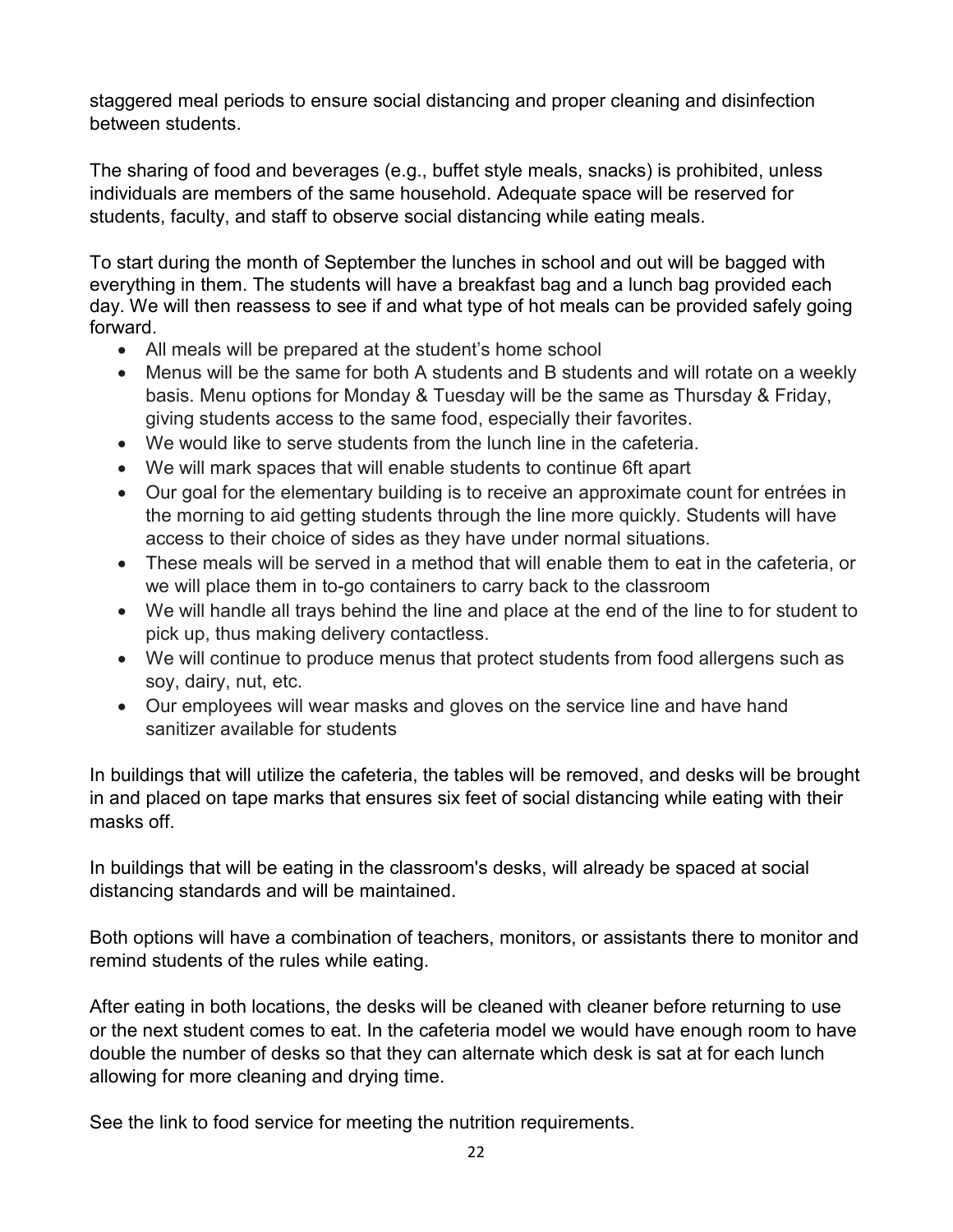## **Meals offsite/remote:**

For the day's students are not in school or distance learners:

- NTCSD will have pickup sites during the school day at each individual home school, for both convenience to parents as well as to address storage concerns, we experienced during the initial shutdown period (HS & Spruce)
- NTCSD will prepare for pickup on Mondays & Wednesdays 3- and 5-day meal kits.
- The kit will consist of 1 breakfast meal and 1 lunch meal per day
- 5-day kits are available Mondays for distance learners at their home school
- 3-day kits are available Mondays for students attending in person school on Thursday & Friday and on Wednesdays for students that attended school on Monday & Tuesday.
- A student may receive a maximum amount of 5 breakfasts and 5 lunches per week under the National School Lunch Program
- NTCSD will have designated times for meal pickup
- Mondays & Wednesdays we will also make pickups available at the High School for all students from 4PM-6PM

# **VI. Transportation**

NTCSD will conduct transportation activities that are consistent with state-issued public transit guidance and NYSED School Reopening guidelines. Students and school staff must wear acceptable face coverings at all times on school buses (e.g., entering, exiting, and seated) and should maintain appropriate social distancing to the extent practicable.

Students who are able will be required to wear masks and social distance on the bus to the extent practicable; however, students whose physical or mental health would be impaired are not required to wear a face covering, but must be appropriately socially distanced. Members of the same household may be seated within 6 feet of each other. Parents and legal guardians are encouraged to drop off or walk students to school to reduce density on buses.

All buses that are used every day by districts and contract carriers will be cleaned/ disinfected once a day. High contact sports will be wiped down after the morning (AM) and afternoon (PM) run depending upon the disinfection schedule.

School buses shall not be equipped with hand sanitizer due to its combustible composition and potential liability to the carrier or district. School bus drivers, monitors and attendants must not carry personal bottles of hand sanitizer with them on school buses.

Wheelchair school buses will configure wheelchair placement to ensure social distancing of 6 feet.

Whether school is in session remotely or otherwise, pupil transportation will be provided to nonpublic, parochial, private, charter schools or students whose Individualized Education Plans have placed them out of district whose schools are meeting in in-person sessions.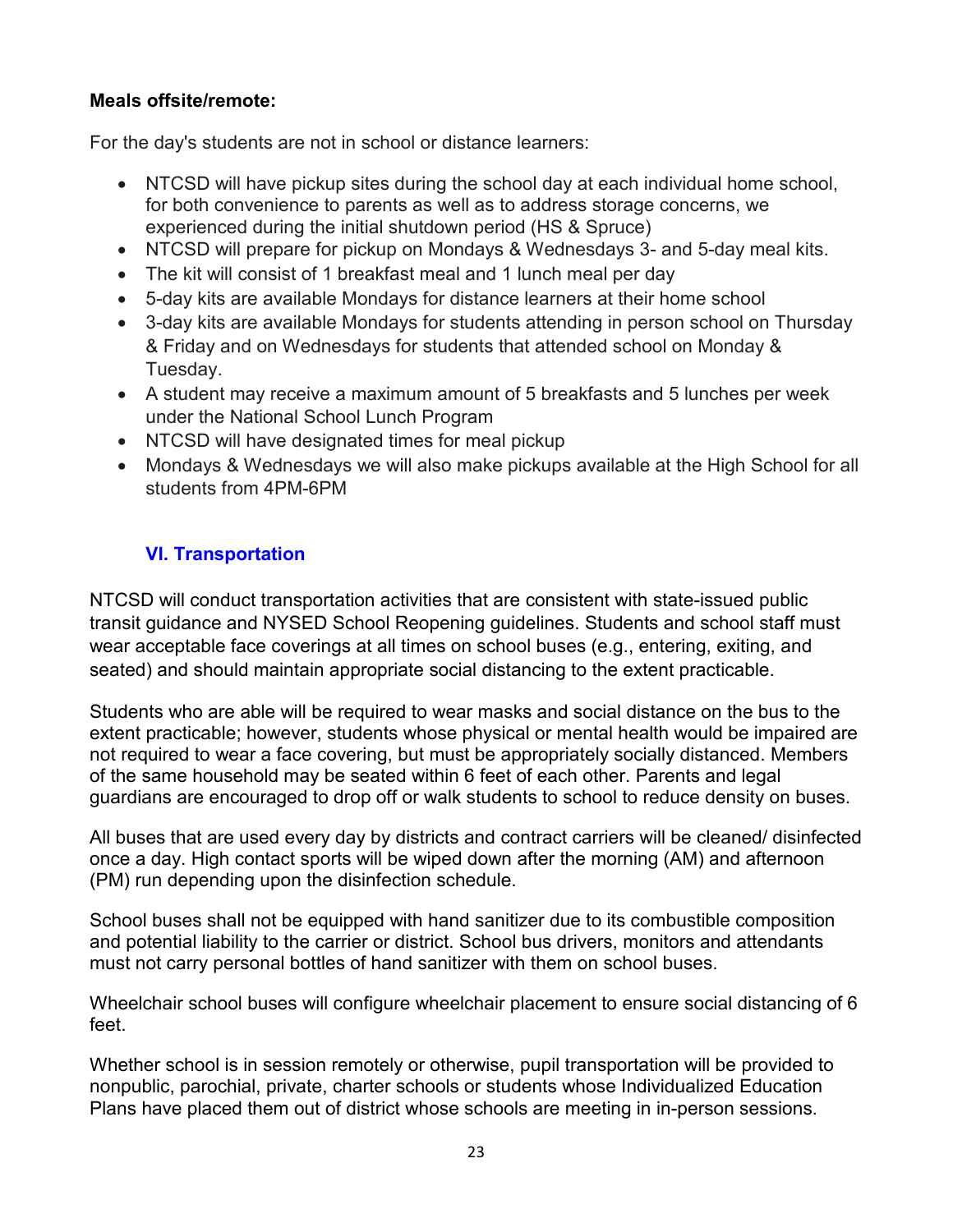All students are entitled to transportation by the district to the extent required by law. Transportation departments do not have the ability or the right to deny transportation for children who are in foster care, homeless or attend private or charter schools. Parents who may have missed the due date to request out of district transportation due to a reasonable excuse may file a 310 appeal with the Commissioner of Education.

# **Cleaning and Disinfecting:**

Refer to the cleaning standard operating procedures guidance for further information.

- Buses and other transportation vehicles will be cleaned and disinfected daily (focus on high touch areas) and in between runs if scheduled for multiple routes. At the end of the day clean and disinfect the entire bus
- *Daily Cleaning*
	- o All trash removed
	- o Floors swept and dust mopped
	- o Walls and windows cleaned
- *High Touch Surfaces*
	- o Bus seats and seat backs
	- o Seat belts
	- o Door handles, handrails
	- o Driver operator area
- Cleaning and disinfecting products approved by the EPA will be used according to instructions.
- Eating and drinking will be prohibited on the bus
- Buses will be inspected to ensure cleaning/disinfecting protocols are followed on district owned and contracted buses
- All cleanings/inspections will be documented (via trackable log)

# **Bus protocols for a reported case of Covid -19 on a school bus:**

Edward Strasser, Director of Transportation, will be notified, the district will then notify building administration and a plan will be implemented to contact parents of students on that bus. Bus will be taken out of service for 24 hours before the bus can be used again after a report of COVID-19. Bus will be disinfected following CDC guidelines.

# **Students on Transportation:**

- As was outlined in the Health and Safety section of this guidance, all parents/guardians will be required to ensure their child/children are not experiencing any signs and symptoms of COVID-19 and do not have a fever of 100 degrees or more prior to them boarding their method of transportation to school;
- Students must wear a mask on a school bus if they are physically able. Students who are unable to medically tolerate a face covering, including students where such covering would impair their physical health or mental health are not subject to the required use of a face covering.
- Students must social distance (six (6) feet separation) on the bus;
- Students who do not have a mask can NOT be denied transportation;
- Students who do not have masks must be provided one by the district;
- Students with a disability which would prevent them from wearing a mask will not be compelled to do so or denied transportation.

# **Training (Office Personnel, Drivers, Mechanics, Aides):**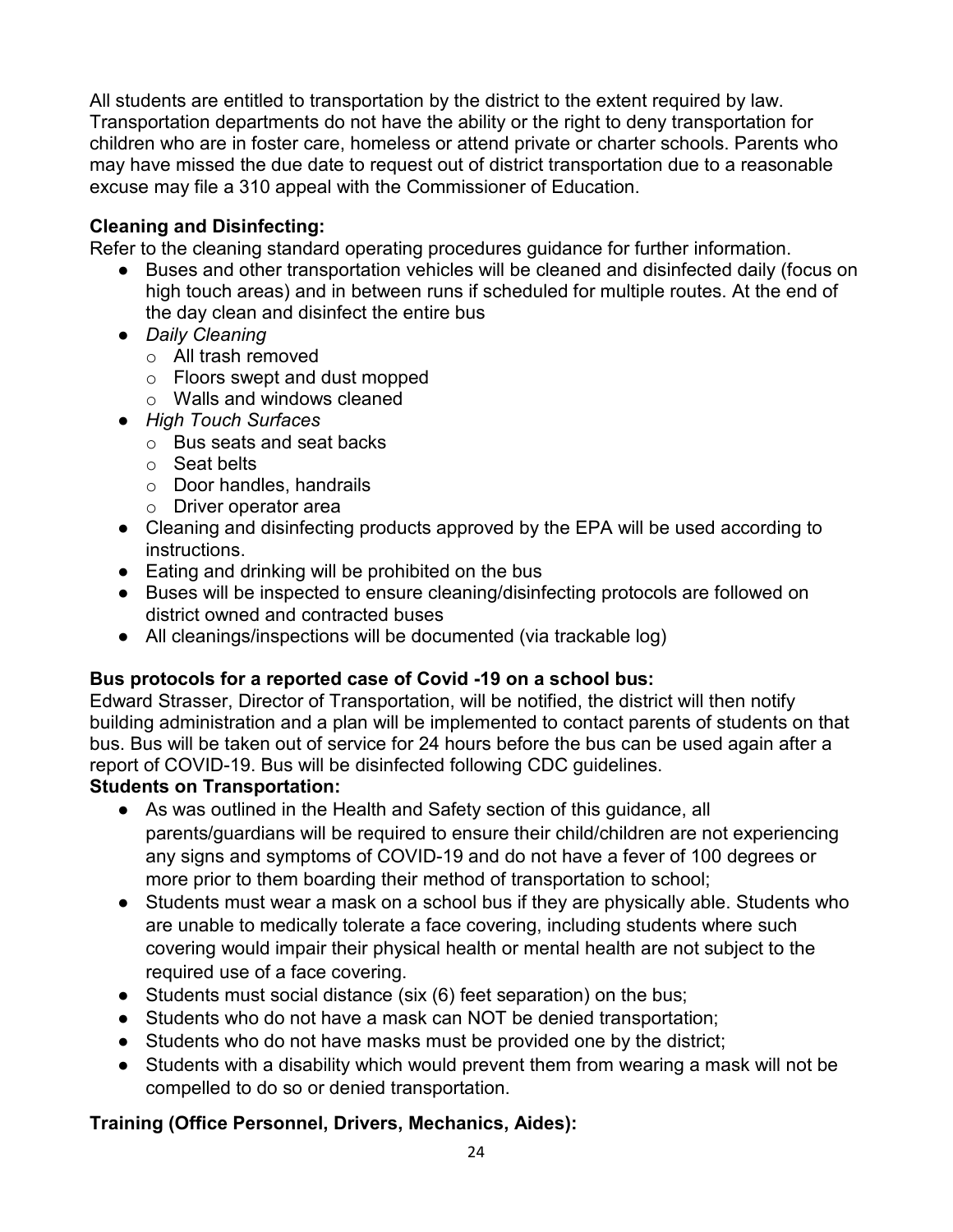- Hazard Communication/Right-To-Know (annual)
- Personal Protective Equipment (PPE)
- Exposure Control/Bloodborne Pathogen (BBP)
- COVID Awareness
	- o New cleaning Protocols (buses, transportation center)
	- o Handwashing
	- o Face Covering (sizing, use, wear & care)
	- o Personal Health and Hygiene
	- $\circ$  Special working conditions with face coverings (strenuous activity)

## **Required Personal Protective Equipment (PPE):**

- Disposable gloves
- Face Covering/Mask
- Face Shield (if applicable)

## **Transportation Communication:**

- NTCSD will emphasize to parents and students prior to reopening schools that the district has thoroughly disinfected all buses and student transportation vehicles
- NTCSD will communicate with parents and students that student transportation vehicles are included in the district's COVID-19 plans and what part students and parents will play in ensuring safety and minimizing infection while utilizing district transportation services
- Advise parents not to send their children to school or board the bus if sick or with an elevated temperature
- Survey parents regarding transportation including an "opt-out" option
- Remind students/parents/guardians that social distancing requirements extend to the bus stop
- Communicate with administration multiple routing scenarios for different instructional scheduling options (split session, alternating days, hybrid option)

## **Density Reduction, Social Distancing, Bus Capacity:**

- CDC guidelines suggest creating distance between children on the school bus when possible.
	- $\circ$  Seat one child per row, skip rows. This results in approximately six students on a 66-passenger bus. (90% capacity reduction)
	- $\circ$  Consider these restrictions when planning transportation routes
- As a density reduction strategy, another consideration is to seat one student per row, all students wearing masks. *(Source: National council on school facilities and cooperative strategies).*
	- $\circ$  This results in approximately 22 students on a 66-passenger bus
- Allow siblings or those that live in the same household to sit together
- Place floor decals or tape to indicate where students should sit and to mark six (6) foot distances in aisles
- Sneeze guards to protect the driver
- Do not seat students directly behind the driver
- Provide additional adult supervision (monitors) on buses to manage social distancing
- Students shall wear face masks (if required) while in transit when social distancing is not possible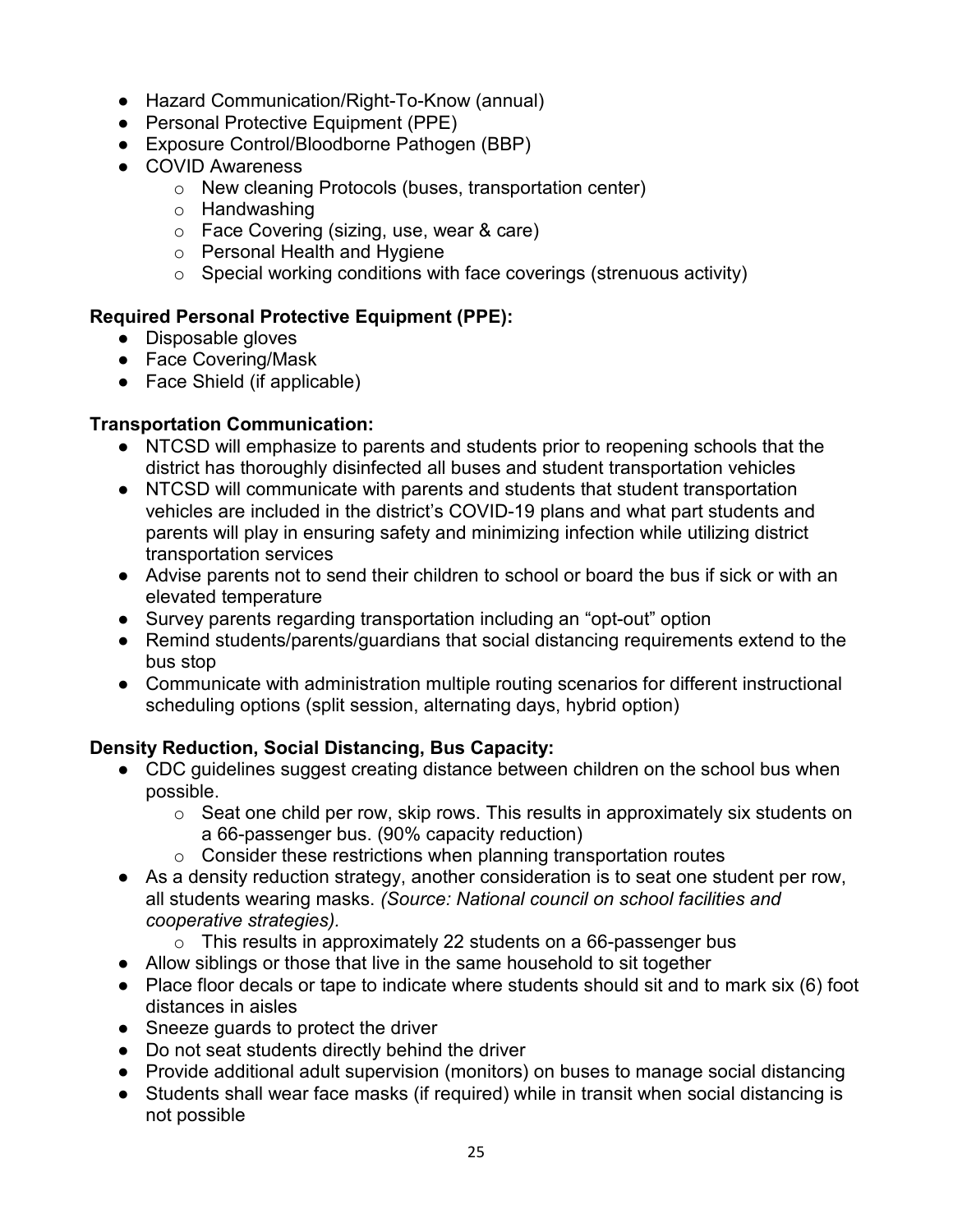• If applicable, have an aide take student attendance/screening on every route, every day, to and from school. The attendance sheets should be documented in writing and retained for contact tracing

## **Routing:**

- The NTCSD had developed multiple routing scenarios for administration to analyze different instructional scheduling options
	- o Split sessions
	- o Alternating days
	- $\circ$  Hybrid schedules some grade levels in person learning at school buildings, other grade levels virtual remote learning
	- $\circ$  Utilize computerized routing programs to provide different routing scenarios and analyze cost/feasibility
- Limit rotation of substitute drivers and aides if possible
- Limit student movement between bus routes
	- $\circ$  Discontinue allowing students to ride different buses on different days of the week unless parent or guardian makes plausible requests (childcare, custody arrangements)
	- $\circ$  If possible, mirror AM and PM routes, so bus riders are the same group each day

# **Loading/Unloading & Pickup/Drop-off:**

- Students shall be loaded in sequential route order. First student on the bus sits in the back, when going to school, last student off sits in the back when going home from school
- Dismissal times will be staggered to best suit building needs and to promote social distancing
- Adjustments will be made by buildings:
	- $\circ$  For unloading and entry, and loading and departure
	- o Route timing which will be affected by delayed loading/unloading processes
	- o Arrival and departure activities shall be supervised to ensure social distancing
- Will add or modify bus routes to reduce load levels on buses

# **Transporting to BOCES:**

- NTCSD will be transporting to BOCES and will follow similar protocols as previously described
- NTCSD will keep a log of attendees on the trip in both directions from the BOCES building. Upon request, schools may need to supply the log of passengers in addition to cleaning logs in the event BOCES must assist in contact tracing due to exposures either at the BOCES buildings, or during transportation

# **VII. Social Emotional Well-Being**

In planning for our re-entry in September, the district has formed an SEL Leadership Team to examine the guidance provided by the Department of Health and NYSED for our re-entry in the Fall. Our work is grounded in our beliefs the most equitable opportunities for educational success relies upon the comprehensive support for students and families provided in our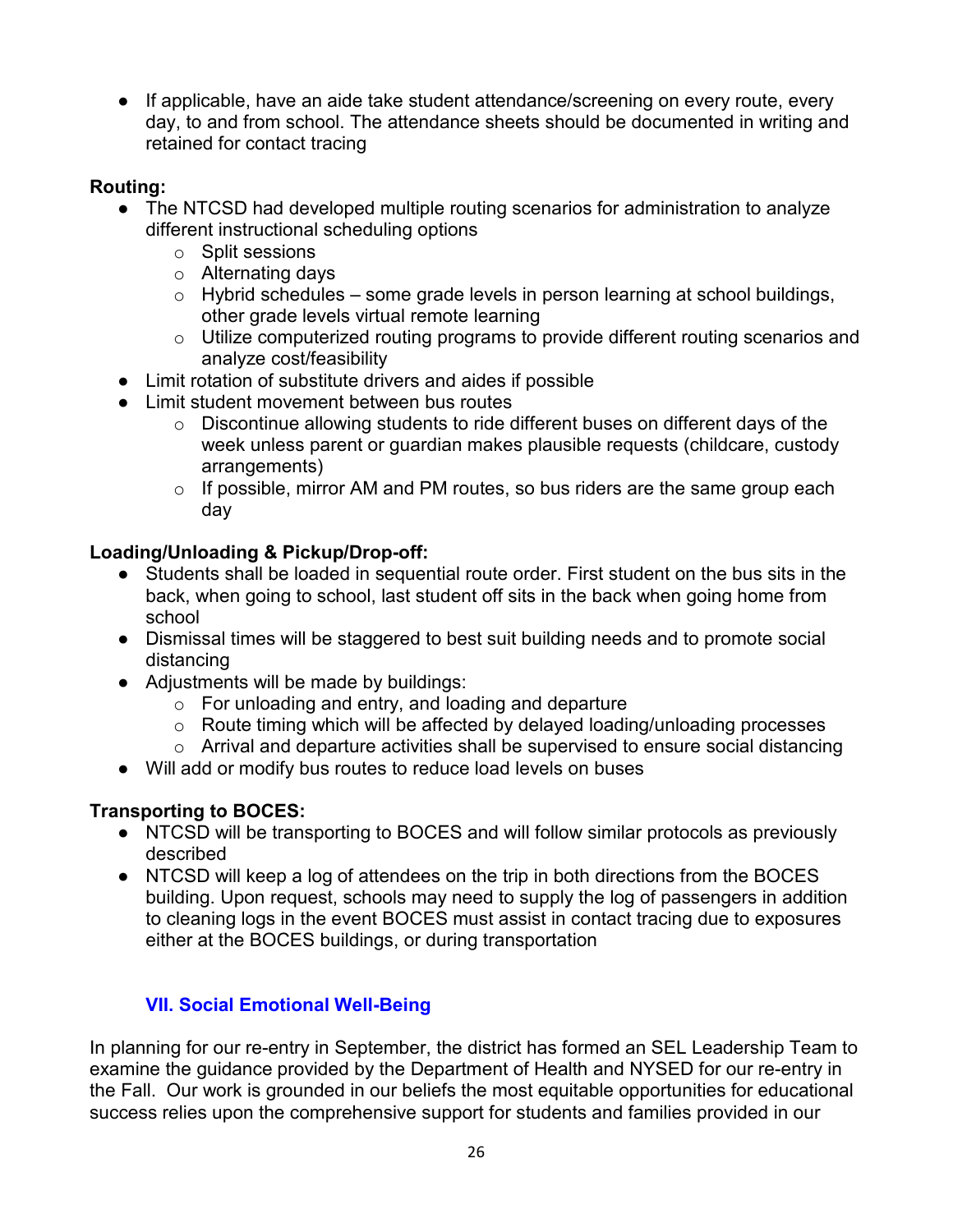schools with our professionals and the systems of support we have built. These supports include academics as well as the social and emotional well-being of our students. We are committed to prioritizing social emotional well-being - not at the expense of academics, but in order to create the mental, social and emotional space to access rigorous academic content with confidence. In support of this belief, a Social-Emotional Leadership team was created consisting of certified school counselors/social workers, and school administrators. This team was created to develop a cohesive and strategic plan, regardless of the re-entry phase, to support students and staff for the 2020-2021 school year; this includes a means to identify and actively support student and staff well-being and mental health concerns through a range of pre-determined tactics to be employed by those dealing with difficult situations. This plan will focus specifically on how to best support students and staff in a blended learning model scenario, which includes a mix of both in-person and virtual classroom instruction. This plan includes considerations for teams to rapidly transition between face-to-face and continuous remote learning, which may be required based on the pandemic.

Research shows the importance of mental and emotional well-being for students and staff, which has both psychological and ultimately academic outcomes. We know, after this prolonged closure, many of our students and staff will require social-emotional supports to help them re-engage and re-enter work and school. As a district, our commitment is to create emotionally and physically safe, supportive and engaging learning environments promoting all students' social and emotional well-being and development. The pandemic has elevated the role of leaders in creating conditions helping students practice empathy, create social bonds across distance and adapt to new learning experiences. Counselors, Social Workers, school-based health programs, and wrap around supports will play an extremely important role in the adjustment period when buildings reopen and access to student support services and school-based health programs will be invaluable supports to our students. Before school resumes, school administrators, teachers and mental health practitioners (school counselors, school psychologists and school social workers) will meet to create an asset map of already existing foundational assets within school districts and community-based organizations and build upon them. In addition, it will be critical to determine students who might be at risk for needing mental health supports. Members of our Student Support Service Team and administrators will be equipped with tools and information needed to see each child through a social emotional lens. We remain committed to supporting all students and maintain our whole child commitment as well as equipping all staff to connect, heal, and build capacity to support our students. Supports will include resources from various members of our Student Support Service Team, to include, but not limited to: Identifying and delivering responsive SEL supports, including mental health check-ins, planning and goal setting, opportunities for self-reflection, as well as those practices across the tiers that have been identified in our district wide comprehensive counseling plan. The NTCSD will address professional development for faculty and staff on how to talk with and support students during and after the ongoing COVID-19 public health emergency as well as provide supports for developing coping and resilience skills for students, faculty, and staff. Additionally, all NTCSD employees have access to the Employee Assistance Program (EAP) which offers many free services including face-to-face and virtual counseling. Information about all social-emotional supports will be made widely available to the NTCSD community through the COVID-19 Channel found on our website. We are committed to developing/making accessible family/caregiverappropriate social and emotional learning (SEL) content to be used during all phases of our re-entry.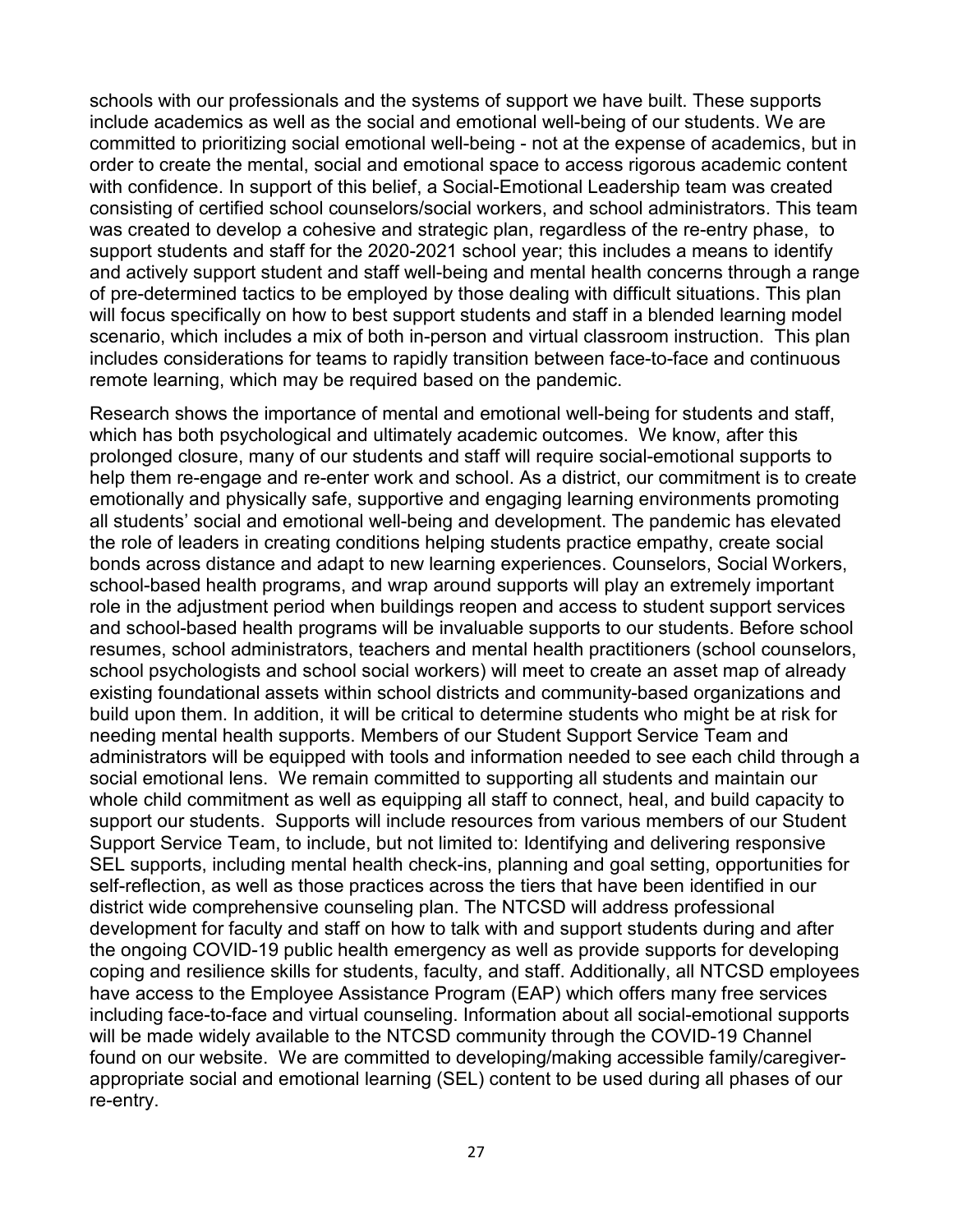## **Actions to consider prior to school opening:**

Provide professional development to support educators':

- Integration of SEL in their teaching, including the skills to foster positive learning environments and techniques for embedding SEL into instruction (in-person and remote and/or virtual instruction).
- Understanding and utilization of trauma-informed practices.
- Protocol for identifying and supporting students who may be experiencing socialemotional, behavioral, and mental health challenges.

In addition to in-school structures (i.e., mentors, advisory classes), schools may consider community partners who may be able to connect with students and families and supplement the services already being provided by the school.

Be proactive in preparing access to mental health and trauma supports for adults and students, which may include establishing partnerships with outside entities and agencies. Planning should include the methods for continually conveying information on how to access both school and community support to students, staff, and families in all learning environments (in-person, hybrid, and virtual).

## **Actions to consider once the school year begins:**

Create opportunities for staff and students to regularly practice and reflect on their social and emotional competencies. Consider instructional strategies that best work for your school's context (i.e. community meetings, small group mentoring, brain breaks).

Have careful conversations with staff and students to discuss the past, current, and future impacts of COVID-19 on themselves and the world around them.

• Conversations should take part in a safe space where participants demonstrate respect to each other. While deliberate efforts should be made to foster a traumasensitive environment, be mindful that these conversations may trigger emotional responses and can also lead to difficult discussions revolving around inequity.

Topics you may consider include but are not limited to:

- o Potential increases in bullying behavior;
- o Grief, loss, and trauma;
- o Mental health and supportive behaviors;
- o Bias, prejudice, and stigma;
- o Preparedness, hope, and resilience; and
- o Fear and anxiety.

Staff should be trained, as necessary, and schools should be prepared to support both staff and students that may feel unnerved by these topics or conversations. Schools should be prepared to support an influx of students who may need counseling support.

Creating a positive school climate and culture will address the issues raised by the COVID-19 pandemic and improve the conditions for learning for all students in any of the in-person, hybrid, or virtual instructional models. To optimize the learning process, students and staff need to feel cared for, reengaged, and acclimated to the school community, so schools can deliver instruction most effectively. In order to improve school culture and climate, districts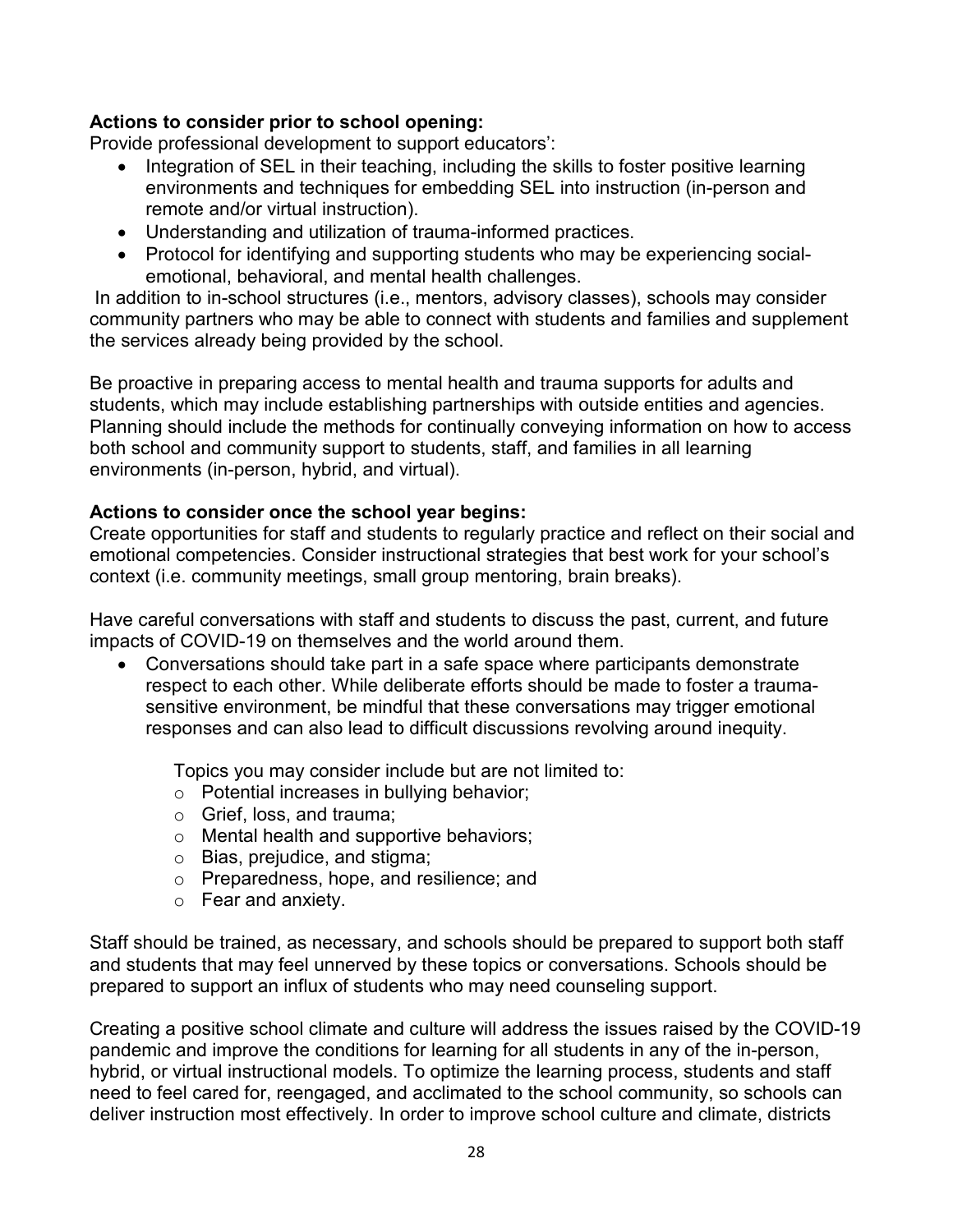should:

- Prioritize the health and emotional well-being of staff and students above all else.
- Assess the school climate to identify vulnerabilities and plan to implement evidencebased strategies to address identified needs; and
- Plan to provide and sustain instruction on social norms, relationship building, and behavioral expectations beginning at the start of the school year.

# **Student Support Services Staff:**

Counselors, Social Workers, psychologists, behavioral specialists and other Student Support staff should be prepared to provide student mental health and counseling services with telehealth options. Staff should be prepared to create plans with students and parents that return to school, monitoring various mental health needs related to COVID-19 (e.g., added financial stress, abusive home

environments exacerbated by remote learning, isolation, and depression).

The sample questions below can be used as a starting point for phone/video conferences or planning meetings that engage stakeholders in sharing their perspectives.

- What has your experience been like since school has been closed? What is on your mind as you think about next school year? What are your biggest hopes or worries?
- What has our school done well during the past months, and what could we have done better?
- How might you like to contribute as we prepare to transition to a new school year?
- What will help you learn this upcoming year?
- What can we do to make school feel even more like a community that cares for you?

Each school will need to plan for building a broad coalition to integrate SEL and academic supports into transition plans, and create and maintain a caring, safe, and supportive environment for all students and adults.

# **Family Support Center:**

The Family Support Center (FSC) will develop a space for connection, listening, and healing among all leaders and staff in the school building. The goal is to maximize staff members' abilities to connect with students, families, and community partners and ensure access to mental health and trauma support for students, families and staff members.

The FSC will seek out and plan for professional learning to build educators' capacity to support students' SEL.

# **VIII. School Schedules**

During the month of August the NTCSD will contact families on their preference for transportation for school as well as assign them to the two days they will be attending in person learning. Going forward each building will communicate how the child's daily schedule will be followed on no attendance days.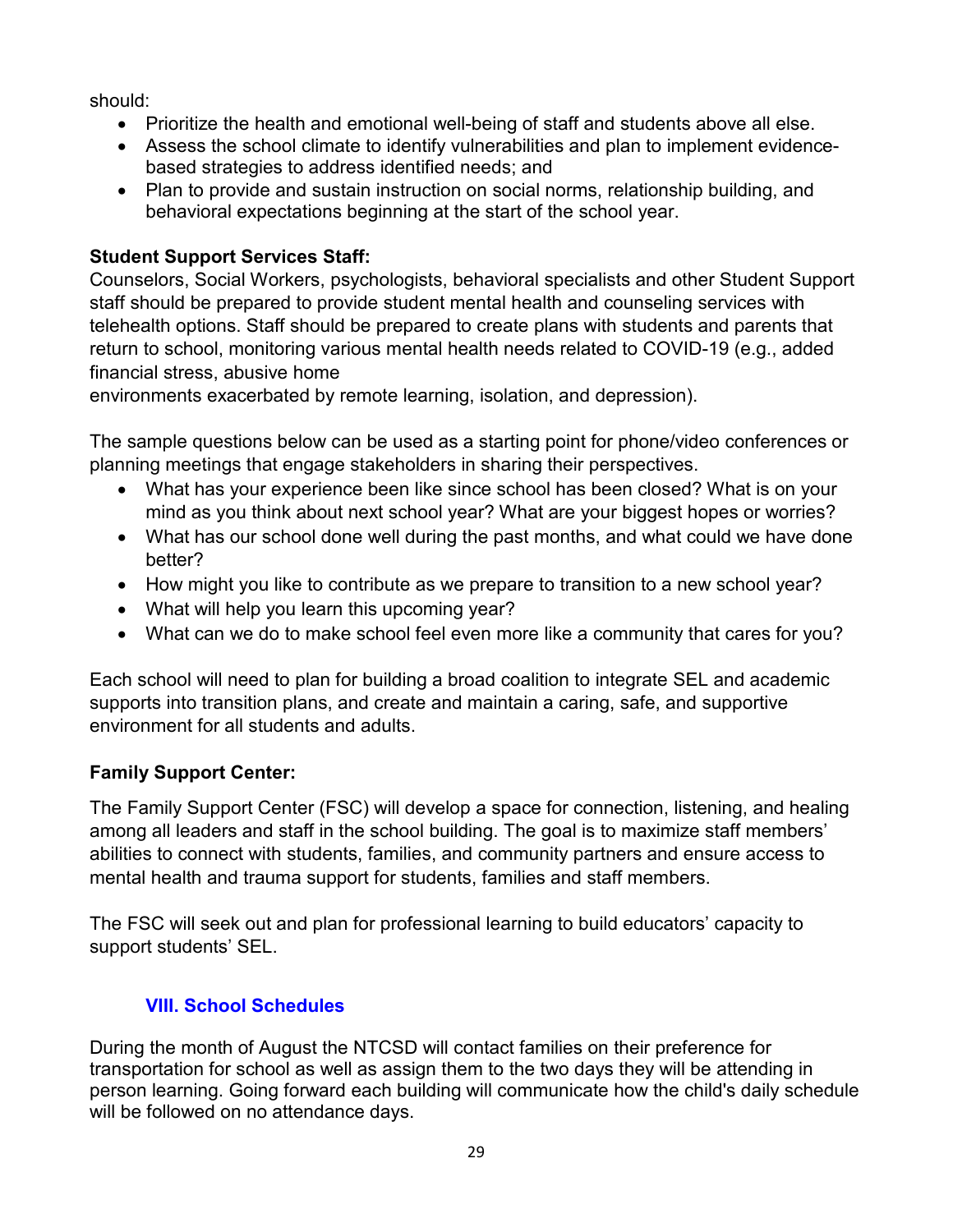For information about how school schedule information will be communicated to students, families and staff members, visit the *Communication section <https://www.ntschools.org/domain/1058>* of our reopening plan.

# **IX. Attendance, Attendance Reporting and Chronic Absenteeism**

## **Attendance and Attendance Reporting:**

All schools in the NTCSD will take daily attendance whether school opens in September inperson, hybrid, or remote. Attendance policies and procedures will be communicated with families and students prior to the start of the school year or if the instructional model changes during the year. Communication will take the form building level parent letters/newsletter, robocalls, emails, text messaging, and social media. Teachers will record daily attendance in eSchool, our student management system based on the required daily scheduled student contact and engagement. Daily reports will be generated to identify students who are absent and/or chronically absent. Contact with the families will be made daily to determine reasons for absence and needs or barriers the student may have to participate in daily lessons.

## **Chronic Absenteeism:**

While there is no one-size-fits all approach to addressing chronic absenteeism, the North Tonawanda City School District is committed to providing interventions to prevent and address health-related and mental health chronic absenteeism. We recognize that many factors will influence student attendance and may be greatly impacted by the instructional models provided; in-person, hybrid, and remote.

The NTCSD addresses chronic absenteeism as follows.

- Nurture a culture of attendance
	- Communicate clearly to families and students what the attendance policy is and expectations for participating based on the model of instruction
	- Explain the importance of attendance to the entire school community
	- Track daily attendance, tardies, and student engagement in one central, secure location with a tool that helps you can quickly see how these data points impact student behavior.
- Early Identification and Intervention
	- Each school regularly monitors attendance data and communicates with parents about issues as they arise.
	- Use data to identify which students are at risk, so you can intervene before isolated absences become chronic absenteeism.
	- Establish intervention plans; parent phone call, home visit, counseling, instructional modifications, engage community partners, etc.
- Create a more positive school culture and a focus on engaging instruction
	- Evaluate and address your students' engagement in learning
	- Provide teachers and school leaders with multiple levels of support to help students stay more engaged and act positively.
	- Help students achieve positive social and emotional character development, while reinforcing the behaviors that make up your ideal school culture.
	- Use goal-based incentives and rewards to motivate attendance and positive student behaviors where age appropriate.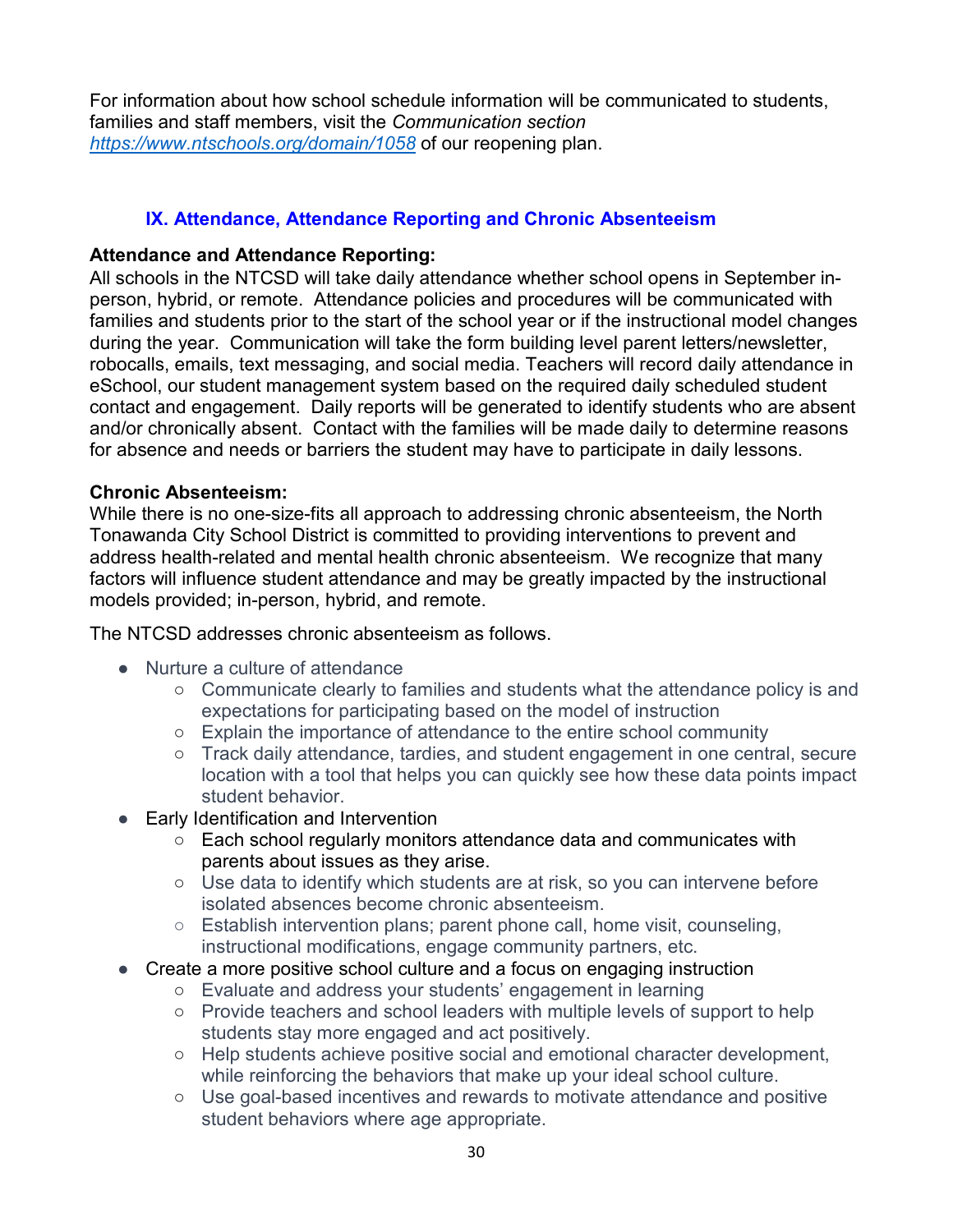# **X. Technology and Connectivity**

Access to technology is essential for the successful roll-out of this plan. The North Tonawanda City School District has been committed to ongoing planning and implementation of district technologies to ensure equitable access for staff and students. The team has initiated plans that are mindful of student home access to reliable internet and computers.

- The North Tonawanda City School District recently gathered data and asked teachers and families to identify their level of access to devices and high-speed broadband from their residence. Respondents indicated that 93% of North Tonawanda households have access to the internet. The district will continue to assess the ongoing needs of our families for technology and connectivity (survey, interviews, school outreach, etc.) In the event, students and/or teachers do not have access, the North Tonawanda City School District will take the necessary steps to meet their needs where plausible.
- Conduct and/or maintain an inventory of equipment and other assets.
	- $\circ$  Identify which students, families, and staff have district assets in their possession.
- Procure, manage and/or maintain hardware, software, licenses, learning management systems, etc. to support and improve virtual instruction and student engagement.
- Identify professional learning needs for teachers and continue to support their development of skills and pedagogy in a virtual learning environment.
- Arrange a "Helpdesk" system for parents/students/teachers to report technical issues that might be experienced during remote learning. Communicate protocols to these stakeholders to inform them in advance of how to gain assistance in such cases.

The North Tonawanda City School District will provide all students with access to learning materials and resources in multiple formats, wherever possible. Further, the district will support teachers through professional development and coaching on pedagogical methods that enable students to participate in multiple ways, so that they can demonstrate mastery of Learning Standards in remote or blended models through the use of both synchronous (i.e. Microsoft Teams, Zoom, or other web conferencing tool) and asynchronous technologies (i.e. Microsoft Teams, Schoology, Seesaw, or other LMS). In the event students do not have sufficient access to devices and/or high-speed internet, the district will provide the students with alternate methods to access materials and instruction, i.e. pick up materials at school, drop off materials to students' homes, etc. The district will also schedule opportunities to connect with families to educate them on how to use the technologies and connect to the instructional activities.

# **XI. Teaching and Learning**

In an effort to assure high-quality teaching and learning, a continuity of learning plan has been developed for the 2020-21 school year. This plan considers and plans for teaching and learning in-person, remotely, and through hybrid models of instruction. Our plan assures that Instruction is aligned with the New York State Learning Standards and assures equity as well as quality for all learners.

Equity is at the heart of all school instructional decisions. All instruction in our district will be designed so that whether it is delivered in-person, remotely, or through a hybrid model due to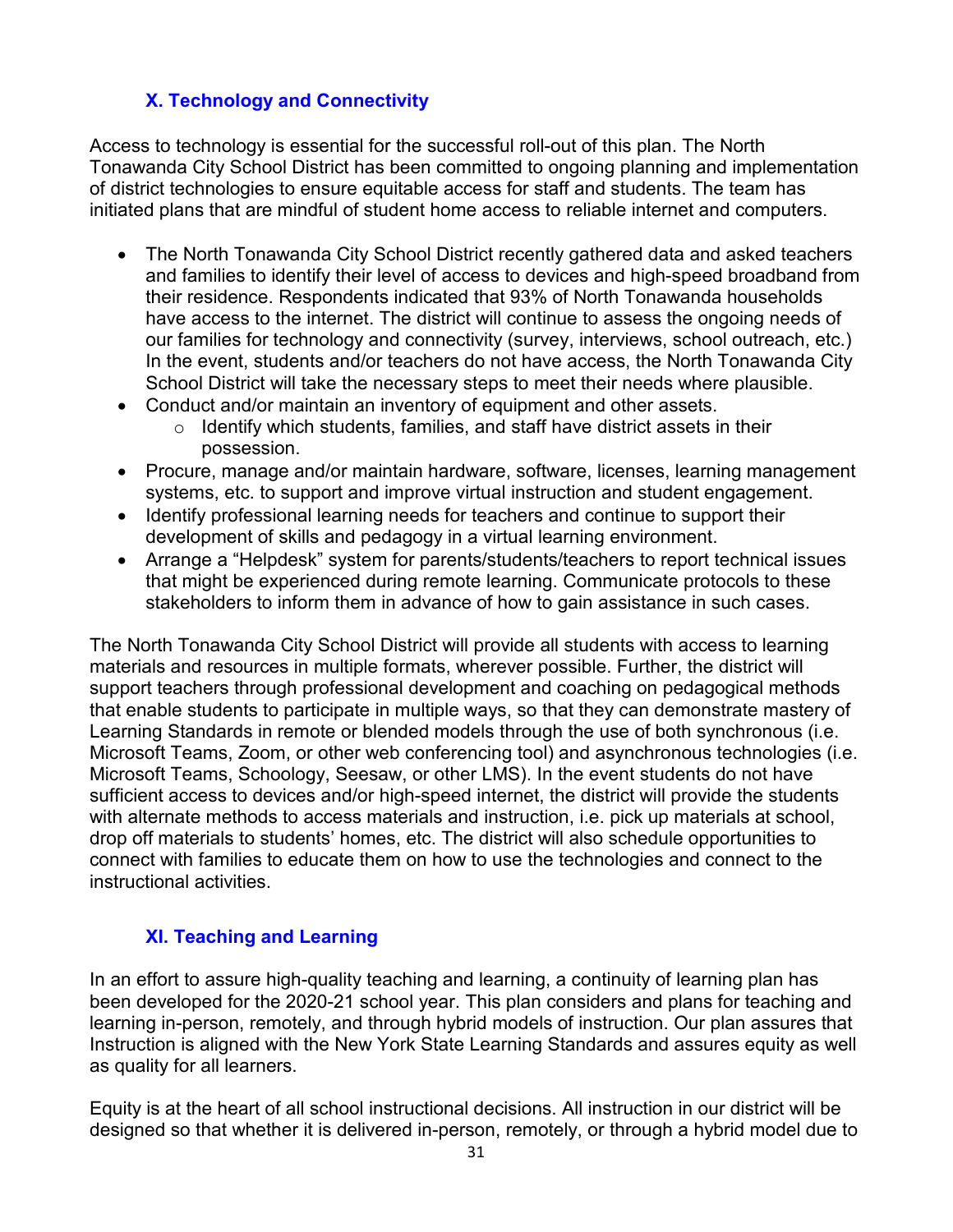a local or state school closure, there are clear, comprehensive, and accessible learning opportunities for all students. Such opportunities will be aligned with state standards. Our teaching and instructional plan will outline routine, scheduled times for students to interact and seek feedback and support from their teachers. Our plan is centered on instruction and academic programming that includes regular and substantive interaction with an appropriately certified teacher regardless of the delivery method (e.g., in person, remote or hybrid). Our teaching and learning plan include a clear communication plan for how students and their families/caregivers can contact the school and teachers with questions about their instruction and/or technology.

The school calendar typically includes one or more staff-only days before students arrive at school. Acknowledging the challenges that our teachers and staff have faced this spring delivering remote instruction under stressful circumstances, the district will focus these inservice days on providing support to staff in the areas of social-emotional health and technology integration.

As we enter the new school year, teachers will be encouraged to spend time building relationships, supporting students with the transition back to school, and teaching social distancing etiquette at developmentally appropriate levels.

Assessing student learning gaps or areas of need will be critical. Formative assessment before a unit of instruction to assess student understanding of pre-requisite skills will be common practice.

Acknowledging that the typical content in each grade level or course may need to be adjusted, content will be prioritized to ensure that students receive instruction for the prioritized learning standards, key understandings, and skills necessary for students' success in future study.

Early Learning: NTCSD/Carousel Academy will continue to offer Universal Prekindergarten to ensure that the needs of our youngest learners are addressed, whether instruction is provided in-person, remotely, or through a hybrid model. NTCSD will ensure that Carousel Academy operating our UPK programs are following health and safety guidelines outlined in NYSED guidance and required by the New York State Department of Health. CBOs operating Prekindergarten programs will have a 2020- 2021 plan for providing continuity of instruction for in-person, remote, and hybrid learning models, that will be aligned to our K-3 schools.

For information relating to teaching and learning in BOCES special education and Career and Technical Education programs, please see the BOCES website > [Orleans/Niagara BOCES](https://www.onboces.org/)  [Link.](https://www.onboces.org/)

Parents that choose to opt for a full remote method of learning while the NTCSD is operating in the hybrid or full attendance model will be required to complete a "commitment form" that will explain the expected participation and work required depending on the grade level the student is enrolled.

#### **In-person Instruction:**

100% of Staff and students will attend school in the physical building for a full day on each scheduled school day and instruction will be delivered in traditionally scheduled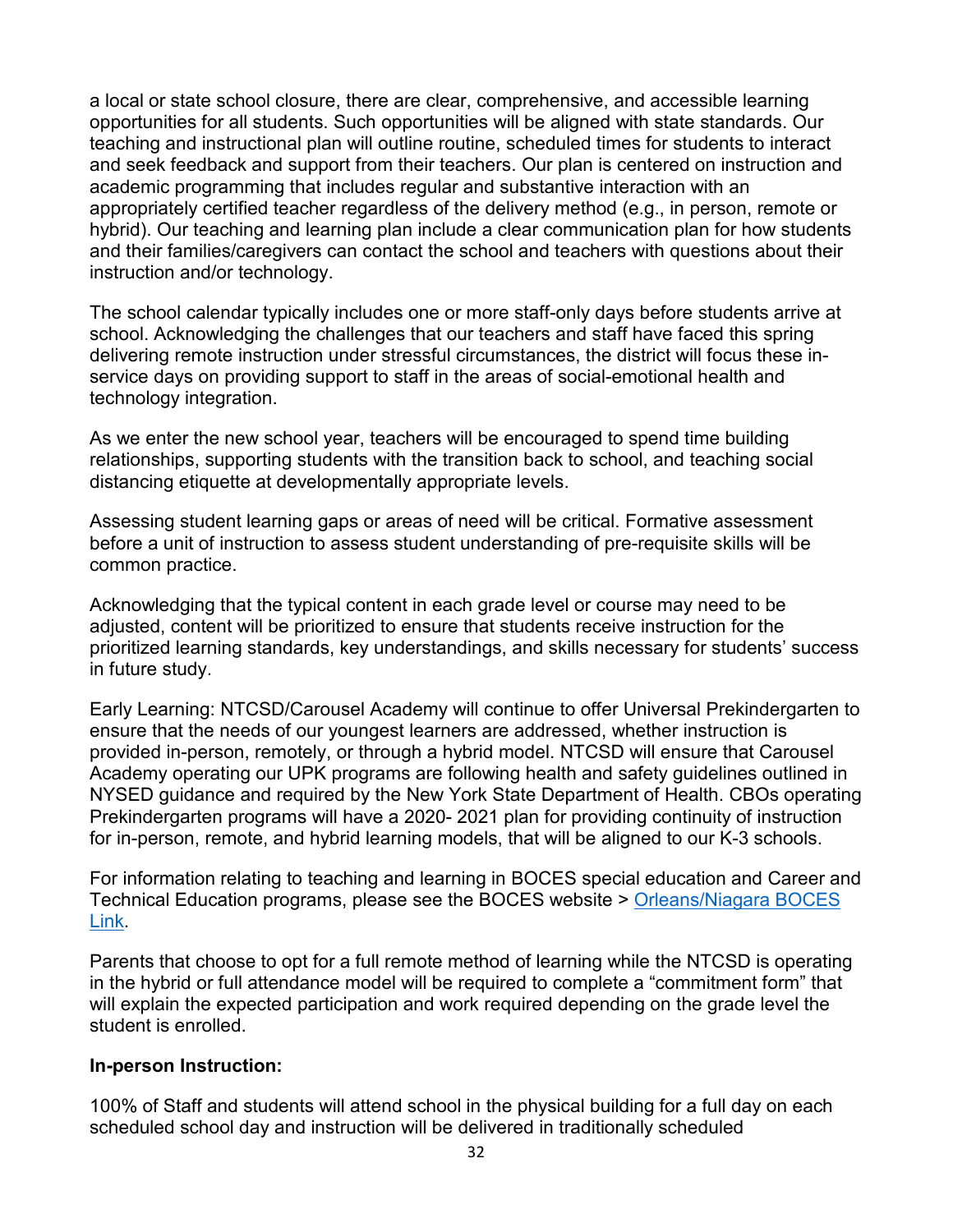courses/subject areas with established precautions for maintaining health and safety. Social distancing measures will be in place and masks are to be worn. Using this model, students will be actively involved in the school learning environment. In addition, instructional programs, for the most part, will maintain their current integrity.

# **Remote/Hybrid Instruction:**

Given the possibility that communities may experience spikes in COVID-19 cases at any point during the school year, which may prompt short or long-term school closures, our district has developed a hybrid/blended learning model and schedule that can continue as is in a fully remote environment.

- Hybrid Model: Two Day Alternate Section: Students attend in-person two days per week (M/T or R/F). Teachers instruct students in-person four days per week. On days students are scheduled for remote learning, they are required to log on to the district approved Learning Management System(s). On Wednesdays, all students engage in knowledge acquisition activities and teachers have time to produce video, assignments and activities for the two days of remote instruction. Some students will continue in-person instruction each day because they are already placed in low density situations (e.g., students with special needs). Students are broken into two cohorts based upon last name. (I.e - Students with last names A-K attend school on Mondays/Tuesdays while students with last names L-Z will connect with their classes via Schoology/Seesaw. Students with last names L-Z attend school in-person on Thursdays/Fridays while students with last names A-K will connect with their classes via Schoology/Seesaw. Wednesdays are for all students to engage in remote learning while teachers would use the time for collaborative planning, professional learning, and Office Hours.
- Instruction will not only focus on "core" subject areas to the exclusion of elective courses. Consideration has been given to prioritizing hands-on and lab-based activities while students are onsite in school buildings. All instruction will continue to be aligned to the New York State Learning Standards. As noted previously, student schedules will remain the same whether instruction is in person or remote so that students do not encounter conflicts wherein synchronous lessons for different subjects are offered simultaneously.
- Remote learning opportunities for secondary students will include a greater emphasis on synchronous instruction with a balance of asynchronous learning and activities, with teachers finding ways to provide live instruction and lessons to students. While recording of live lessons is still essential for students unable to attend at a scheduled time, teachers will ensure that their students are directly engaged with them and their class peers in experiential learning on a regular basis.
- To ensure high-quality remote learning experiences, we will standardize the use of a single online learning platform, to the extent possible, and develop a common, coordinated set of guidelines for teachers to follow when using the platform with students.

## **Remote Model:**

Students will not attend school in the physical building. Instruction will be conducted digitally through online methods. The structure of the classes, expectations for students and teachers,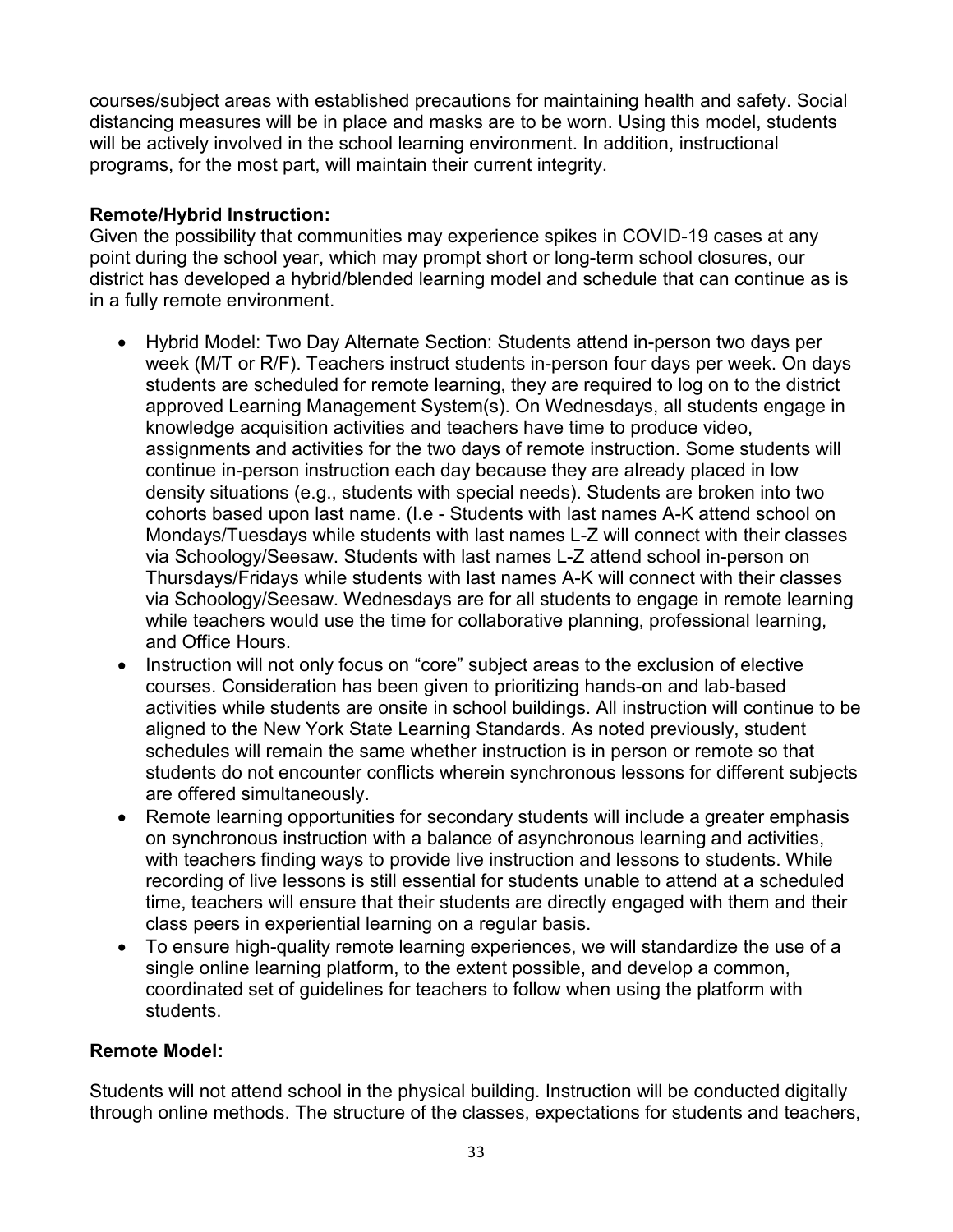and protocols for taking attendance, delivering lessons and instructional materials, assessing student work, and grading/providing feedback will be explained by the teacher or record.

Remote learning experiences will look different than what we delivered in the spring, which was created on short notice but was no small feat by our educators. To enhance remote learning all around, we have sifted through the feedback from staff and parents and further educated ourselves on how to best serve students and teachers online. Now that we have had more time to plan and prepare, we are certain students and families will have a much better virtual experience.

Enhance Remote Learning Looks Like:

- Increased interactions with peers and teachers
- Greater focus on equity and the social-emotional and mental needs of students and staff
- Increased synchronous learning, meaning students engage in learning at the same time as their peers
- Opportunities for small groups to come into our facilities face-to-face, and more.

# **Systems Management:**

Grades Pre-K, K-3 will use Seesaw and grades 4-12 will use the Schoology Learning Management System to post assignments, communicate with students and parents, create assessments, and share digital information. A Learning Management System (LMS) is used to plan, deliver, and manage the learning content for Hybrid/Remote instruction. Content is created in other applications and uploaded and organized within the LMS. Learning content may include documents, videos, learning activities, and assessments.

- All students will be provided with an electronic device for use at home.
- Portable connections to the internet will be provided for students who do not have an internet connection at home.
- Keep a regular school schedule with times for course/subject area instruction. Times established by K-3, 4-6, 7-8, and 9-12 grade level bands.
- Take attendance for each lesson or course.

# **Engagement Strategies and Online Tools:**

**Asynchronous Learning** - Asynchronous virtual learning occurs when students work independently on learning activities and assignments. Teachers provide lesson content through written materials and video presentations. Students show what they know by completing interactive learning activities, self-grading and teacher graded assessments, and teacher graded written work and projects.

**Synchronous Learning** - Synchronous virtual learning occurs when students join an audio/video enabled meeting space at the same time. This space is greatly enhanced when the meeting space includes an interactive whiteboard, chat, and breakout rooms. This synchronous session may include whole group instruction led by the instructor and small group work amongst the learners. The structure of this session is much like an In Person learning experience.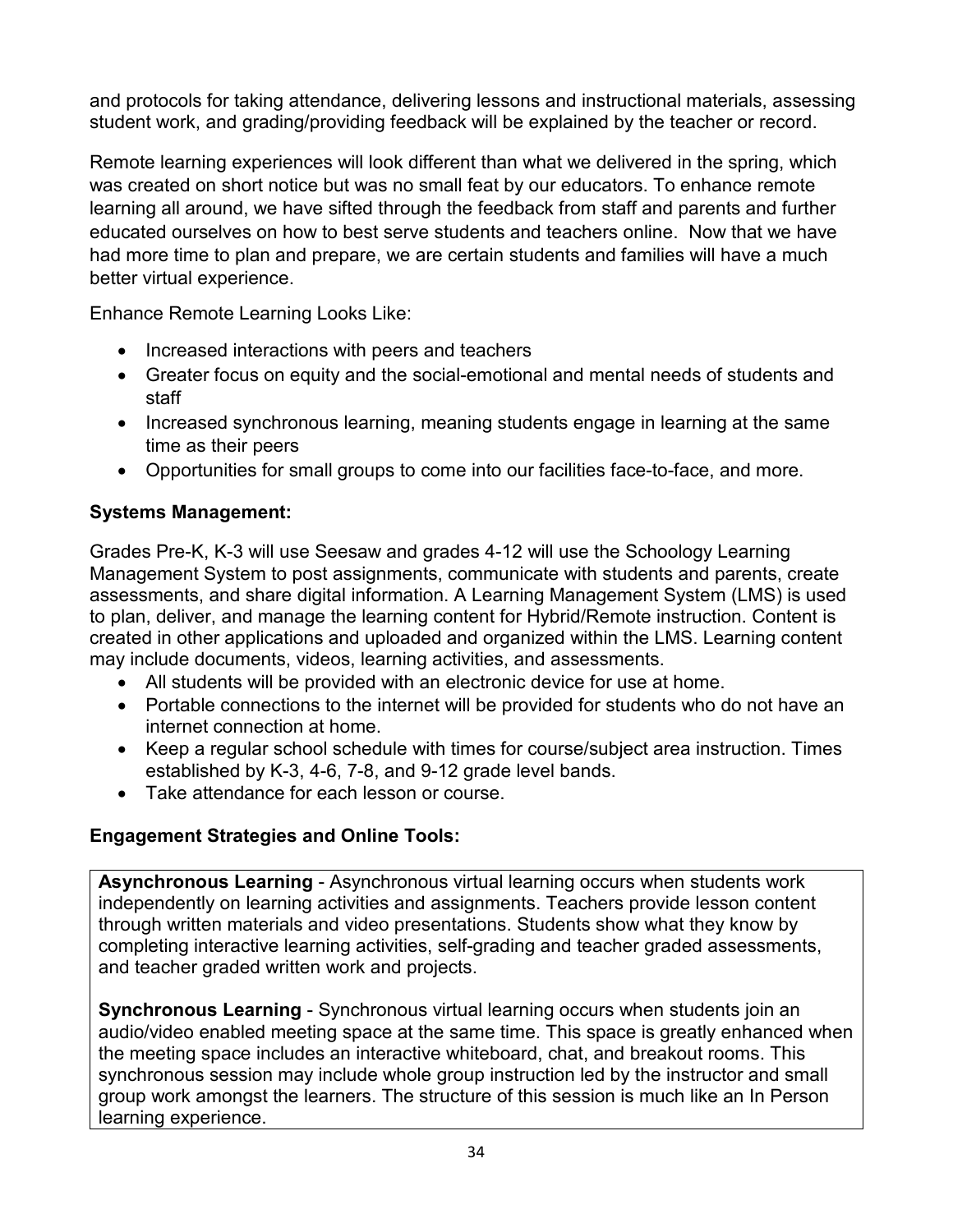● Using video conferencing (Zoom, Microsoft Teams) software for live (synchronous) lesson instruction.

- o Online Tool: Chat
	- One way to keep students engaged in the learning process during the lesson is to pose questions that they must respond to. Students who may not raise their hand in a face-face classroom may feel more comfortable sharing a response in chat. Students can also ask questions and provide insights during the lesson.
	- Wait time is important when asking questions in the classroom. This gives students time to prepare a response. Wait time is especially important in the virtual classroom. Students may have delays in video and audio feed due to equipment, network, or bandwidth limitations. Students may type or click at different speeds.
	- Additionally, student behavior expectations for participation in synchronous online learning sessions are outlined in the NTCSD [Expectations for Video Conferencing](https://ntonaschools-my.sharepoint.com/:w:/r/personal/mtambroni_ntschools_org/_layouts/15/Doc.aspx?sourcedoc=%7B43DFA75E-6964-4EBF-82DD-8D54BAA0A541%7D&file=NTCSD%20Expectations%20for%20Video%20Conferencing.docx&action=default&mobileredirect=true)

# **XII. Career and Technical Education (CTE)**

While planning for CTE instruction, whether in-person, remote or hybrid models, NTCSD has collaborated with Orleans-Niagara BOCES to ensure high school instructional plans are aligned. O/N BOCES has developed models that ensure NYS learning Standards, applicable industry certification requirements, clinical and work-based learning hours have been met. In addition, their plans follow all NYS/DOH health and safety guidelines and social distancing.

# **XIII. Athletics and Extracurricular Activities**

## **Interscholastic Athletics**

As a result of the COVID19 pandemic, districts have delayed the Fall sports start date until Monday, September 21. With NYS approval for the opening of schools in September and with appropriate social distancing, PPE usage, and cleaning and disinfection of equipment, the following will be implemented:

- Cancel NYS Fall Regional and State Championship events
- Waive seven-day practice rule to enable greater opportunities for local participation
- Maintain current practice requirements
- Encourage geographic scheduling for games & contests
- Schools would have the option, if permitted by state officials, to offer off-season conditioning workouts.

If the Fall sports season is interrupted or impacted by COVID-19 crisis (i.e. state official guidance, school closings, cancelation of high-risk sports, etc.) then a condensed seasons plan will be implemented. This plan takes into consideration the competitive and interactive aspects of each sport and would include the following, with the stipulated dates being tentative.

● **Season I** (Winter Sports)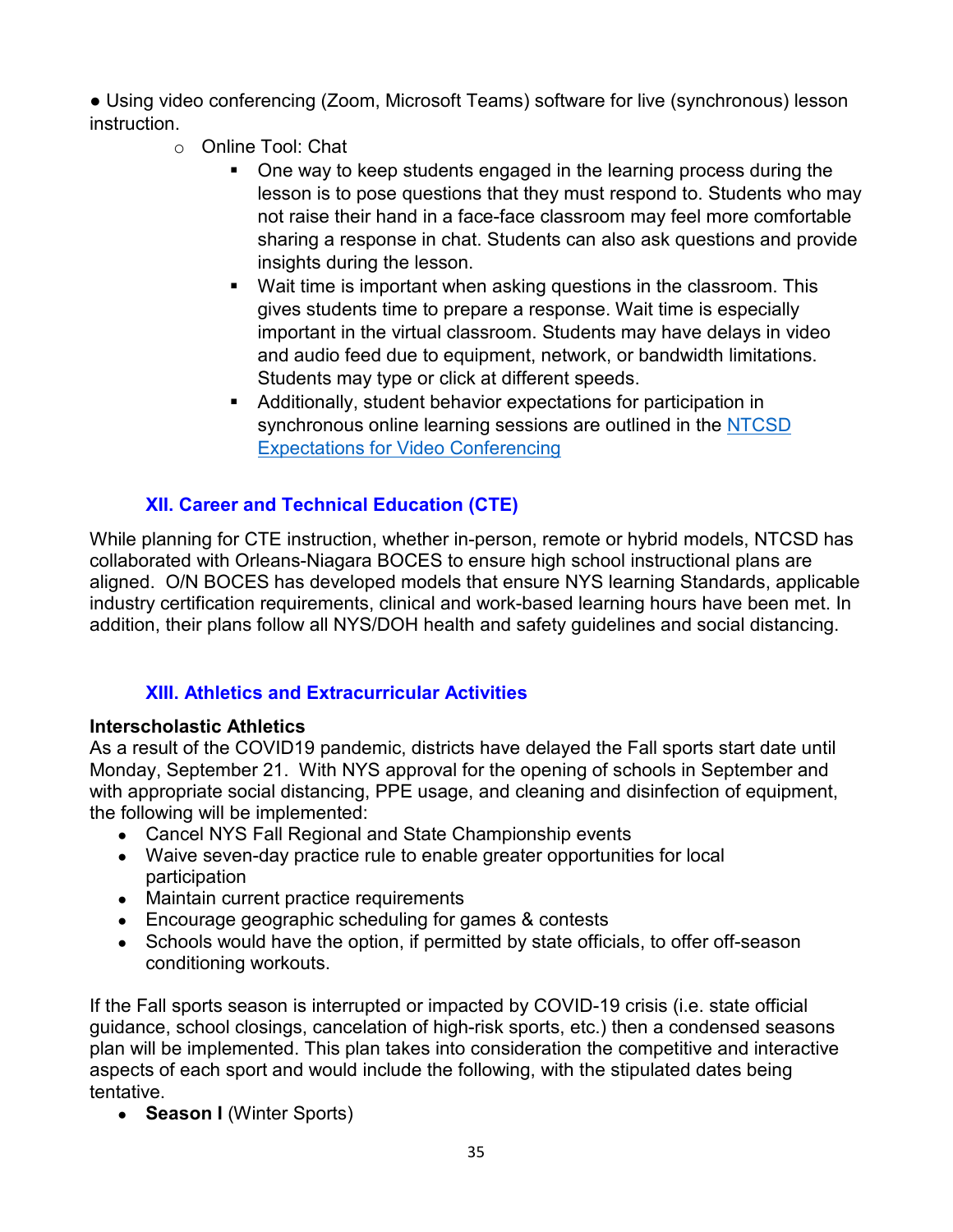- $\circ$  Dates: Jan. 4-Mar. 13 (Week 27-36) 10 Weeks
- o \*Note: tentative dates Sports: basketball (girls & boys), bowling (girls & boys), gymnastics, ice hockey (girls & boys), indoor track & field (girls & boys), skiing (girls & boys), swimming (boys), \*wrestling, \*competitive cheer. \* Because of the high risk nature of wrestling and competitive cheer, sports may have to be moved to Season II or season III.
- **Season II** (Fall Sports)
	- o Dates: Mar. 1-May 8 (Week 35-44) 10 Weeks
	- $\circ$  \*Note: tentative dates Sports: football, cross country (girls & boys), field hockey, soccer (girls & boys), swimming (girls), volleyball (girls & boys), Unified bowling. Note: Weather will have an impact upon outdoor sports in some parts of the state in March and potentially early April. Girls Tennis moved to Season III.
- **Season III** (Spring Sports)
	- $\circ$  Dates: Apr. 5-Jun. 12 (Week 40-49) 10 Weeks
	- $\circ$  \*Note: tentative dates Sports: baseball, softball, golf (girls & boys), lacrosse (girls & boys), tennis (girls & boys), outdoor track & field (girls & boys), Unified basketball.

## **Extracurricular Activities:**

During the month of September extracurricular activities and clubs will be promoted with a later start date. This will allow for all to understand the activity and give each group time to get a plan for meeting approved by the building and district administration to ensure that social distancing guidelines and PPE are part of each activities plan. In cases where this assurance cannot be assured the club/activity will be suspended for the time required till such assurances can be met.

## **XIV. Special Education**

The NTCSD reopening plan provides a framework to ensure that all students with disabilities continue to have available to them a free appropriate public education (FAPE) that emphasizes special education and related services designed to meet their unique needs and prepare them for further education, employment, and independent living in the least restrictive environment (LRE). In consideration of the health, safety, and well-being of students, families, and staff, our plan is designed to enable transitioning between in-person, remote, and hybrid learning environments to ensure the provision of FAPE consistent with the changing health and safety conditions that exist.

#### **Parent Engagement:**

The NTCSD is committed to providing meaningful parent engagement in the parent's preferred language or mode of communication regarding the provision of services to his/her child to meet the requirements of the IDEA. Further, we will maintain regular communication with the parents/guardians and other family members of to ensure that they are engaged in their children's education during the reopening process

#### **IEP Implementation:**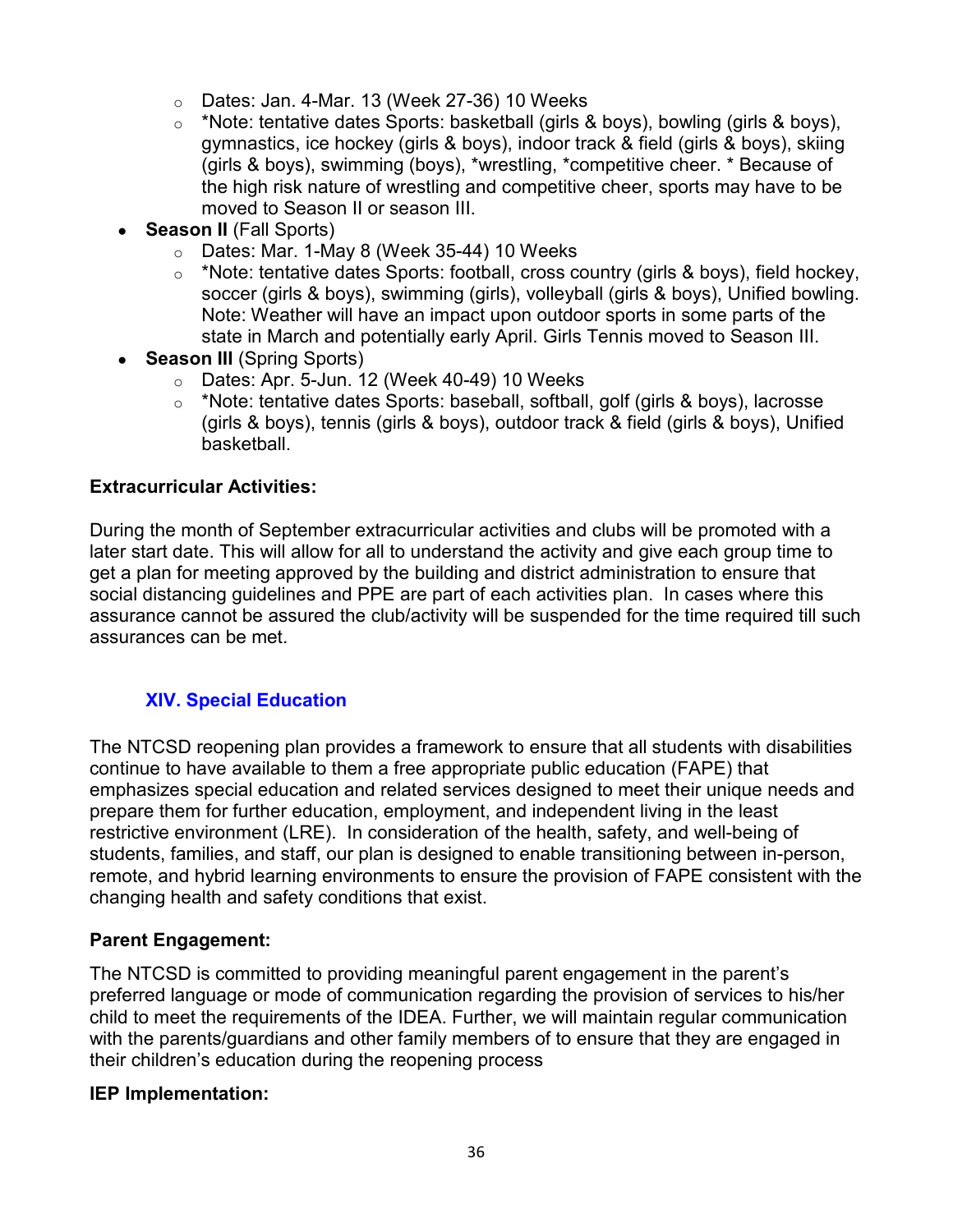The NTCSD will plan and support collaboration between the committees on preschool special education (CPSE) and committees on special education (CSE) and program providers representing the variety of settings where students are served to ensure there is an understanding of the provision of services consistent with the recommendations on individualized education programs (IEPs), plans for monitoring and communicating student progress, and commitment to sharing resources.

Special education programs and services of the NTCSD provide equity and access for students with disabilities to be involved in and to participate and progress in the general education curriculum with access to the necessary accommodations, modifications, supplementary aids and services, and technology (including assistive technology) to meet the unique disability related needs of students. While not all formats allow for maximum benefit to students, these programs and services can be provided in all formats (live-person, hybrid, or remote). The NTCSD will document the programs and services offered and provided to students with disabilities as well as to the communications with parents in their preferred language and mode of communication (eg. Related Services Log). The district will ensure access to the necessary accommodations, modifications, supplementary aids and services, and technology (including assistive technology) to meet the unique disability related needs of students.

In the event of a Hybrid Schedule, Special Education students will be scheduled to be face to face daily, in our K-12 self-contained Special Class Programs (12:1:1 and 8:1:1). Students will be required to follow social distancing and PPE practices as previously indicated in the plan. For every student with a disability, accommodations and modifications will continue to be provided in all three models of instruction: In-person, Remote or Hybrid. General and special education teachers will continue to collaborate in determining the appropriateness and success of a student's unique accommodations and modifications. The CSE Team (general education teacher(s), special education teacher(s), related service providers, and families), will work collaboratively to identify alternative solutions if it believes an accommodation or modification is not appropriate or successful in a particular setting. In addition, the CSE team and families will discuss the student's individual needs and agree to a prioritized set of services and/or accommodations that will enable the student to access instruction and make educational progress.

## **Progress Monitoring:**

The NTCSD will maintain records to document the implementation of each IEP. The documentation will include, but will not be limited to: narrative records of how the student is adjusting to live, hybrid, and remote instruction during 2020-21, a record of what instruction and services were provided, a record of formative, summative, and standardized assessments and their results as well as progress monitoring documentation, a record of school-family collaboration, and the provision of compensatory services records.

## **Referrals/Evaluations/CSE Meetings:**

Referrals: Prior to referral to CSE, each building will take into consideration all factors that may have influenced the students' progress as a result of COVID 19 School closure. If a student is suspected of having a disability, the building should refer said student to CSE for evaluation, upon parental consent. However, if underperformance is directly related to school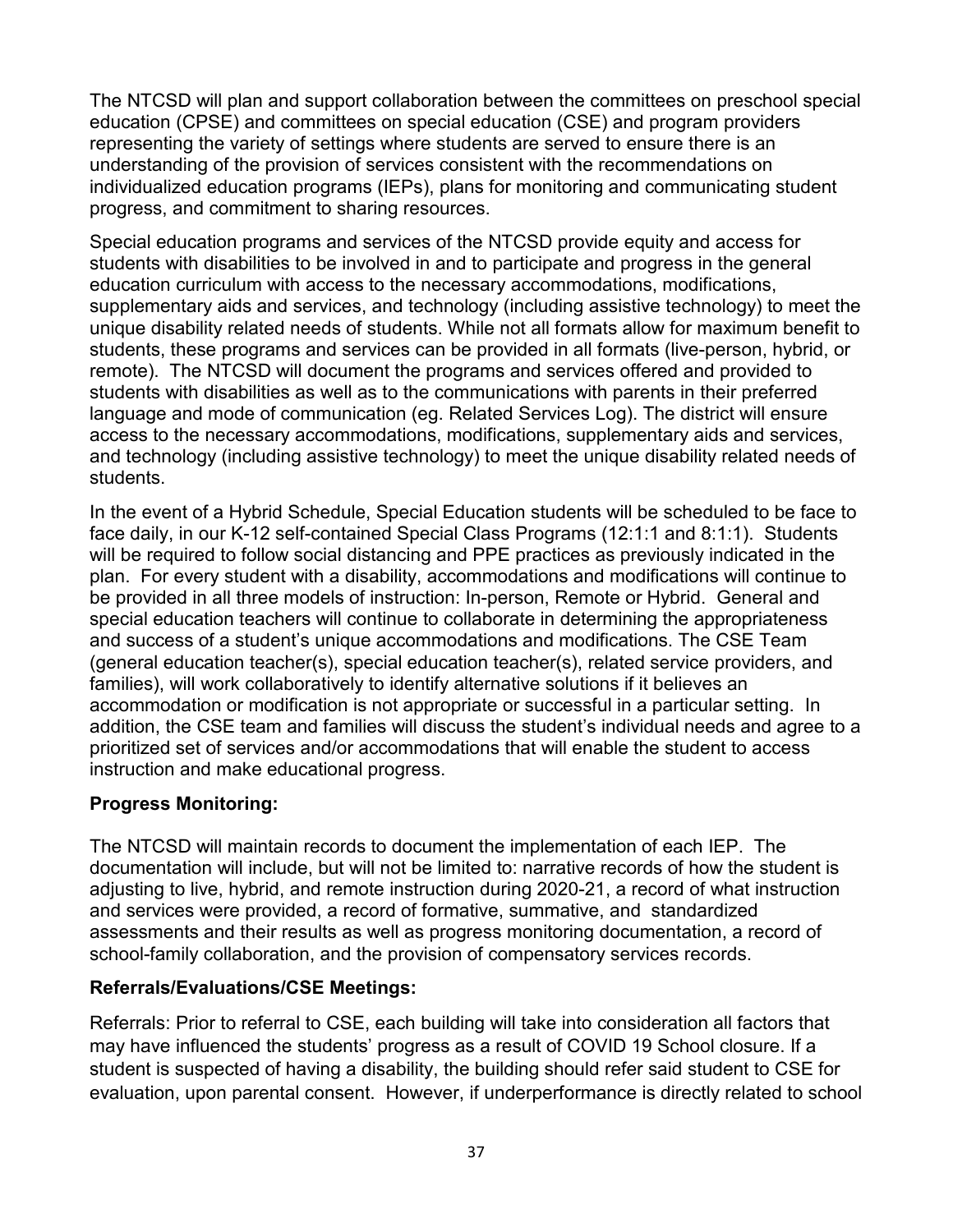closure, each building should deploy its RtI, AIS, and Remedial Support Networks to close students' learning gaps.

Evaluations: The NTCSD will ensure that all evaluations meet the required timeline. Additionally, we will: identify evaluation components that may be performed remotely; utilize existing available information that may be appropriate to meet the required components of the initial evaluation and identify any additional information that might be necessary for determination; identify any components of the initial evaluation that requires face to face and work with the parents to conduct the evaluation at a mutually agreeable time, when health and safety measures can be satisfied; and, classroom observations will be conducted when school is in session.

# **XV. Bilingual Education and World Languages**

The NTCSD provides world language instruction in German, Spanish, and French 7-12 and English as a New Language (ENL) instruction for ELLs K-12. These programs and services will be provided in all formats (live-person, hybrid, or remote).

Support of English language learners (ELLs) will be comprehensive, high-quality, and culturally responsive. If we reopen using in-person or hybrid instruction we will complete the ELL identification process within 30 school days of the start of the school year for all students who enrolled during COVID-19 school closures in 2019-20, as well as all students who enroll during summer of 2020 and during the first 20 school days of the 2020-21 school year. After this 20 day flexibility period, identification of ELLs will resume for all students within the required 10 school days of initial enrollment as required by Commissioner's Regulations Part 154.

The NTCSD is committed to comprehensive, high-quality, and culturally responsive instruction for ENL students, we will provide the required instructional Units of Study to all ELLs based on their most recently measured English language proficiency level during inperson or hybrid instruction. Further, we will maintain regular communication with the parents/guardians and other family members of ELLs to ensure that they are engaged in their children's education during the reopening process which includes telephone contact, text messages, social media, emails and regular mail in their preferred language. We will provide all communications for parents/guardians of ELLs in their preferred language and mode of communication. We utilize Erie 1 BOCES regional translation services as well as other contracted agencies to assist with translation services. This service can translate live conversations as well as documents.

The NTCSD will provide professional learning opportunities for our district that support best practices and equitable instruction for ELLs as well as general education students to help address learning gaps caused by the COVID-19 school closures. The district also has access to the E1B Professional Learning Catalog to support teachers to assure ENL and world language instruction is personalized and research-based.

In order to assure that students have opportunities to study world languages we are prepared to teach German, Spanish, and French in the live in-person, hybrid, or remote format upon reopening. With the support of O/N & Erie 1 BOCES, we will provide professional learning opportunities to our district and the region that supports best practices in all three formats of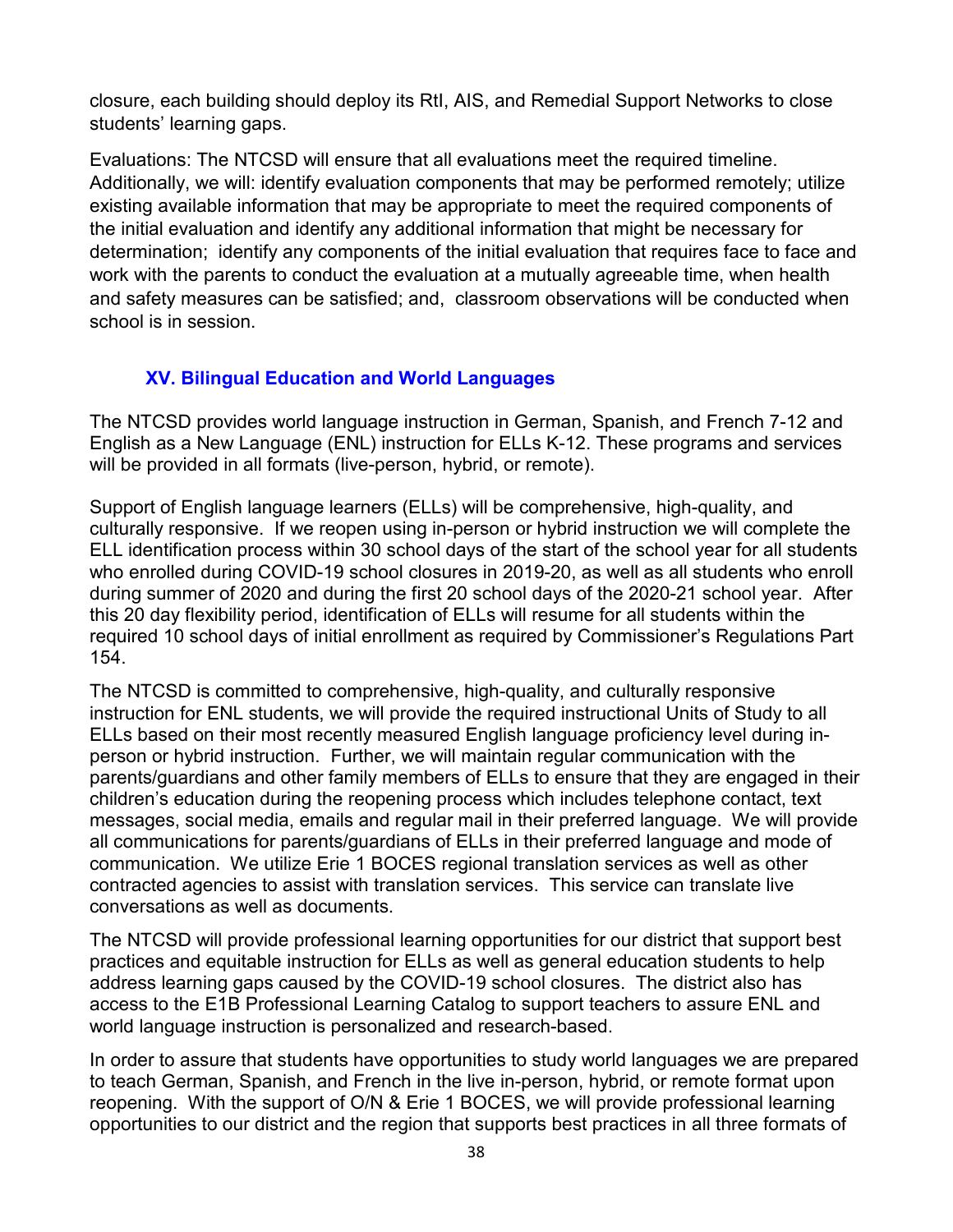instruction and cover equitable instruction for our ELLs, SWDs, and general education students who are studying world languages such as German, Spanish, or French to help address learning gaps caused by the COVID-19 school closures.

Through using our district and BOCES resources, we are well prepared to reopen our schools and serve ELLs, and students learning world languages as they expand their skills, knowledge, and facilities with languages.

# **XVI. Staffing**

# **Teacher and Principal Evaluation System:**

All teachers and principals will continue to be evaluated pursuant to the district's approved APPR plan. The NTCSD will consider whether their currently approved APPR plans may need to be revised in order to be consistent with their plans for re-opening under an inperson, remote or hybrid instructional model. School leaders will continue to attend annually required Lead Evaluator training.

# **Certification, Incidental Teaching and Substitute Teaching:**

All teachers will hold valid and appropriate certificates for teaching assignment, except where otherwise allowable under the Commissioner's regulations (e.g., incidental teaching) or education law.

# **Student Teachers:**

Student teachers from NYSED registered college or university programs can serve under the supervision of fully certified teachers in the NTCSD. Student teachers will follow all of the social distancing, mask wearing, health status reporting, and other COVID-19 procedures that the teachers follow. Student teachers will serve under the supervision of our full-time certified teachers only. At no time will a student teacher be used as a teacher of record.

# **XVII. Key References**

- **[State Education Department Issues Guidance to Reopen New York State](http://www.nysed.gov/news/2020/state-education-department-issues-guidance-reopen-new-york-state-schools)  [Schools](http://www.nysed.gov/news/2020/state-education-department-issues-guidance-reopen-new-york-state-schools) (July 16, 2020)**
- **[State Education Department Presents Framework of Guidance to Reopen New](http://www.nysed.gov/news/2020/state-education-department-presents-framework-guidance-reopen-new-york-state-schools)  [York State Schools](http://www.nysed.gov/news/2020/state-education-department-presents-framework-guidance-reopen-new-york-state-schools) (July 13, 2020)**
- **[I](https://www.governor.ny.gov/sites/governor.ny.gov/files/atoms/files/Pre-K_to_Grade_12_Schools_MasterGuidence.pdf)nterim [Guidance for In-Person Instruction at Pre-K to Grade 12 Schools During](https://www.governor.ny.gov/sites/governor.ny.gov/files/atoms/files/Pre-K_to_Grade_12_Schools_MasterGuidence.pdf)  [the COVID-19 Public Health Emergency, NYS Department of Health](https://www.governor.ny.gov/sites/governor.ny.gov/files/atoms/files/Pre-K_to_Grade_12_Schools_MasterGuidence.pdf) (July 13, 2020)**

Additional References:

- **[Interim Guidance for Sports and Recreation During the COVID-19 Public Health](https://www.governor.ny.gov/sites/governor.ny.gov/files/atoms/files/SportsAndRecreationMasterGuidance.pdf)  [Emergency](https://www.governor.ny.gov/sites/governor.ny.gov/files/atoms/files/SportsAndRecreationMasterGuidance.pdf)**
- **(June 26, 2020)**
- **[Interim Guidance for Food Services during the COVID-19 Public Health](https://www.governor.ny.gov/sites/governor.ny.gov/files/atoms/files/Indoor_and_Outdoor_Food_Services_Detailed_Guidelines.pdf)  [Emergency.](https://www.governor.ny.gov/sites/governor.ny.gov/files/atoms/files/Indoor_and_Outdoor_Food_Services_Detailed_Guidelines.pdf)**
- *(June 26, 2020)*